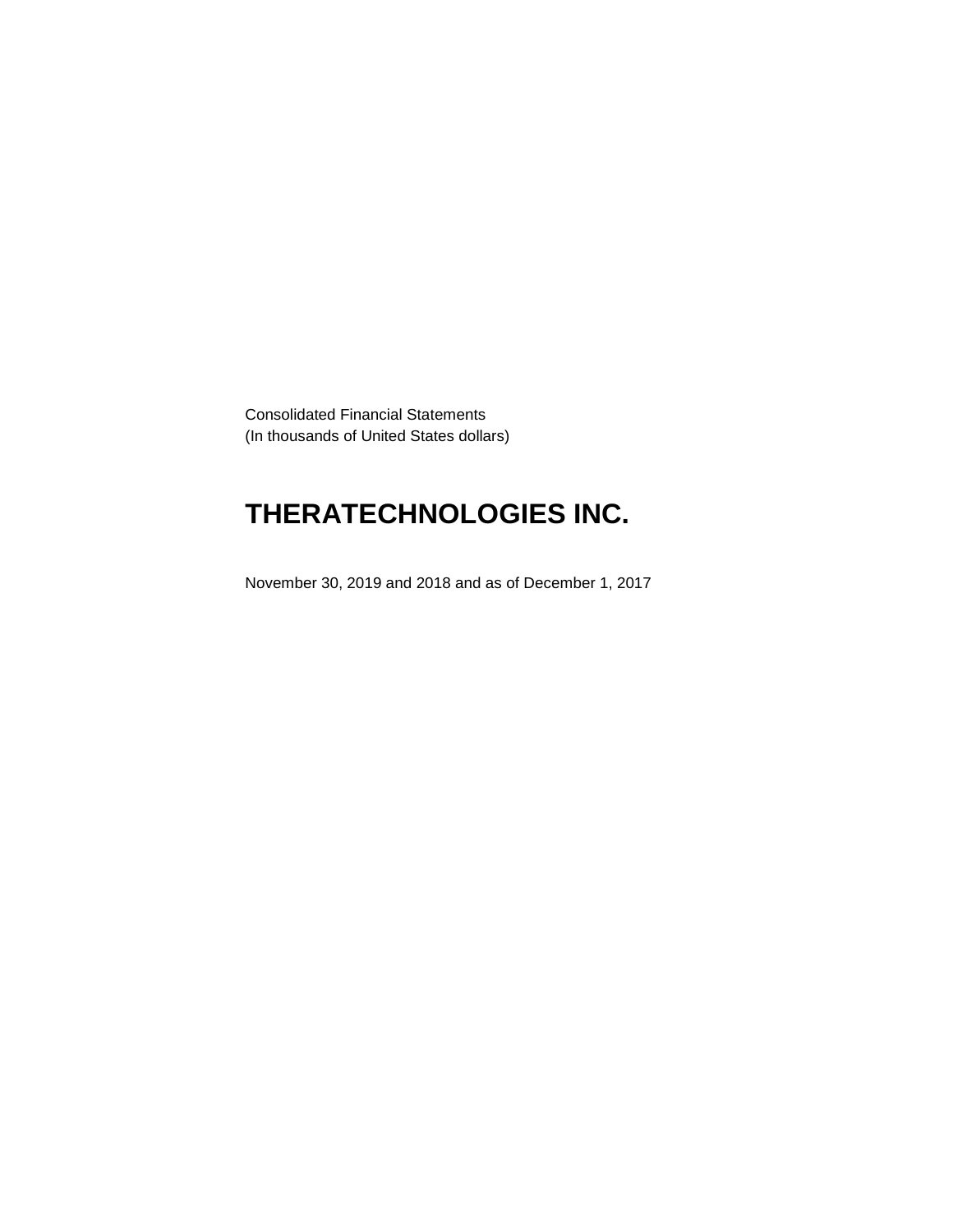Table of Contents (In thousands of United States dollars)

| <b>Consolidated Statements of Financial Position</b>       | 1.            |
|------------------------------------------------------------|---------------|
| Consolidated Statements of Net Loss and Comprehensive Loss | $\mathcal{P}$ |
| Consolidated Statements of Changes in Equity               | 3             |
| <b>Consolidated Statements of Cash Flows</b>               | 4             |
| Notes to Consolidated Financial Statements                 | $5 - 59$      |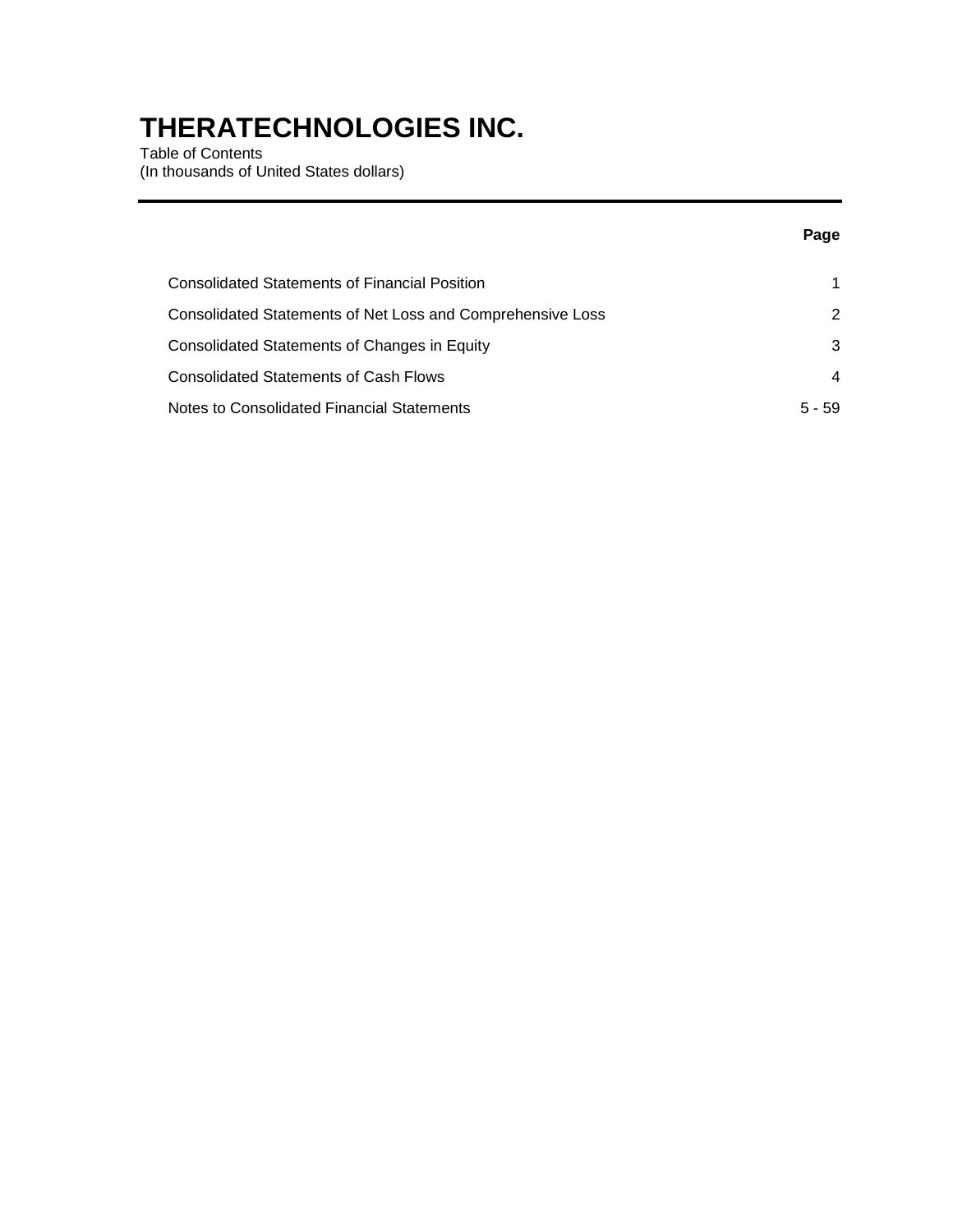

**KPMG LLP** Telephone (514) 840-2100 600 de Maisonneuve Blvd. West **Fax** Fax Suite 1500, Tour KPMG **Internet** www.kpmg.ca Montréal (Québec) H3A 0A3 Canada

## **REPORT OF INDEPENDENT REGISTERED PUBLIC ACCOUNTING FIRM**

To the Shareholders and Board of Directors Theratechnologies Inc.:

## *Opinion on the Consolidated Financial Statements*

We have audited the accompanying consolidated statement of financial position of Theratechnologies Inc. (the "Company") as of November 30, 2019, the related consolidated statements of net loss and comprehensive loss, changes in equity, and cash flows for the year ended November 30, 2019 and the related notes (collectively, the consolidated financial statements). In our opinion, the consolidated financial statements present fairly, in all material respects, the financial position of the Company as of November 30, 2019, and the financial performance and its cash flows for the year ended November 30, 2019, in conformity with International Financial Reporting Standards as issued by the International Accounting Standards Board.

## *Change in Presentation Currency*

As discussed in Note 1 to the consolidated financial statements, the Company has elected to change its presentation currency to the United States dollar in fiscal 2019 on a retrospective basis.

## *Basis for Opinion*

These consolidated financial statements are the responsibility of the Company's management. Our responsibility is to express an opinion on these consolidated financial statements based on our audit. We are a public accounting firm registered with the Public Company Accounting Oversight Board (United States) (PCAOB) and are required to be independent with respect to the Company in accordance with the U.S. federal securities laws and the applicable rules and regulations of the Securities and Exchange Commission and the PCAOB.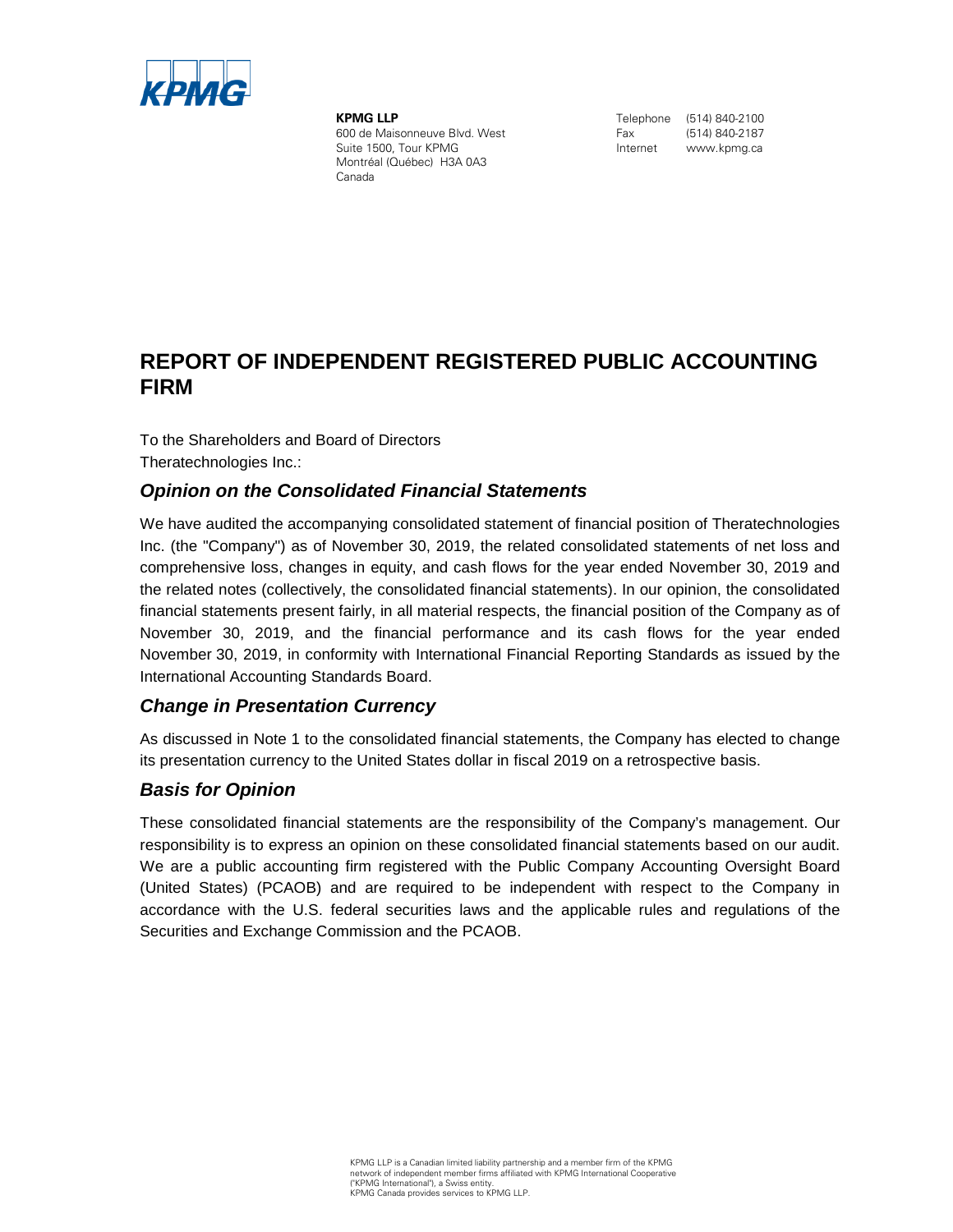

Page 2

We conducted our audit in accordance with the standards of the PCAOB. Those standards require that we plan and perform the audit to obtain reasonable assurance about whether the consolidated financial statements are free of material misstatement, whether due to error or fraud. Our audit included performing procedures to assess the risks of material misstatement of the consolidated financial statements, whether due to error or fraud, and performing procedures that respond to those risks. Such procedures included examining, on a test basis, evidence regarding the amounts and disclosures in the consolidated financial statements. Our audit also included evaluating the accounting principles used and significant estimates made by management, as well as evaluating the overall presentation of the consolidated financial statements. We believe that our audit provides a reasonable basis for our opinion.

 $k$ *PmG*  $\mu$ P

We have served as the Company's auditor since 1993.

Montréal, Canada February 24, 2020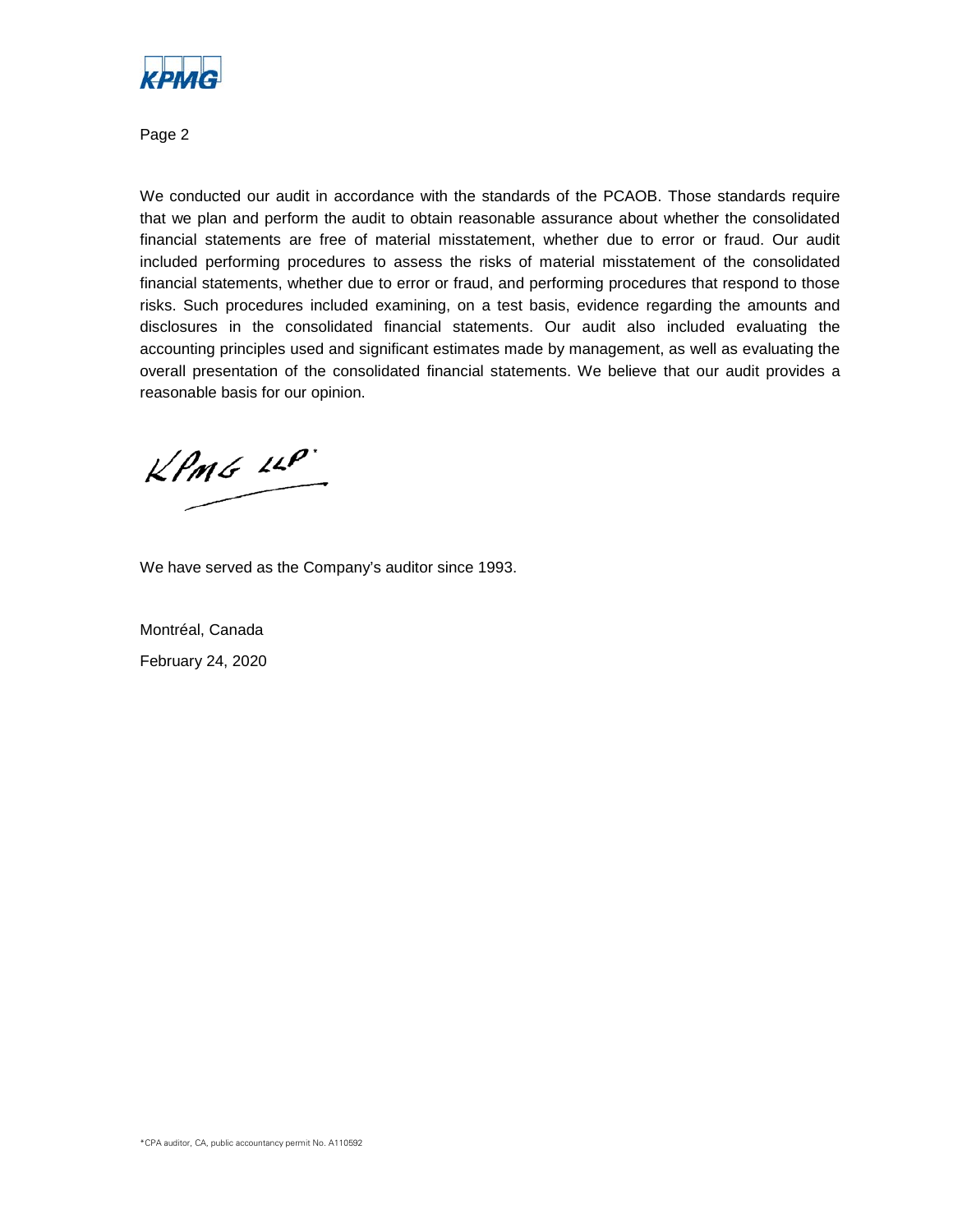

**KPMG LLP** Telephone (514) 840-2100 600 de Maisonneuve Blvd. West Fax (514) 840-2187 Suite 1500, Tour KPMG **Internet** www.kpmg.ca Montréal (Québec) H3A 0A3 Canada

## **INDEPENDENT AUDITORS' REPORT**

To the Shareholders of Theratechnologies Inc.

We have audited the accompanying consolidated financial statements of Theratechnologies Inc., which comprise the consolidated statements of financial position as at November 30, 2018 and December 1, 2017, the consolidated statements of net loss and comprehensive loss, changes in equity and cash flows for the year ended November 30, 2018, and notes, comprising a summary of significant accounting policies and other explanatory information.

## *Management's Responsibility for the Consolidated Financial Statements*

Management is responsible for the preparation and fair presentation of these consolidated financial statements in accordance with International Financial Reporting Standards as issued by the International Accounting Standards Board, and for such internal control as management determines is necessary to enable the preparation of consolidated financial statements that are free from material misstatement, whether due to fraud or error.

## *Auditors' Responsibility*

Our responsibility is to express an opinion on these consolidated financial statements based on our audit. We conducted our audit in accordance with Canadian generally accepted auditing standards. Those standards require that we comply with ethical requirements and plan and perform the audit to obtain reasonable assurance about whether the consolidated financial statements are free from material misstatement.

An audit involves performing procedures to obtain audit evidence about the amounts and disclosures in the consolidated financial statements. The procedures selected depend on our judgment, including the assessment of the risks of material misstatement of the consolidated financial statements, whether due to fraud or error. In making those risk assessments, we consider internal control relevant to the entity's preparation and fair presentation of the consolidated financial statements in order to design audit procedures that are appropriate in the circumstances, but not for the purpose of expressing an opinion on the effectiveness of the entity's internal control. An audit also includes evaluating the appropriateness of accounting policies used and the reasonableness of accounting estimates made by management, as well as evaluating the overall presentation of the consolidated financial statements.

We believe that the audit evidence we have obtained in our audit is sufficient and appropriate to provide a basis for our audit opinion.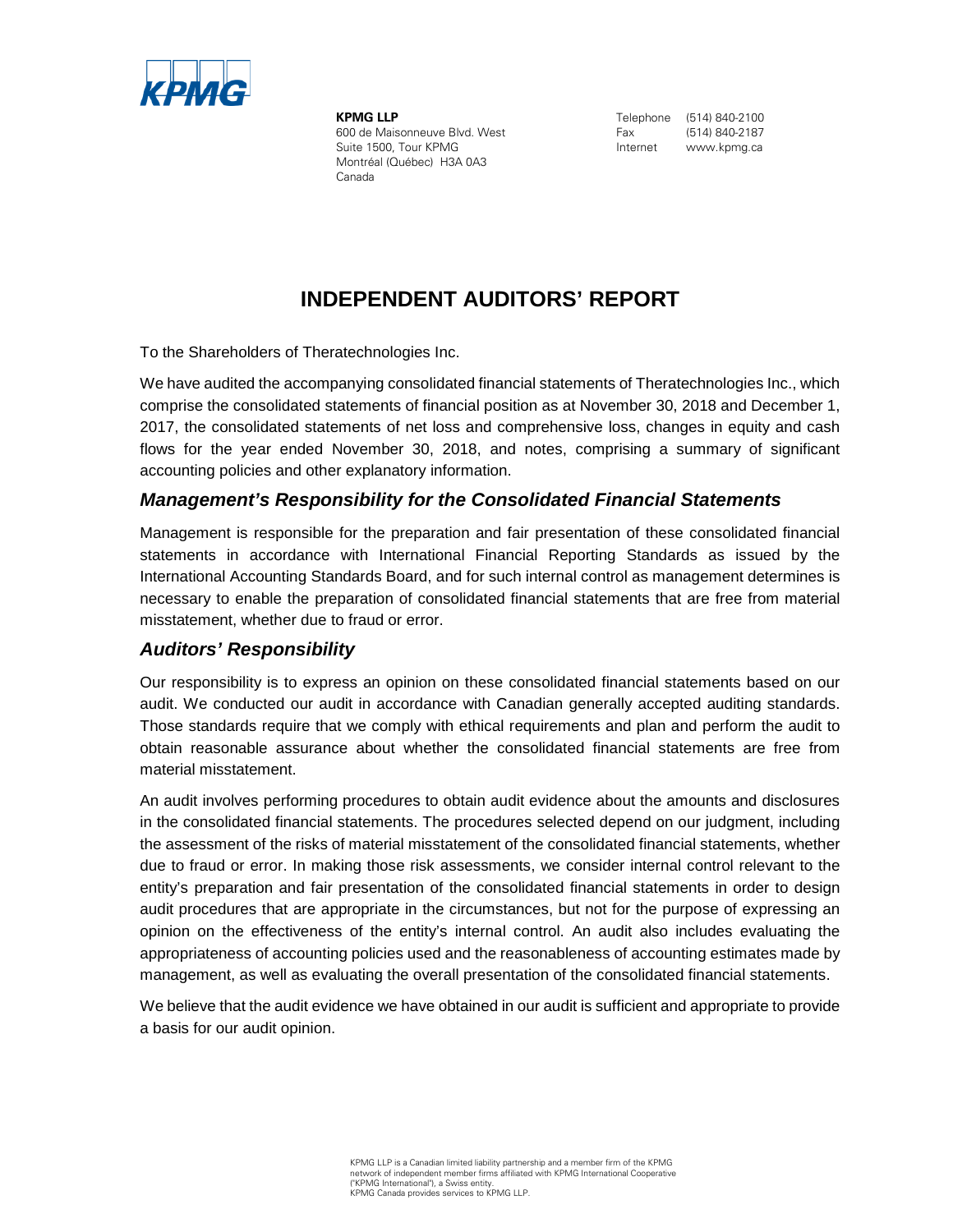

Page 2

## *Opinion*

In our opinion, the consolidated financial statements present fairly, in all material respects, the consolidated financial position of Theratechnologies Inc. as at November 30, 2018 and December 1, 2017, and its consolidated financial performance and its consolidated cash flows for the year ended November 30, 2018 in accordance with International Financial Reporting Standards as issued by the International Accounting Standards Board.

## *Comparative Information*

Without modifying our opinion, we draw attention to Note 1 to the consolidated financial statements which indicates that the comparative information presented as at and for the year ended November 30, 2018 has been adjusted for a change in presentation currency and that the comparative information presented as at December 1, 2017 has been derived from the consolidated financial statements as at and for the year ended November 30, 2017.

 $KPMG$   $\mu P$ 

Montréal, Canada February 20, 2019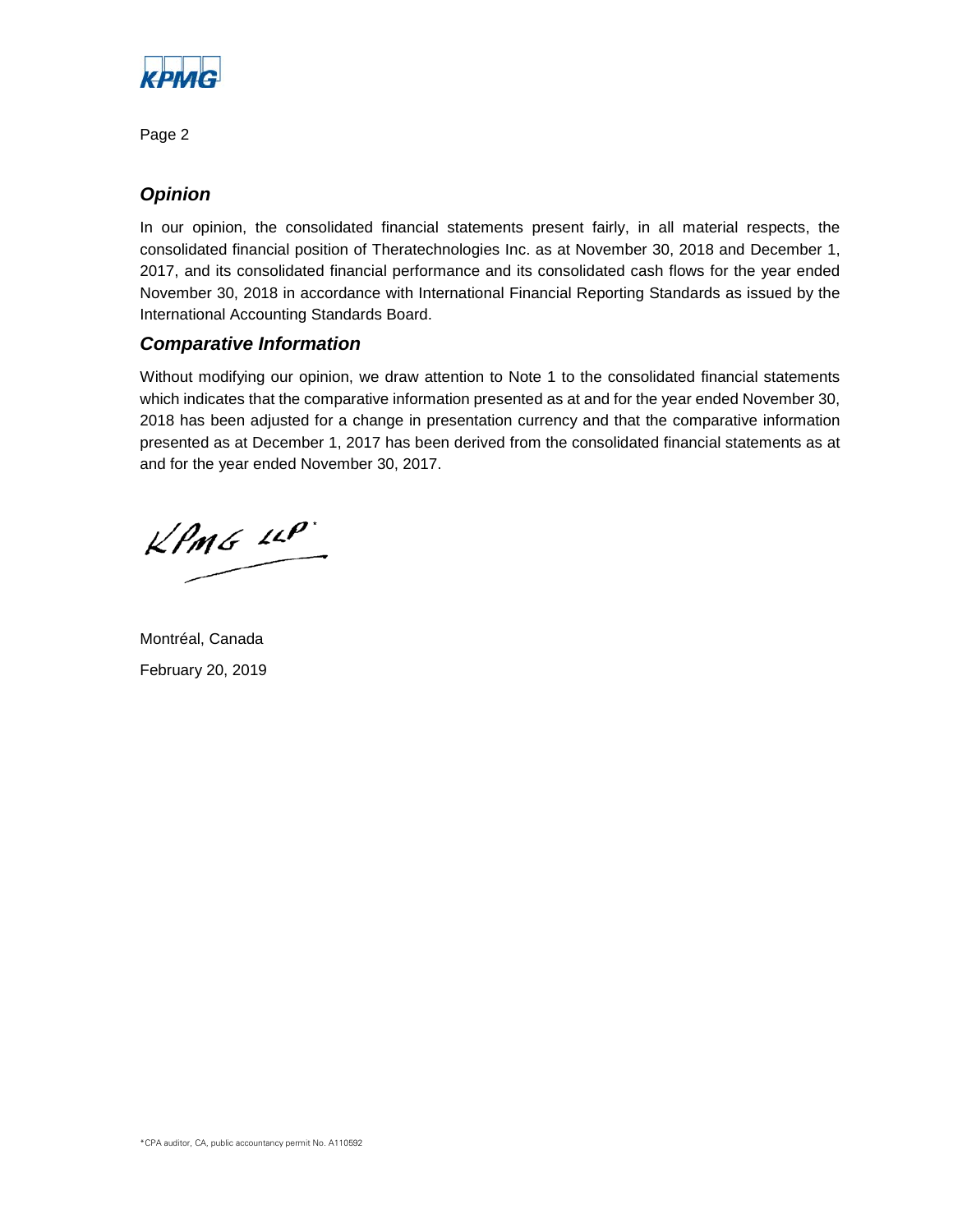Consolidated Statements of Financial Position (In thousands of United States dollars)

As at November 30, 2019, November 30, 2018 and December 1, 2017

|                                                              | <b>Note</b>    | November 30,<br>2019 | November 30,<br>2018   | December 1,<br>2017    |
|--------------------------------------------------------------|----------------|----------------------|------------------------|------------------------|
|                                                              |                |                      | $(Recast -$<br>Note 1) | $(Recast -$<br>Note 1) |
| Assets<br><b>Current assets</b>                              |                |                      |                        |                        |
| Cash                                                         | \$             | 28,661 \$            | 38,997 \$              | 1,365                  |
| Bonds and money market funds                                 | $\overline{7}$ | 11.964               | 9.691                  | 16.524                 |
| Trade and other receivables<br>Inventories                   | 8              | 10,116<br>20.929     | 10,952<br>11.084       | 7,553<br>7.244         |
| Prepaid expenses and deposits                                | 10             | 3,874                | 1,595                  | 785                    |
| Derivative financial assets                                  | 19(b)          | 637                  | 1,287                  | 1,120                  |
| Total current assets                                         |                | 76,181               | 73,606                 | 34,591                 |
| Non-current assets                                           |                |                      |                        |                        |
| Bonds and money market funds                                 | $\overline{7}$ | 619                  | 5,200                  | 7,653                  |
| Property and equipment                                       | 11             | 1,071                | 101                    | 48                     |
| Intangible assets<br>Other asset                             | 12<br>13       | 27,480<br>12.204     | 15,121<br>17.088       | 16,888                 |
|                                                              |                |                      |                        |                        |
| Total non-current assets                                     |                | 41,374               | 37,510                 | 24.589                 |
| <b>Total assets</b>                                          | \$             | 117,555 \$           | 111,116 \$             | 59,180                 |
| Liabilities                                                  |                |                      |                        |                        |
| <b>Current liabilities</b>                                   |                |                      |                        |                        |
| Accounts payable and accrued liabilities                     | 14S            | 31,173               | 25,830 \$              | 17,997                 |
| Provisions                                                   | 15             | 2,484                | 1,014                  | 584                    |
| Current portion of long-term obligations<br>Deferred revenue | 16             | 3,417<br>70          | 27                     | 3,627<br>$\sim$        |
| Total current liabilities                                    |                | 37,144               | 26,871                 | 22,208                 |
|                                                              |                |                      |                        |                        |
| Non-current liabilities<br>Long-term obligations             | 16             | 4,570                |                        | 3,524                  |
| Convertible unsecured senior notes                           | 17             | 50,741               | 49,233                 |                        |
| <b>Other liabilities</b>                                     | 18             | 266                  |                        |                        |
| Total non-current liabilities                                |                | 55,577               | 49,233                 | 3,524                  |
| <b>Total liabilities</b>                                     |                | 92,721               | 76,104                 | 25,732                 |
| Equity                                                       |                |                      |                        |                        |
| Share capital                                                | 19             | 287,035              | 286,828                | 281,743                |
| Equity component of convertible unsecured senior notes       |                | 4,457                | 4,457                  |                        |
| Contributed surplus                                          |                | 10,783               | 8,788                  | 12,389                 |
| Deficit                                                      |                | (277, 462)           | (264, 966)             | (260, 604)             |
| Accumulated other comprehensive income (loss)                | 19(q)          | 21                   | (95)                   | (80)                   |
| Total equity                                                 |                | 24,834               | 35,012                 | 33,448                 |
| <b>Total liabilities and equity</b>                          | \$             | 117,555 \$           | 111,116 \$             | 59,180                 |

The accompanying notes are an integral part of these consolidated financial statements.

Approved by the Board of Directors

(signed) Paul Pommier Director (signed) Gérald Lacoste Director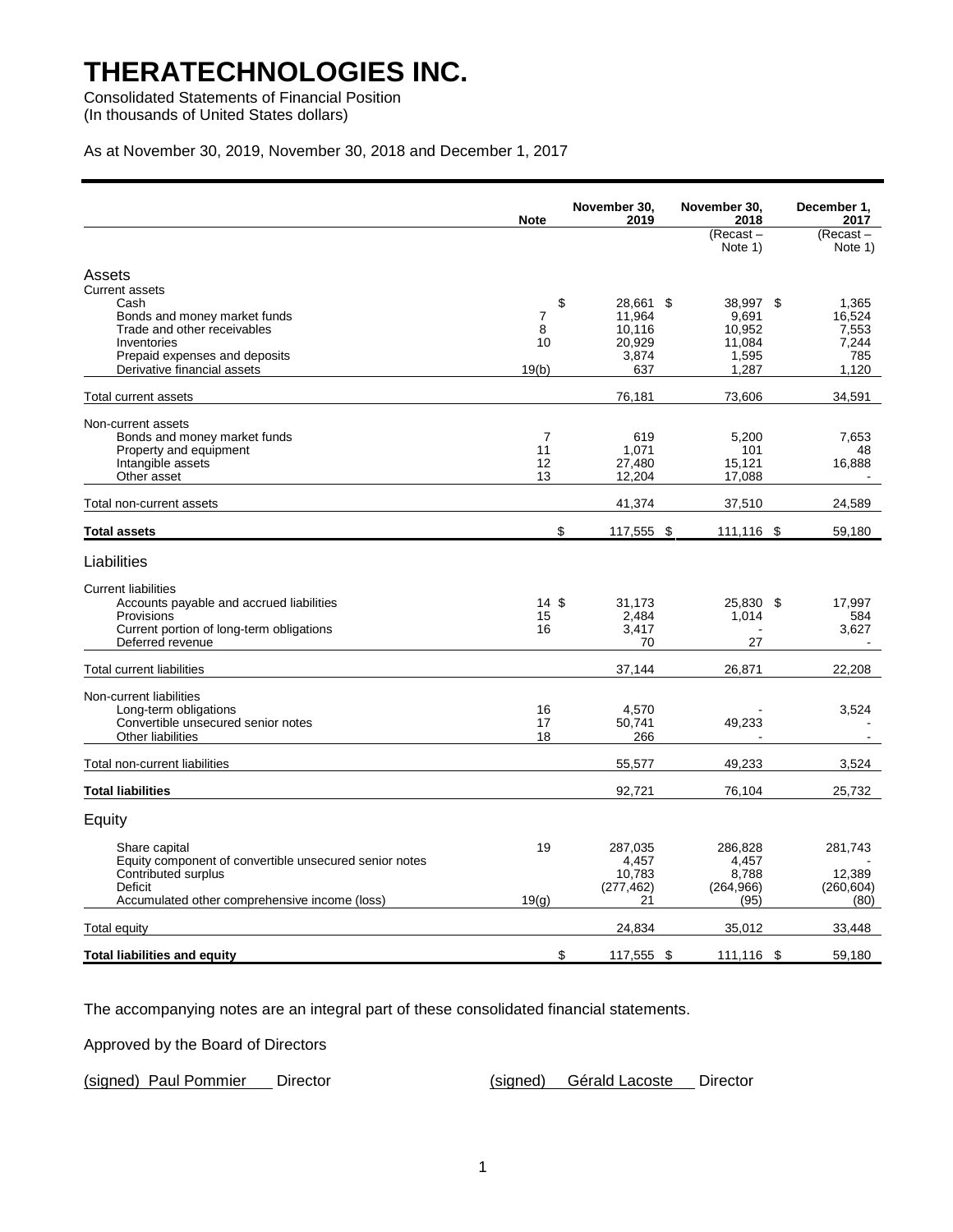Consolidated Statements of Net Loss and Comprehensive Loss (In thousands of United States dollars, except per share amounts)

### Years ended November 30, 2019 and 2018

|                                                                                                                                                                                      | <b>Note</b> | 2019         | 2018                   |
|--------------------------------------------------------------------------------------------------------------------------------------------------------------------------------------|-------------|--------------|------------------------|
|                                                                                                                                                                                      |             |              | $(Recast -$<br>Note 1) |
| <b>Revenue</b>                                                                                                                                                                       | 4           | \$<br>63,216 | 45,217<br>\$           |
| Operating expenses                                                                                                                                                                   |             |              |                        |
| Cost of sales                                                                                                                                                                        |             |              |                        |
| Cost of goods sold                                                                                                                                                                   |             | 21,125       | 9,376                  |
| Other production-related costs                                                                                                                                                       |             | 67           | 105                    |
| <b>Royalties</b>                                                                                                                                                                     |             |              | 1,340                  |
| Amortization of other asset                                                                                                                                                          |             | 4,884        | 2,442                  |
| Research and development expenses                                                                                                                                                    |             | 10,841       | 7,994                  |
| Selling expenses                                                                                                                                                                     |             | 26,482       | 21,693                 |
| General and administrative expenses                                                                                                                                                  |             | 8,330        | 5,828                  |
| Total operating expenses                                                                                                                                                             |             | 71,729       | 48,778                 |
| Loss from operating activities                                                                                                                                                       |             | (8, 513)     | (3, 561)               |
| Finance income                                                                                                                                                                       | 6           | 1,097        | 608                    |
| Finance costs                                                                                                                                                                        | 6           | (5,080)      | (3,016)                |
|                                                                                                                                                                                      |             | (3,983)      | (2, 408)               |
| Loss before income tax recovery                                                                                                                                                      |             | (12, 496)    | (5,969)                |
| Income tax recovery                                                                                                                                                                  |             |              | 1,269                  |
| <b>Net loss</b>                                                                                                                                                                      |             | (12, 496)    | (4,700)                |
| Other comprehensive income (loss), net of tax<br>Items that may be reclassified to net profit (loss) in the future<br>Net change in fair value of FVOCI financial assets, net of tax |             | 83           | (15)                   |
| Exchange difference on translation of foreign operations                                                                                                                             |             | 33           |                        |
|                                                                                                                                                                                      |             | 116          | (15)                   |
| <b>Total comprehensive loss</b>                                                                                                                                                      | \$          | (12, 380)    | \$<br>(4, 715)         |
|                                                                                                                                                                                      |             |              |                        |
| Loss per share<br>Basic and diluted                                                                                                                                                  | 19(f)       | (0.16)       | (0.06)                 |

The accompanying notes are an integral part of these consolidated financial statements.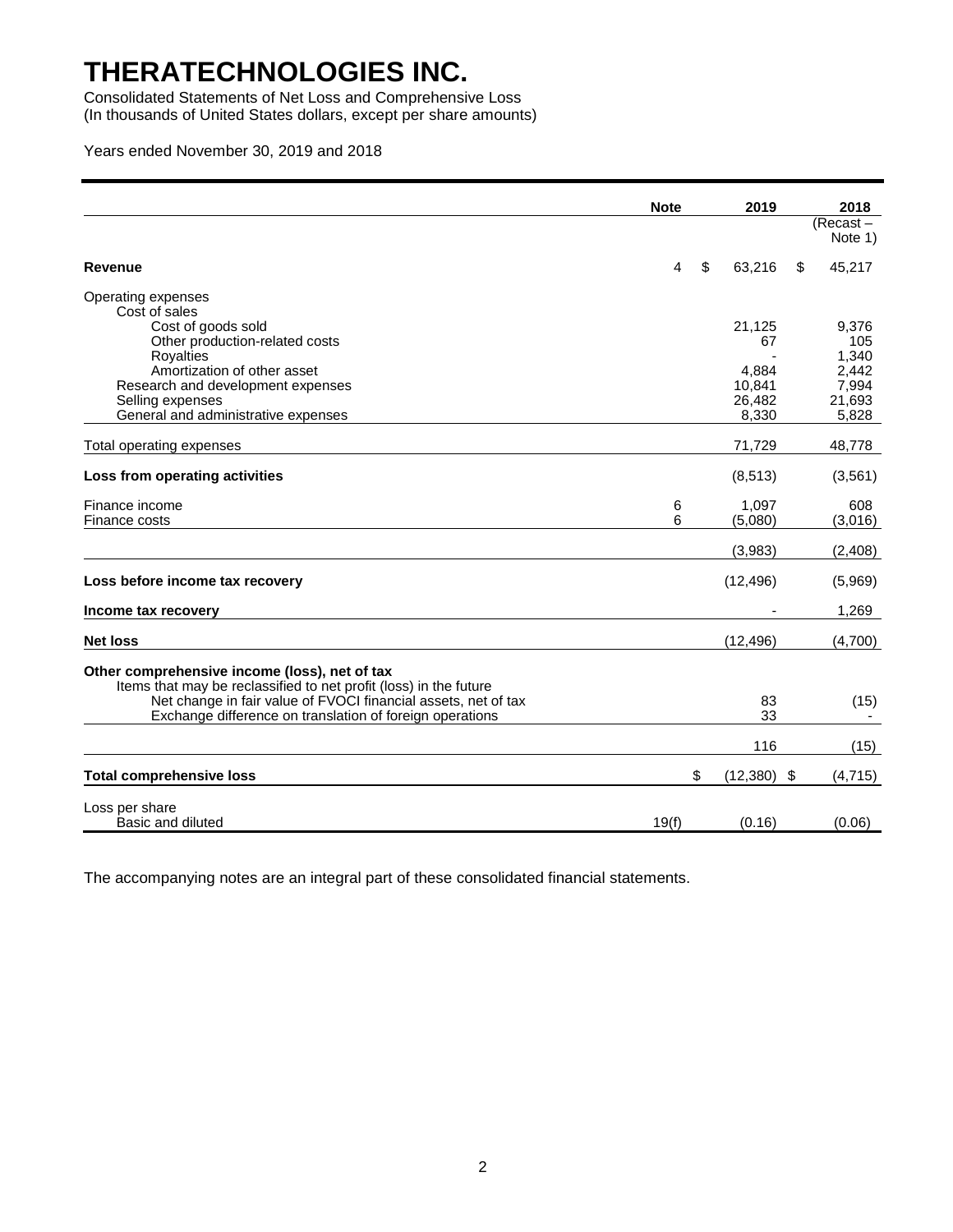Consolidated Statements of Changes in Equity

(In thousands of United States dollars)

Years ended November 30, 2019 and 2018

|                                                                                                                                                                                                                                                             |          | Share capital                  |      |                            | <b>Equity</b>                                               |                          |                       |  |                                                        |    |                                 |
|-------------------------------------------------------------------------------------------------------------------------------------------------------------------------------------------------------------------------------------------------------------|----------|--------------------------------|------|----------------------------|-------------------------------------------------------------|--------------------------|-----------------------|--|--------------------------------------------------------|----|---------------------------------|
|                                                                                                                                                                                                                                                             | Note     | <b>Number</b><br>of shares     |      | Amount                     | component<br>of convertible<br>unsecured<br>senior<br>notes | Contributed<br>surplus   | <b>Deficit</b>        |  | Accumulated<br>other<br>comprehensive<br>income (loss) |    | Total                           |
| Balance as at November 30, 2017 and                                                                                                                                                                                                                         |          |                                |      |                            |                                                             |                          |                       |  |                                                        |    |                                 |
| December 1, 2017 (Recast - Note 1)                                                                                                                                                                                                                          |          | 74,962,050                     | - \$ | 281,743 \$                 | $\mathbb{R}^2$                                              | \$<br>12,389             | $(260, 604)$ \$<br>\$ |  | $(80)$ \$                                              |    | 33,448                          |
| <b>Total comprehensive loss</b><br>Net loss                                                                                                                                                                                                                 |          |                                |      |                            |                                                             |                          | (4,700)               |  |                                                        |    | (4,700)                         |
| Other comprehensive income<br>Net change in fair value of FVOCI<br>financial assets, net of tax                                                                                                                                                             |          |                                |      |                            |                                                             |                          |                       |  | (15)                                                   |    | (15)                            |
| Total comprehensive loss                                                                                                                                                                                                                                    |          |                                |      |                            |                                                             |                          | (4,700)               |  | (15)                                                   |    | (4, 715)                        |
| Transactions with owners, recorded<br>directly in equity<br>Recognition of previously unrecognized<br>tax assets from item originally<br>recorded in equity<br>Equity component of convertible<br>unsecured senior notes, net of<br>income taxes of \$1,607 |          |                                |      |                            | 4,457                                                       |                          | 338                   |  |                                                        |    | 338<br>4,457                    |
| Share-based compensation plan<br>Share-based compensation for stock<br>option plan                                                                                                                                                                          |          |                                |      |                            |                                                             | 851                      |                       |  |                                                        |    | 851                             |
| <b>Exercise of stock options</b><br>Monetary consideration<br>Attributed value<br>Exercise of broker options<br>Issuance of common shares - TaiMed                                                                                                          |          | 412,734<br>39,390<br>1,463,505 |      | 538<br>426<br>121<br>4,000 |                                                             | (426)<br>(26)<br>(4,000) |                       |  |                                                        |    | 538<br>95<br>. —                |
| Total contributions by owners                                                                                                                                                                                                                               |          | 1,915,629                      |      | 5,085                      | 4,457                                                       | (3,601)                  | 338                   |  | ÷,                                                     |    | 6,279                           |
| Balance as at November 30, 2018<br>(Recast – Note 1)                                                                                                                                                                                                        |          | 76,877,679                     |      | 286,828                    | 4,457                                                       | 8,788                    | (264, 966)            |  | (95)                                                   |    | 35,012                          |
| <b>Total comprehensive loss</b><br>Net loss                                                                                                                                                                                                                 |          |                                |      |                            |                                                             |                          | (12, 496)             |  |                                                        |    | (12, 496)                       |
| Other comprehensive income<br>Net change in fair value of FVOCI<br>financial assets, net of tax<br>Exchange differences on translation of<br>foreign operations                                                                                             |          |                                |      |                            |                                                             |                          |                       |  | 83<br>33                                               |    | 83<br>33                        |
| Total comprehensive loss                                                                                                                                                                                                                                    |          |                                |      |                            |                                                             |                          | (12, 496)             |  | 116                                                    |    | (12, 380)                       |
| Transactions with owners, recorded<br>directly in equity<br>Issuance of common shares of Katana<br>Share-based contingent consideration                                                                                                                     | 12<br>12 | 900                            |      | 5                          |                                                             | 1.028                    |                       |  |                                                        |    | 5<br>1,028                      |
| Share-based compensation plan<br>Share-based compensation for stock<br>option plan                                                                                                                                                                          |          |                                |      |                            |                                                             | 1,059                    |                       |  |                                                        |    | 1,059                           |
| <b>Exercise of stock options</b><br>Monetary consideration<br>Attributed value                                                                                                                                                                              |          | 74,832                         |      | 110<br>92                  |                                                             | (92)                     |                       |  | $\overline{a}$<br>$\overline{\phantom{a}}$             |    | 110<br>$\overline{\phantom{a}}$ |
| Total contributions by owners                                                                                                                                                                                                                               |          | 75,732                         |      | 207                        |                                                             | 1,995                    |                       |  |                                                        |    | 2,202                           |
| Balance as at November 30, 2019                                                                                                                                                                                                                             |          | 76,953,411                     | \$   | 287.035                    | \$<br>4,457                                                 | \$<br>10,783 \$          | $(277, 462)$ \$       |  | 21                                                     | \$ | 24.834                          |

The accompanying notes are an integral part of these consolidated financial statements.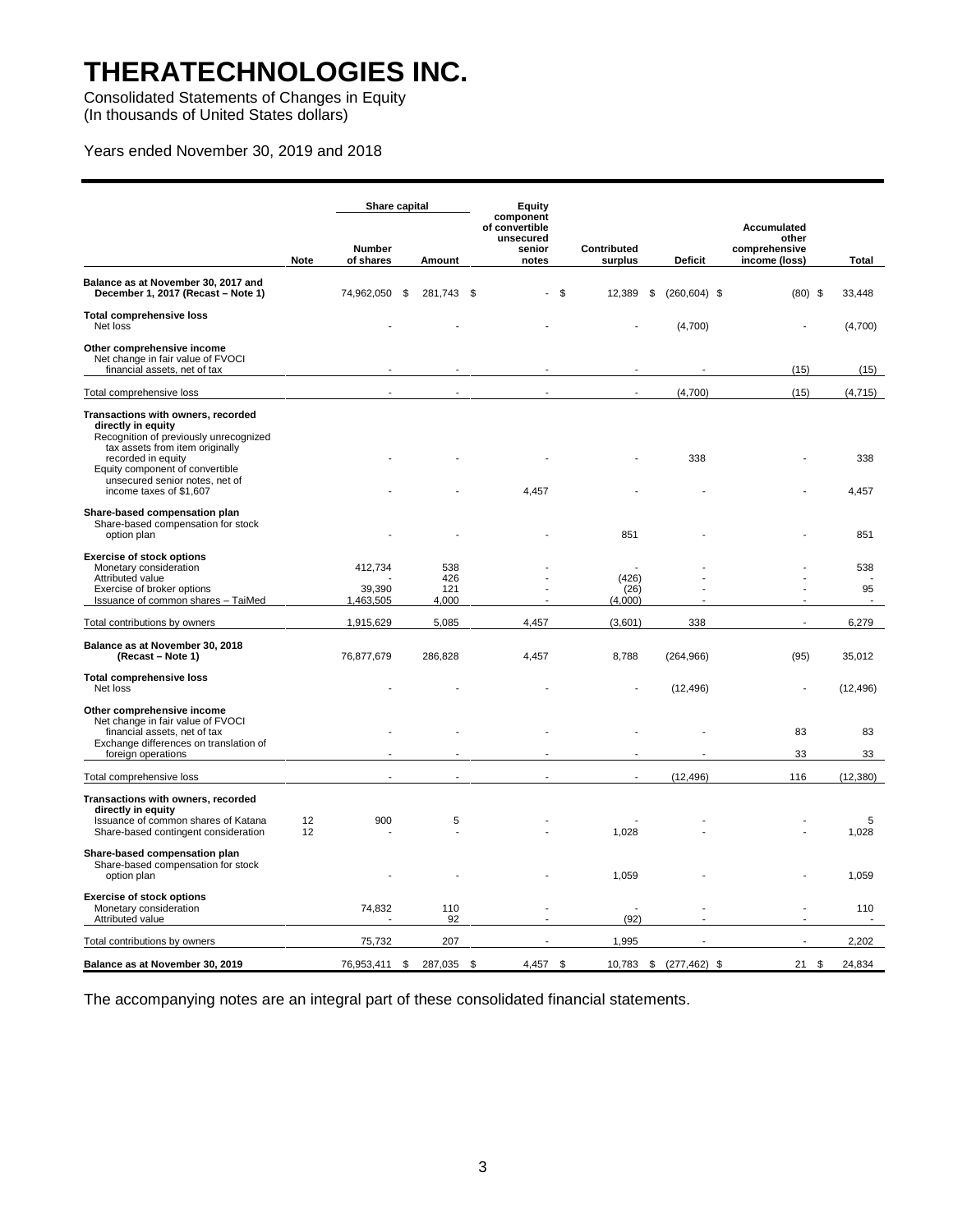Consolidated Statements of Cash Flows (In thousands of United States dollars)

Years ended November 30, 2019 and 2018

|                                                                               | Note   | 2019            | 2018                |
|-------------------------------------------------------------------------------|--------|-----------------|---------------------|
|                                                                               |        |                 | (Recast-<br>Note 1) |
| Cash flows from (used in)                                                     |        |                 |                     |
| <b>Operating</b>                                                              |        |                 |                     |
| Net loss<br>Adjustments for                                                   |        | \$<br>(12, 496) | \$<br>(4,700)       |
| Depreciation of property and equipment                                        | 11     | 199             | 21                  |
| Amortization of intangible assets and other asset                             | 12, 13 | 7,296           | 4,209               |
| Share-based compensation for stock option plan                                |        | 1,087           | 851                 |
| Deferred income tax recovery                                                  |        |                 | (1,269)             |
| Write-down of inventories                                                     | 10     | 16              | 144                 |
| Change in fair value of derivative financial assets                           | 19(b)  | 647             | (213)               |
| Change in fair value of liability related to deferred stock unit plan         | 19(b)  | (641)           | 210                 |
| Interest on convertible unsecured senior notes                                | 6      | 3,317           | 1,486               |
| Interest income                                                               | 6      | (1,097)         | (608)               |
| Accretion expense                                                             | 6      | 1,673           | 1,041               |
| Foreign exchange<br>Loss on repayment of long-term obligations                | 16     | 32              | 271<br>286          |
| Lease inducements and amortization                                            |        | 238             |                     |
|                                                                               |        | 271             | 1,729               |
| Change in operating assets and liabilities                                    |        |                 |                     |
| Trade and other receivables<br>Inventories                                    |        | 831<br>(9,861)  | (3,399)<br>(3,984)  |
| Prepaid expenses and deposits                                                 |        | (2, 282)        | (810)               |
| Accounts payable and accrued liabilities                                      |        | 6,137           | 6,099               |
| Provisions                                                                    |        | 1,470           | 430                 |
| Deferred revenue                                                              |        | 43              | 27                  |
|                                                                               |        | (3,662)         | (1,637)             |
| Total cash from (used in) operating activities                                |        | (3, 391)        | 92                  |
|                                                                               |        |                 |                     |
| <b>Financing</b><br>Proceeds from issue of convertible unsecured senior notes |        |                 |                     |
| Convertible unsecured senior notes issuance costs                             |        |                 | 57,500<br>(2,825)   |
| Interest paid on convertible unsecured senior notes                           |        | (3, 417)        |                     |
| Repayment of long-term obligations                                            |        | (3,500)         | (7, 850)            |
| Proceeds from exercise of stock options                                       |        | 110             | 538                 |
| Proceeds from exercise of broker options                                      |        |                 | 95                  |
| Total cash from (used in) financing activities                                |        | (6, 807)        | 47,458              |
|                                                                               |        |                 |                     |
| Investing<br>Acquisition of other asset                                       | 13     |                 | (19,530)            |
| Acquisition of intangible assets                                              | 12     | (2,407)         | (17)                |
| Acquisition of property and equipment                                         | 11     | (1,215)         | (25)                |
| Proceeds from sale of bonds and money market funds                            |        | 2,482           | 26,525              |
| Acquisition of bonds and money market funds                                   |        | (192)           | (17, 625)           |
| Interest received                                                             |        | 1,199           | 762                 |
| Acquisition of derivative financial assets                                    |        | (21)            | (8)                 |
| Proceeds from sale of derivative financial assets                             |        | 24              |                     |
| Total cash used in investing activities                                       |        | (130)           | (9,918)             |
| Net change in cash                                                            |        | (10, 328)       | 37,632              |
| Cash, beginning of year                                                       |        | 38,997          | 1,365               |
| Effect of foreign exchange on cash                                            |        | (8)             |                     |
| Cash, end of year                                                             | \$     | 28,661 \$       | 38,997              |

See Note 21 for supplemental cash flow disclosures.

The accompanying notes are an integral part of these consolidated financial statements.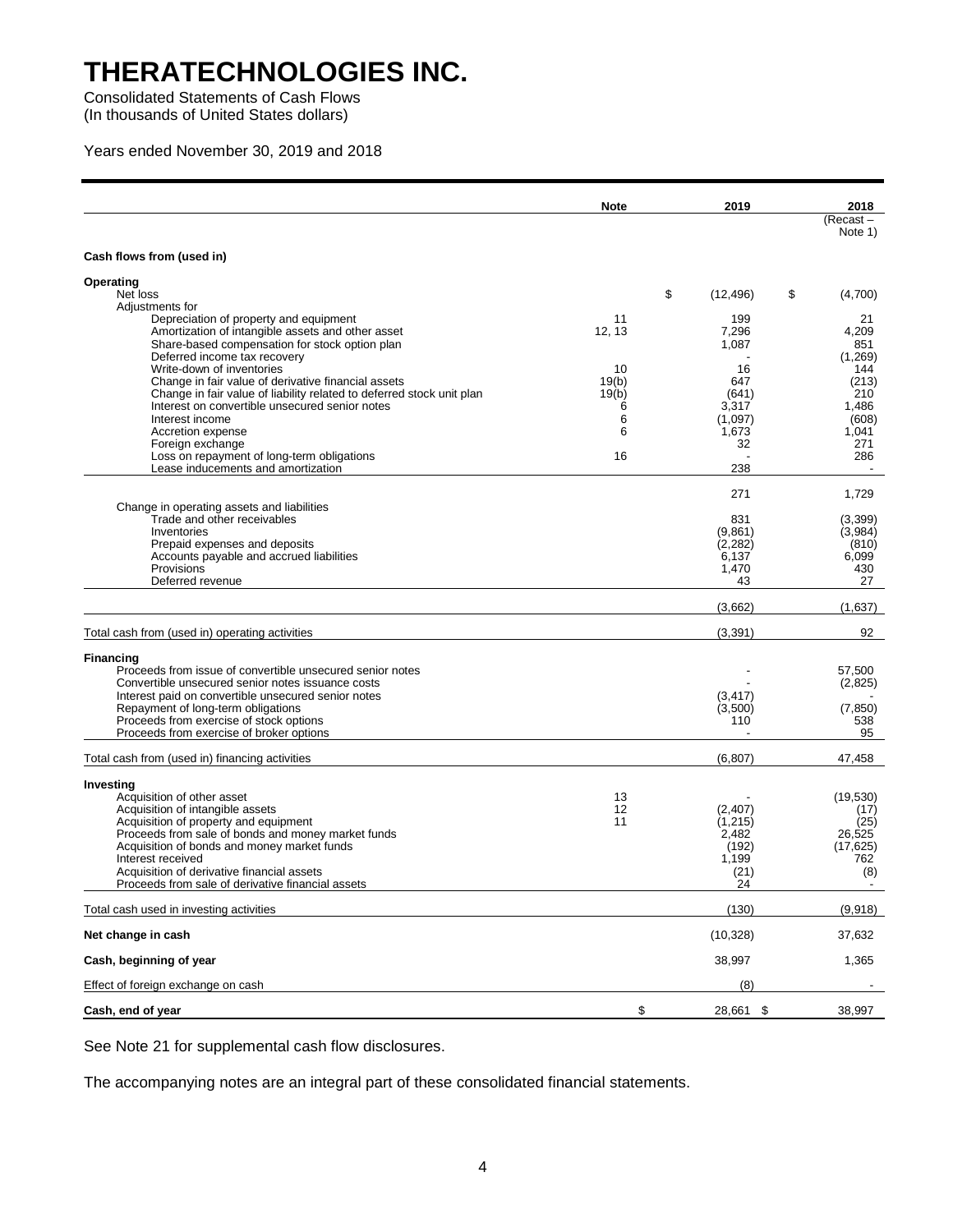Notes to Consolidated Financial Statements (In thousands of United States dollars, unless otherwise stated)

Years ended November 30, 2019 and 2018

Theratechnologies Inc. is a specialty pharmaceutical company addressing unmet medical needs by bringing to market specialized therapies for people with orphan medical conditions, including those living with HIV.

The consolidated financial statements include the accounts of Theratechnologies Inc. and its wholly-owned subsidiaries (together referred to as the "Company" and individually as the "subsidiaries of the Company").

Theratechnologies Inc. is governed by the *Business Corporations Act* (Quebec) and is domiciled in Quebec, Canada. The Company is located at 2015 Peel Street, Montréal, Quebec, H3A 1T8.

### **1. Basis of preparation**

### **Statement of compliance**

The consolidated financial statements of the Company have been prepared in accordance with International Financial Reporting Standards ("IFRS") as issued by the International Accounting Standards Board ("IASB").

The consolidated financial statements were authorized for issue by the Board of Directors on February 24, 2020.

#### **Basis of measurement**

The Company's consolidated financial statements have been prepared on a going concern and historical cost basis, except for bonds and money market funds, derivative financial assets, liabilities related to cash-settled share-based arrangements and derivative financial liabilities, which are measured at fair value. Equity-classified share-based payment arrangements are measured at fair value at grant date pursuant to IFRS 2, *Share-based Payment*.

The methods used to measure fair value are discussed further in Note 24.

#### **Functional and presentation currency**

The Company's functional currency is the United States dollar ("USD"). Prior to the issuance of these annual consolidated financial statements, the presentation currency was the Canadian dollar ("CAD"). In 2019, management decided to change the presentation currency from the CAD to the USD to better reflect the market the Company operates in, and this change was applied retrospectively, resulting in the recast of comparative information. As such, these consolidated financial statements are now presented in USD, together with the comparative numbers as at November 30, 2018. The Company has also presented an opening consolidated statement of financial position as at December 1, 2017 in USD, which has been derived from the consolidated financial statements as at and for the year ended November 30, 2017.

All financial information presented in USD has been rounded to the nearest thousand.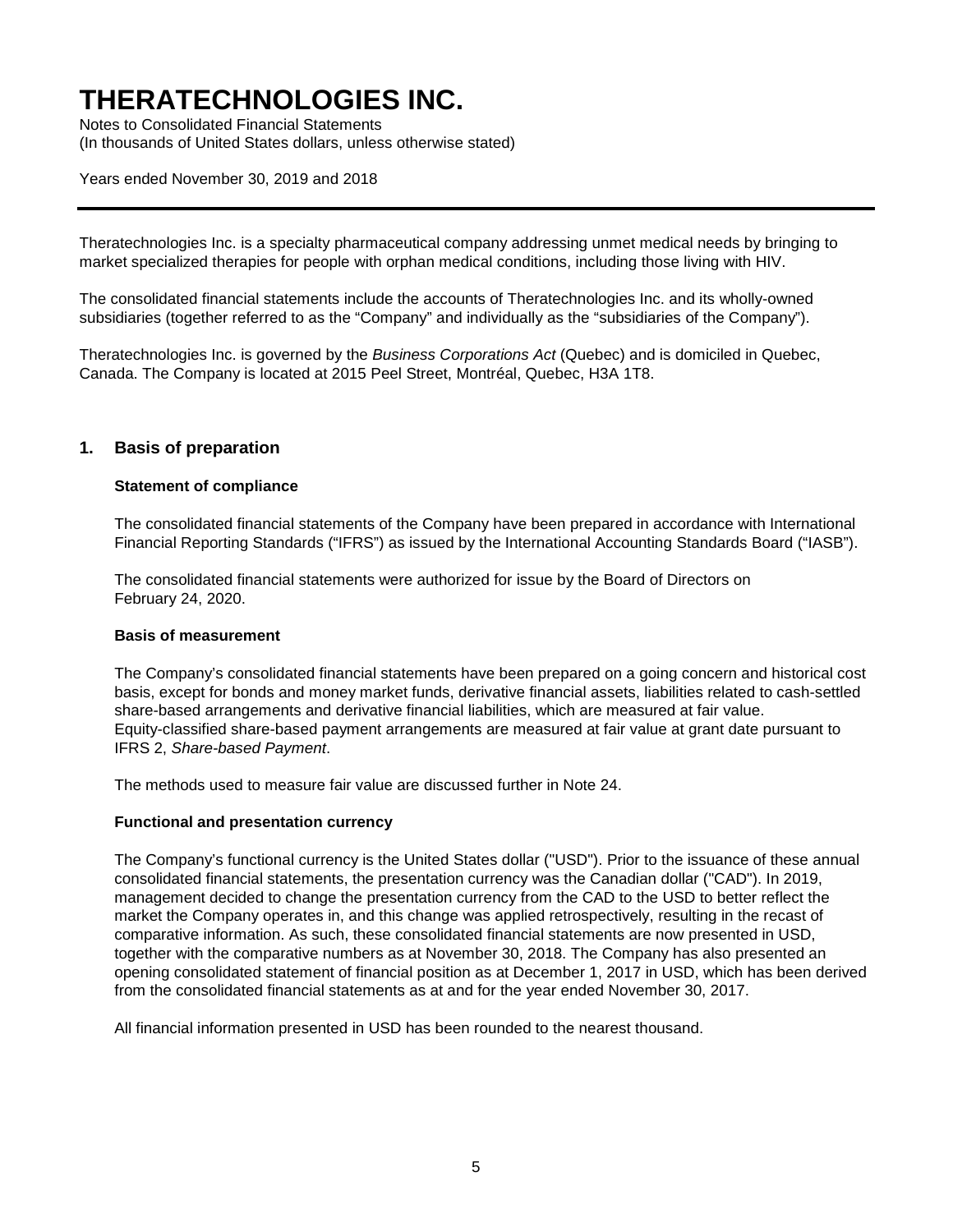Notes to Consolidated Financial Statements (continued) (In thousands of United States dollars, unless otherwise stated)

Years ended November 30, 2019 and 2018

## **1.** Basis of preparation (continued)

### **Initial application of new or amended accounting standards**

Amendments to IFRS 3, *Business Combinations* (Definition of a Business) ("IFRS 3")

On October 22, 2018, the IASB issued amendments to IFRS 3 that seek to clarify whether a transaction results in an asset or a business acquisition. The amendments apply to businesses acquired in annual reporting periods beginning on or after January 1, 2020. Early application is permitted. The amended definition emphasizes that the output of a business is to provide goods and services to customers, whereas the previous definition focused on returns in the form of dividends, lower costs or other economic benefits to investors and others.

The amendments include an election to use a concentration test. This is a simplified assessment that results in an asset acquisition if substantially all of the fair value of the gross assets is concentrated in a single identifiable asset or a group of similar identifiable assets. If a preparer chooses not to apply the concentration test, or the test is failed, then the assessment focuses on the existence of a substantive process. The Company early adopted the amendments with a date of initial application of December 1, 2018 and applied the amendment in connection with the acquisition of the oncology platform (Note 12).

### IFRS 9, *Financial Instruments* ("IFRS 9")

The Company adopted all of the requirements of IFRS 9 with a date of initial application of December 1, 2018. IFRS 9 does not require restatement of comparative periods. This standard establishes principles for the financial reporting classification and measurement of financial assets and financial liabilities. This standard also incorporates a new hedging model which increases the scope of hedged items eligible for hedge accounting and aligns hedge accounting more closely with risk management. This standard also amends the impairment model by introducing a new "expected credit loss" model for calculating impairment. This new standard increases required disclosures about an entity's risk management strategy, cash flows from hedging activities and the impact of hedge accounting on the consolidated financial statements.

IFRS 9 uses a single approach to determine whether a financial asset is measured at amortized cost or fair value, replacing the multiple rules in IAS 39, *Financial Instruments: Recognition and Measurement* ("IAS 39"). The approach in IFRS 9 is based on how an entity manages its financial instruments and the contractual cash flow characteristics of the financial assets. Most of the requirements in IAS 39 for classification and measurement of financial liabilities were carried forward in IFRS 9.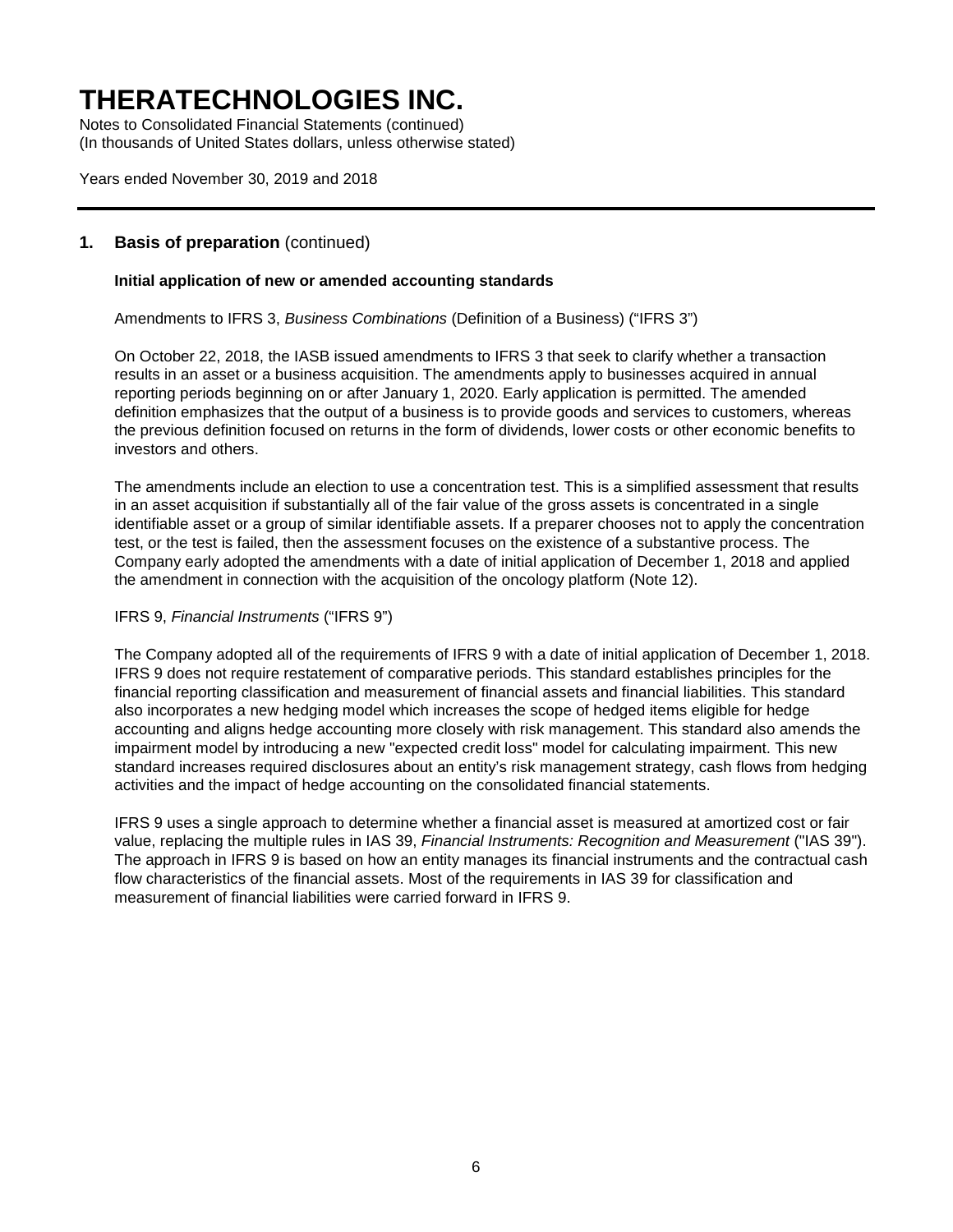Notes to Consolidated Financial Statements (continued) (In thousands of United States dollars, unless otherwise stated)

Years ended November 30, 2019 and 2018

## **1. Basis of preparation** (continued)

#### **Initial application of new or amended accounting standards** (continued)

#### IFRS 9, *Financial Instruments* (continued)

The following summarizes the classification and measurement changes for the Company's non-derivative and derivative financial assets and financial liabilities as a result of the adoption of IFRS 9.

|                                                                                                                                      | <b>IAS 39</b>                                                                             | <b>IFRS 9</b>                                                      |
|--------------------------------------------------------------------------------------------------------------------------------------|-------------------------------------------------------------------------------------------|--------------------------------------------------------------------|
| Financial assets:<br>Cash<br><b>Bonds</b>                                                                                            | Loans and receivables<br>Available for sale                                               | Amortized cost<br>Fair value through other<br>comprehensive income |
| Money market funds                                                                                                                   | Available for sale                                                                        | Fair value through profit<br>or loss                               |
| Trade and other receivables<br>Non-hedge derivative financial assets                                                                 | Loans and receivables<br>Fair value through profit<br>or loss                             | Amortized cost<br>Fair value through profit<br>or loss             |
| Financial liabilities:<br>Accounts payable and accrued<br>liabilities<br>Convertible unsecured senior notes<br>Long-term obligations | Other financial liabilities<br>Other financial liabilities<br>Other financial liabilities | Amortized cost<br>Amortized cost<br>Amortized cost                 |

The accounting for these instruments and the line item in which they are included in the consolidated statement of financial position were unaffected by the adoption of IFRS 9, except for money market funds for which fair value was measured through other comprehensive income under IAS 39 and is now measured through profit or loss under IFRS 9. The impact of this change was not material to the consolidated financial statements.

The new expected credit loss ("ECL") impairment model applies to financial assets measured at amortized cost and debt investments at fair value through other comprehensive income ("FVOCI"). The Company has determined that the application of IFRS 9's impairment requirements as at December 1, 2018 results in no adjustment for the allowance for impairment on trade and other receivables. Over 97% of the Company's revenue is attributable to sales transactions with one customer: RxCrossroads (see Notes 4 and 26). As at December 1, 2017, November 30, 2018, and November 30, 2019, none of the trade and other receivables were overdue and the total allowance for impairment of receivables recorded during the period was nil.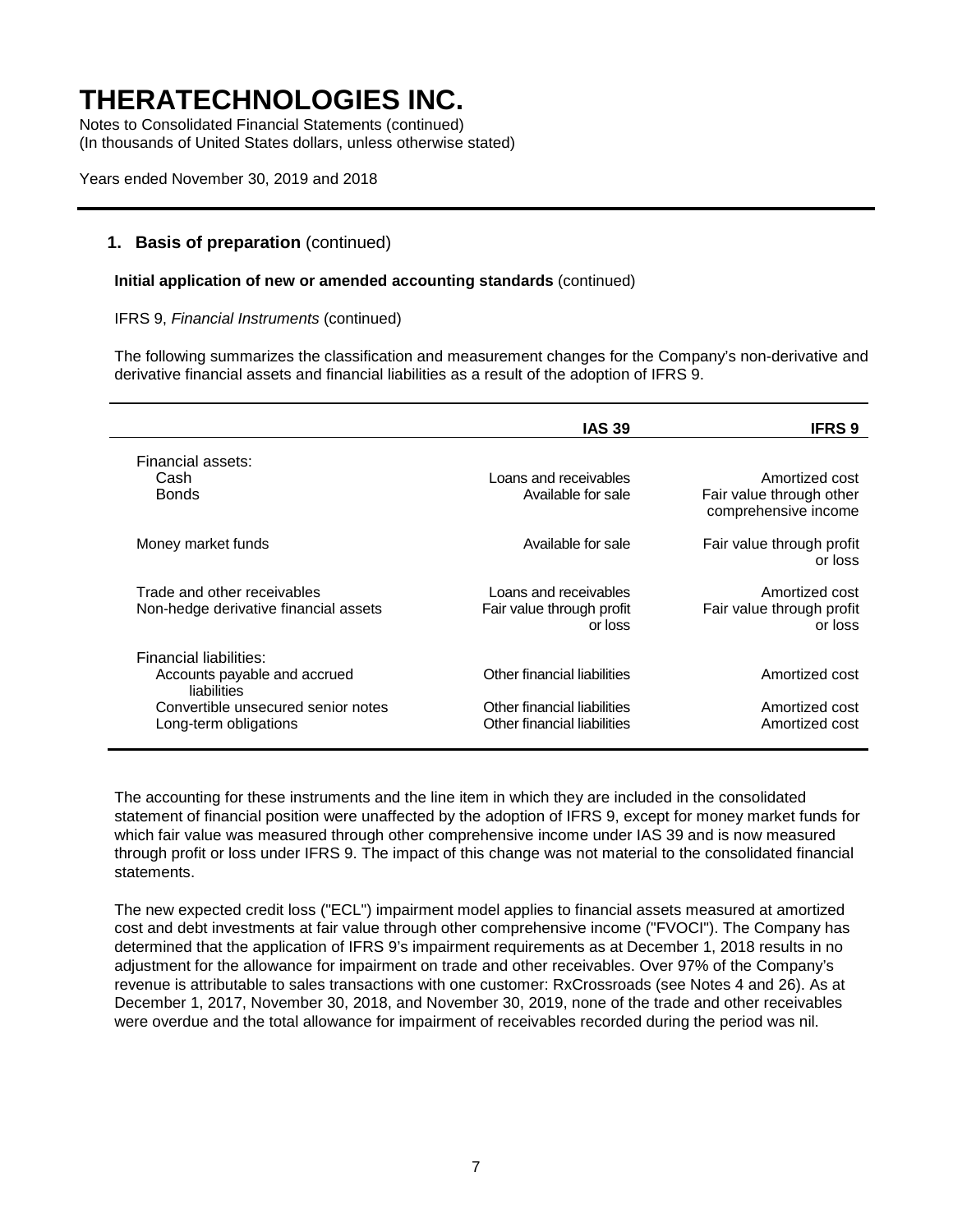Notes to Consolidated Financial Statements (continued) (In thousands of United States dollars, unless otherwise stated)

Years ended November 30, 2019 and 2018

## **1. Basis of preparation** (continued)

#### **Initial application of new or amended accounting standards** (continued)

### IFRS 15, *Revenue from Contracts with Customers* ("IFRS 15")

IFRS 15 establishes a comprehensive framework for determining whether, how much and when revenue is recognized. It replaces IAS 18, *Revenue*, IAS 11, *Construction Contracts,* and related interpretations. Under IFRS 15, revenue is recognized when a customer obtains control of the goods or services. The Company has adopted IFRS 15 using the modified retrospective method without practical expedients, with the effect on initially applying this standard recognized at the date of initial application of December 1, 2018. Accordingly, the information presented for 2018 has not been restated. The adoption of the standard did not have a material impact on the financial statements.

### **Use of estimates and judgments**

The preparation of the Company's consolidated financial statements in conformity with IFRS requires management to make estimates and assumptions that affect the reported amounts of assets and liabilities and disclosure of contingent assets and liabilities at the date of the consolidated financial statements and the reported amounts of revenues and expenses during the reporting year.

#### Judgments in applying accounting policies

Information about critical judgments in applying accounting policies and assumptions that have the most significant effect on the amounts recognized in the consolidated financial statements is noted below.

#### *Milestone payments related to Trogarzo*®

The commercialization rights related to Trogarzo<sup>®</sup> are subject to additional cash-based milestone payments based on the attainment of commercial milestones, including development, launch and sales milestones. Milestone payments will be accrued and recorded in the cost of intangible assets when it is probable that they will be achieved. The determination of probability of paying the milestones is subject to judgment. In order to demonstrate that the commercial milestone payment is probable, the following are taken into consideration: product approval; product launch; and approved development plan. In addition, there should be a sufficient history of sales to have reasonable expectation that the commercial milestone payments related to the sales milestone will be reached.

#### *Contingent consideration related to oncology platform*

The purchase consideration for the oncology platform (note 12) includes additional milestone payments based on the attainment of commercial milestones that will be settled though the issuance of the Company's shares, which represent a transaction in the scope of IFRS 2. Accordingly, the fair value of the oncology platform at the date of acquisition incorporates management's judgement as to the probability of attaining the sharebased milestones as well as the expected timing of the attainment of the milestones.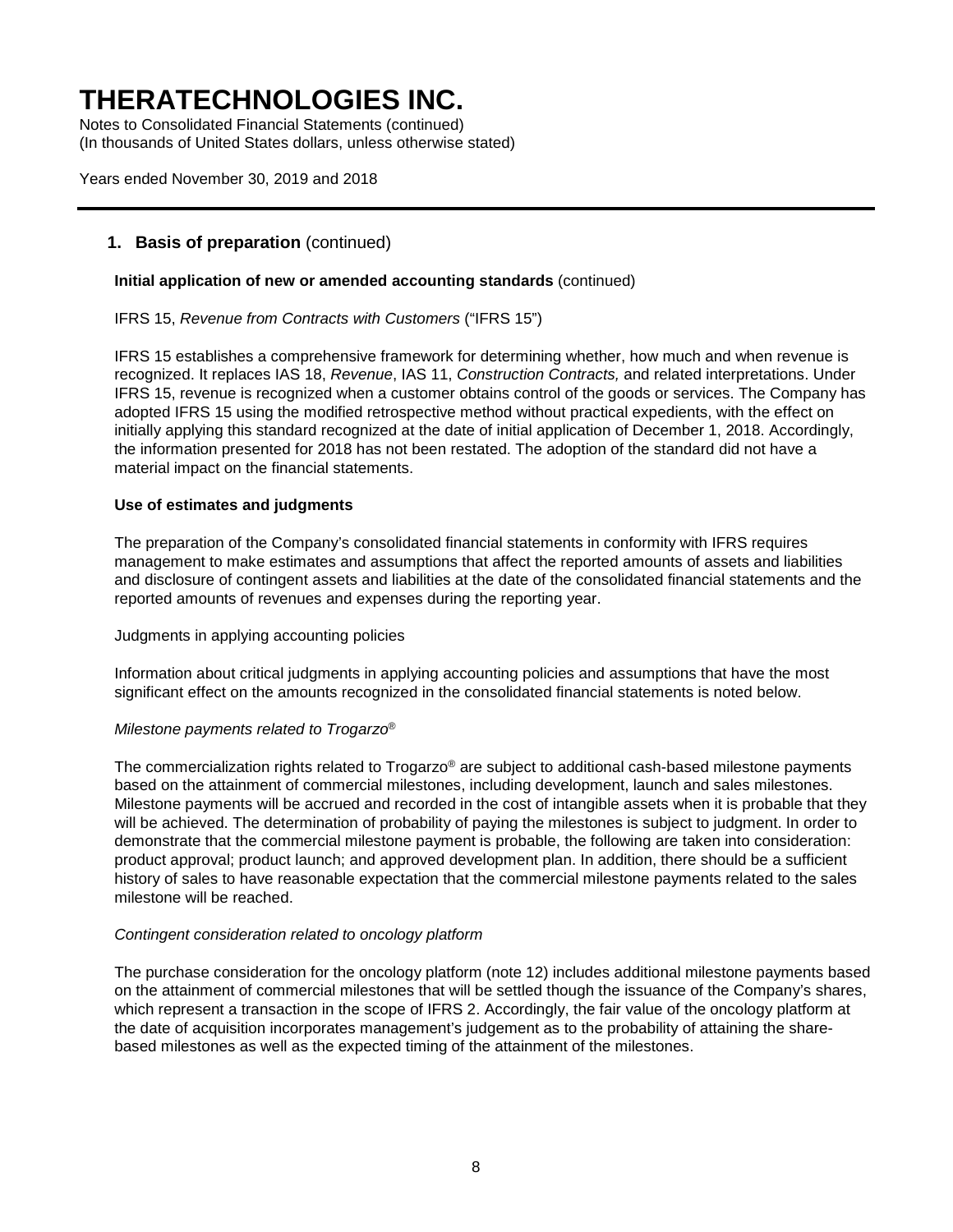Notes to Consolidated Financial Statements (continued) (In thousands of United States dollars, unless otherwise stated)

Years ended November 30, 2019 and 2018

### **1. Basis of preparation** (continued)

### **Use of estimates and judgments** (continued)

Judgments in applying accounting policies (continued)

#### *Convertible senior unsecured notes*

The determination of the fair value of the liability component of a convertible instrument was at time of issuance based on the estimated interest rate that the Company could obtain for a similar debt instrument without a conversion option.

#### Key sources of estimation uncertainty

Key sources of estimation uncertainty that have a significant risk of resulting in a material adjustment to the carrying amount of assets and liabilities within the next financial year are as follows.

#### *Sales promotional programs*

Management uses judgment in estimating provisions for sale deductions such as cash discounts, allowances, returns, rebates, chargebacks and distribution fees (see Notes 2 (Revenue recognition) and 4 for additional information).

#### *Other*

Other areas of judgment and uncertainty are related to the estimation of accruals for clinical trial expenses, the recoverability of inventories, the measurement and recoverability of intangible assets, the measurement of derivative financial assets, and the measurement of share-based arrangements.

Reported amounts and note disclosures reflect the overall economic conditions that are most likely to occur and the anticipated measures management intends to take. Actual results could differ from those estimates.

The above estimates and assumptions are reviewed regularly. Revisions to accounting estimates are recognized in the year in which the estimates are revised and in any future years affected.

### **2. Significant accounting policies**

The accounting policies have been applied consistently by the subsidiaries of the Company, except as otherwise noted for the initial application of new or amended accounting standards.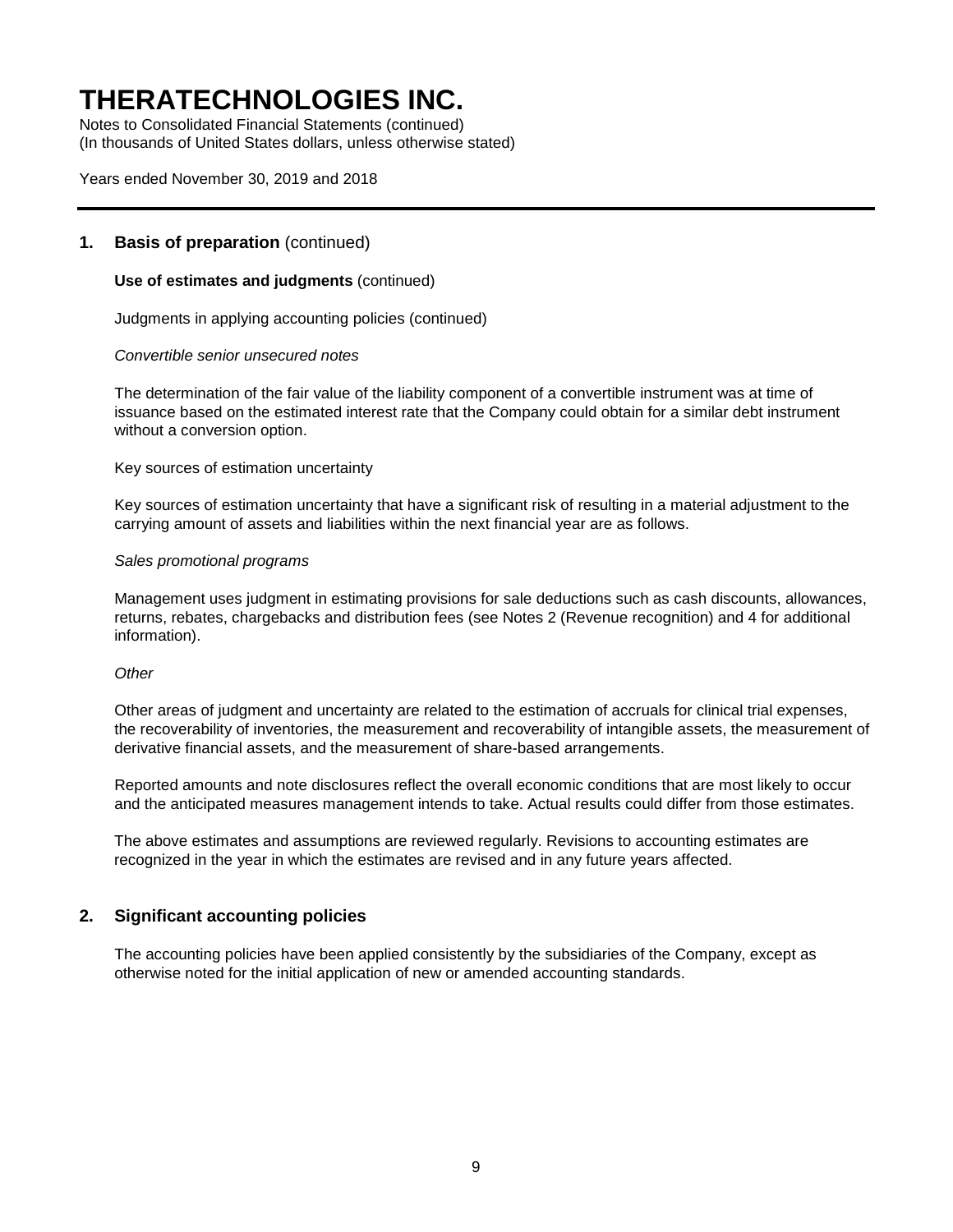Notes to Consolidated Financial Statements (continued) (In thousands of United States dollars, unless otherwise stated)

Years ended November 30, 2019 and 2018

## **2. Significant accounting policies** (continued)

### **Basis of consolidation**

The financial statements of the subsidiaries of the Company are included in the consolidated financial statements from the date on which control commences until the date on which control ceases. Subsidiaries are entities controlled by the Company. Control is present where the Company has the power to govern the financial and operating policies of the entity so as to obtain benefits from its activities. In assessing control, potential voting rights that are currently exercisable are taken into consideration. The accounting policies of subsidiaries are changed when necessary to align them with the policies adopted by the Company.

Intercompany balances and transactions, revenues and expenses resulting from transactions between subsidiaries and with the Company are eliminated in preparing the consolidated financial statements.

### **Foreign currencies**

Transactions in foreign currencies are translated to the functional currency at exchange rates in effect at the dates of the transactions. Monetary assets and liabilities denominated in foreign currencies at the reporting date are translated to the functional currency at the exchange rate in effect at that date. The foreign currency gain or loss on monetary items is the difference between amortized cost in the functional currency at the beginning of the reporting year, adjusted for effective interest and payments during the reporting year, and the amortized cost in foreign currency translated at the exchange rate in effect at the end of the reporting year.

Non-monetary assets and liabilities denominated in foreign currencies that are measured at fair value are translated to the functional currency at the exchange rate in effect at the date on which the fair value was determined. Non-monetary items that are measured at historical cost in a foreign currency are translated using the exchange rate in effect at the date of the transaction. Foreign currency differences arising on translation are recognized in net profit, except for differences arising on the translation of FVOCI financial instruments, which are recognized in other comprehensive income.

#### Foreign operations

The assets and liabilities of foreign operations whose functional currency is not the USD are translated into USD at the reporting date. The income and expenses of foreign-currency denominated operations are translated at average rates for each reporting period. Foreign exchange differences arising on the translation of foreign operations are recognized directly in other comprehensive income. When a foreign subsidiary is disposed of, the cumulative amount recognized in the currency translative reserve forms part of the gain or loss on disposal.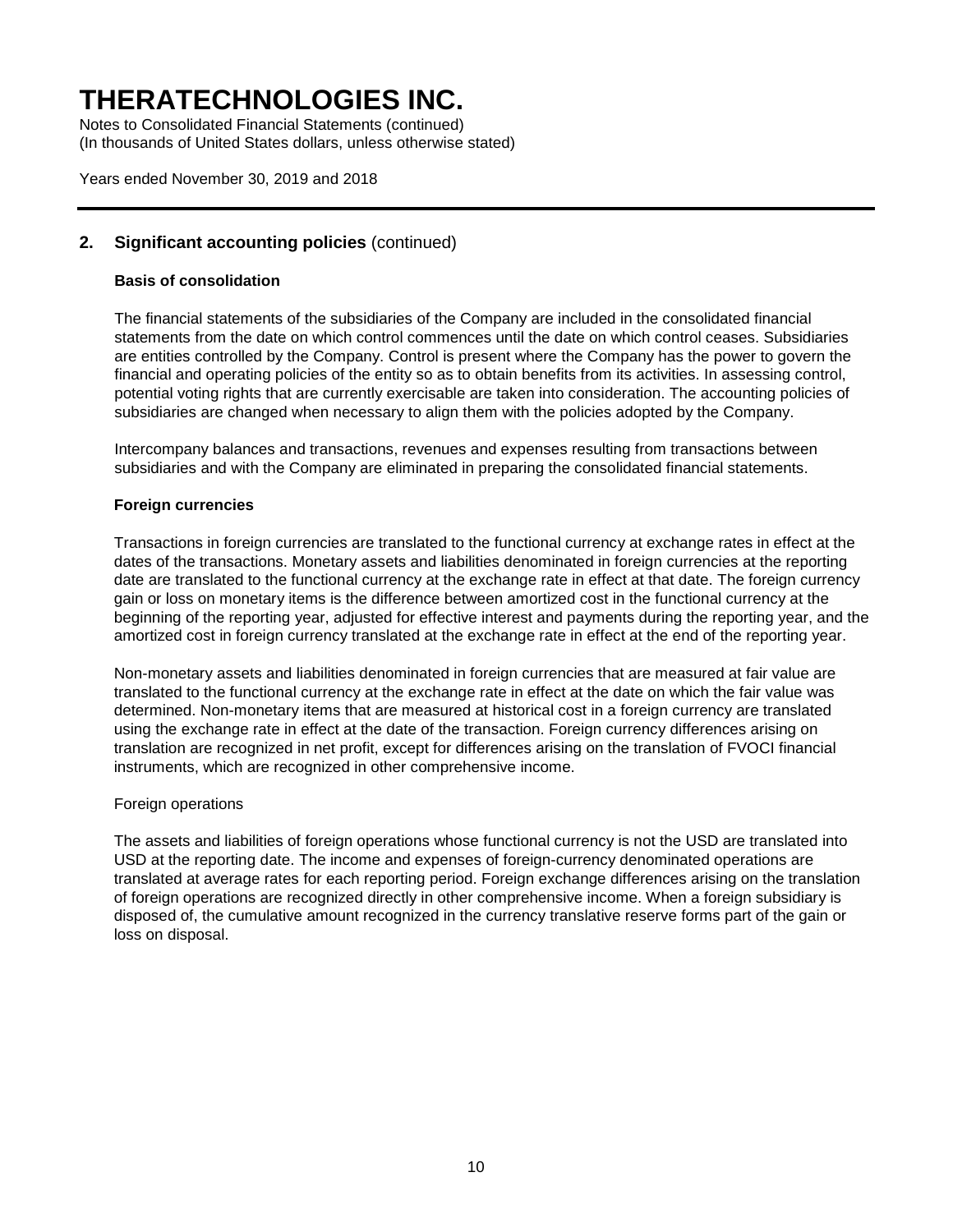Notes to Consolidated Financial Statements (continued) (In thousands of United States dollars, unless otherwise stated)

Years ended November 30, 2019 and 2018

## **2. Significant accounting policies** (continued)

#### **Revenue recognition**

Revenue from contracts with customers – Net sales

The Company derives revenue from the sales of finished goods, which include Trogarzo® and EGRIFTA®. The Company recognizes revenue at a point in time when it transfers control of the finished goods to a customer, which generally occurs upon delivery of the finished goods to the customer's premises. Payment received from customers prior to the transfer of control of the goods is recorded as deferred revenue.

Some arrangements for the sale of finished goods provide for customer cash discounts for prompt payment, allowances, rights of return, rebates on sales made under governmental and commercial rebate programs, chargebacks on sales made to government agencies and retail pharmacies and distribution fees, which gives rise to variable consideration. At the time of sale, estimates are made for items giving rise to variable consideration based on the terms of the arrangement. The variable consideration is estimated at contract inception using the most likely amount method and revenue is only recognized to the extent that a significant reversal of revenue is not expected to occur. The estimate is based on historical experience, current trends, contractual terms with distributors and other known factors. Sales are recorded net of customer discounts, rebates, chargebacks, distribution fees and estimated sales returns, and exclude sales taxes. A refund liability and a right to recover returned goods asset are recognized for expected returns in relation to sales made before the end of the reporting period. The right to recover returned goods asset is measured at the former carrying amount of the inventory less any expected costs to recover goods. The Company reviews its estimate of variable consideration, including expected returns, on a quarterly basis, adjusting for the amounts of the asset and liability accordingly.

#### **Cost of sales**

Cost of goods sold

Cost of goods sold includes the cost of raw materials, supplies, direct labour and overhead charges allocated to goods sold.

#### Other production related costs

Other production related costs include unallocated indirect costs related to production as well as write-downs of inventories.

#### **Royalties**

Royalties include royalties payable under the 2013 Termination Agreement (Note 13).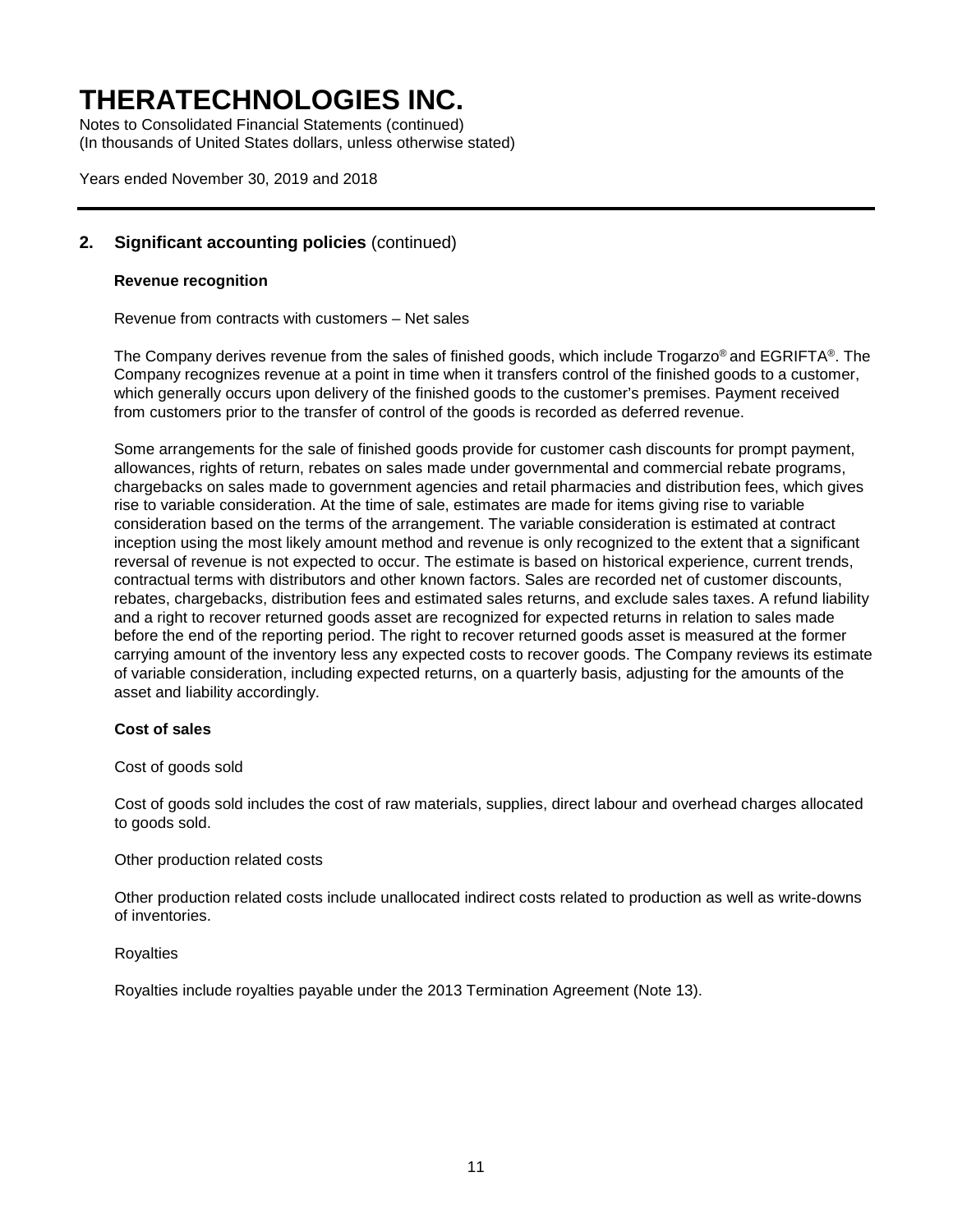Notes to Consolidated Financial Statements (continued) (In thousands of United States dollars, unless otherwise stated)

Years ended November 30, 2019 and 2018

## **2. Significant accounting policies** (continued)

**Cost of sales** (continued)

Amortization of the other asset

The amortization of the other asset relates to the repurchase of the future royalty rights under the 2013 Termination Agreement (Note 13).

### **Employee benefits**

Salaries and short-term employee benefits

Salaries and short-term employee benefit obligations are measured on an undiscounted basis and are expensed as the related service is provided. A liability is recognized for the amount expected to be paid under short-term profit-sharing or cash bonus plans if the Company has a legal or constructive obligation to pay an amount as a result of past services rendered by an employee and the obligation can be estimated reliably.

### Post-employment benefits

Post-employment benefits include a defined contribution plan under which an entity pays fixed contributions into a separate entity and will have no legal or constructive obligation to pay further amounts. Obligations for contributions to defined contribution plans are recognized as an employee benefit expense when due. Prepaid contributions are recognized as an asset to the extent that a cash refund or a reduction in future payments is available. The Company's defined contribution plan comprises the registered retirement savings plan, the Quebec Pension Plan and employment insurance.

#### Termination benefits

Termination benefits are recognized as an expense when the Company is committed demonstrably, without realistic possibility of withdrawal, to a formal detailed plan to either terminate employment before the normal retirement date or to provide termination benefits as a result of an offer made to encourage voluntary redundancy.

#### **Finance income and finance costs**

Finance income comprises interest income on financial assets and gains on the disposal of financial assets. Interest income is recognized as it accrues in net loss using the effective interest method.

Finance costs comprise bank charges, interest and accretion expense on convertible unsecured senior notes and long-term obligations, impairment losses on financial assets recognized in net loss, changes in fair value of liabilities and derivatives, unrealized foreign currency gain or loss on long-term obligations and other foreign currency gains and losses which are reported on a net basis.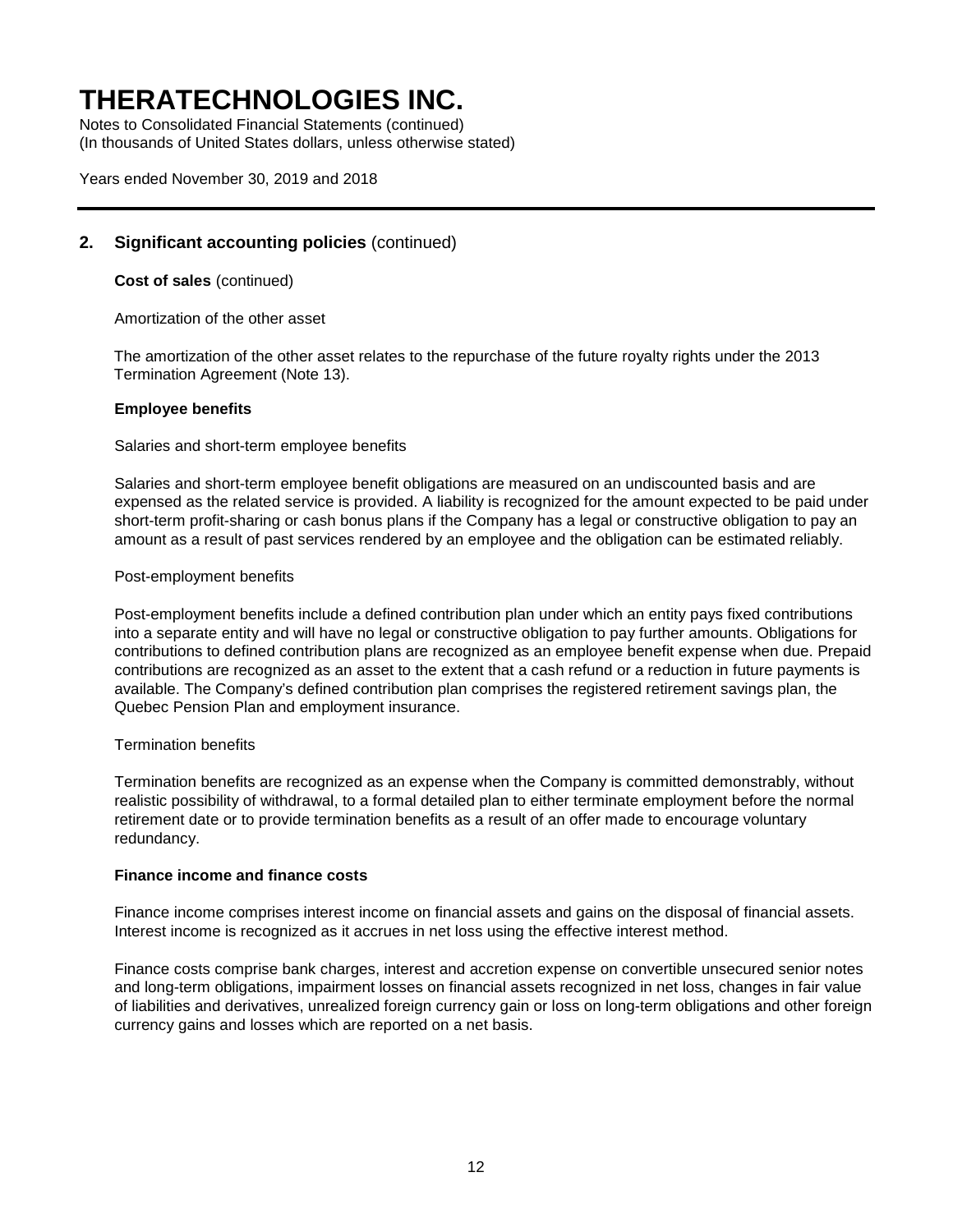Notes to Consolidated Financial Statements (continued) (In thousands of United States dollars, unless otherwise stated)

Years ended November 30, 2019 and 2018

## **2. Significant accounting policies** (continued)

#### **Inventories**

Inventories are presented at the lower of cost, determined using the first-in, first-out method, and net realizable value. Inventory costs include the purchase price and other costs directly related to the acquisition of materials and other costs incurred in bringing the inventories to their present location and condition. The Company is responsible for coordinating the production and stability testing and for auditing suppliers at different times during the manufacturing process. Inventory costs also include the costs directly related to the conversion of materials into finished goods. Net realizable value is the estimated selling price in the Company's ordinary course of business less the estimated costs of completion and selling expenses.

Work in progress inventory appears from the moment third party suppliers use the material provided by the Company until the time the Company receives the finished product. The value of work in progress inventory is equal to the value of material provided by the Company plus all conversion work performed by third party suppliers.

### **Property and equipment**

#### Recognition and measurement

Items of property and equipment are recognized at cost less accumulated depreciation and accumulated impairment losses. Cost includes expenditures that are directly attributable to the acquisition of the asset and the costs of dismantling and removing the item and restoring the site on which it is located, if any.

Construction in progress assets are capitalized during construction and depreciation commences when the asset is available for use.

When parts of an item of property and equipment have different useful lives, they are accounted for as separate items (major components) of property and equipment.

Gains and losses on disposal of an item of property and equipment are determined by comparing the proceeds from disposal with the carrying amount of property and equipment and are recognized in net profit or loss.

#### Subsequent costs

The cost of replacing a part of an item of property and equipment is recognized in the carrying amount of the item if it is probable that the future economic benefits embodied within the part will flow to the Company and its cost can be measured reliably. The carrying amount of the replaced part is derecognized. The costs of the day-to-day servicing of items of property and equipment are recognized in net profit or loss as incurred.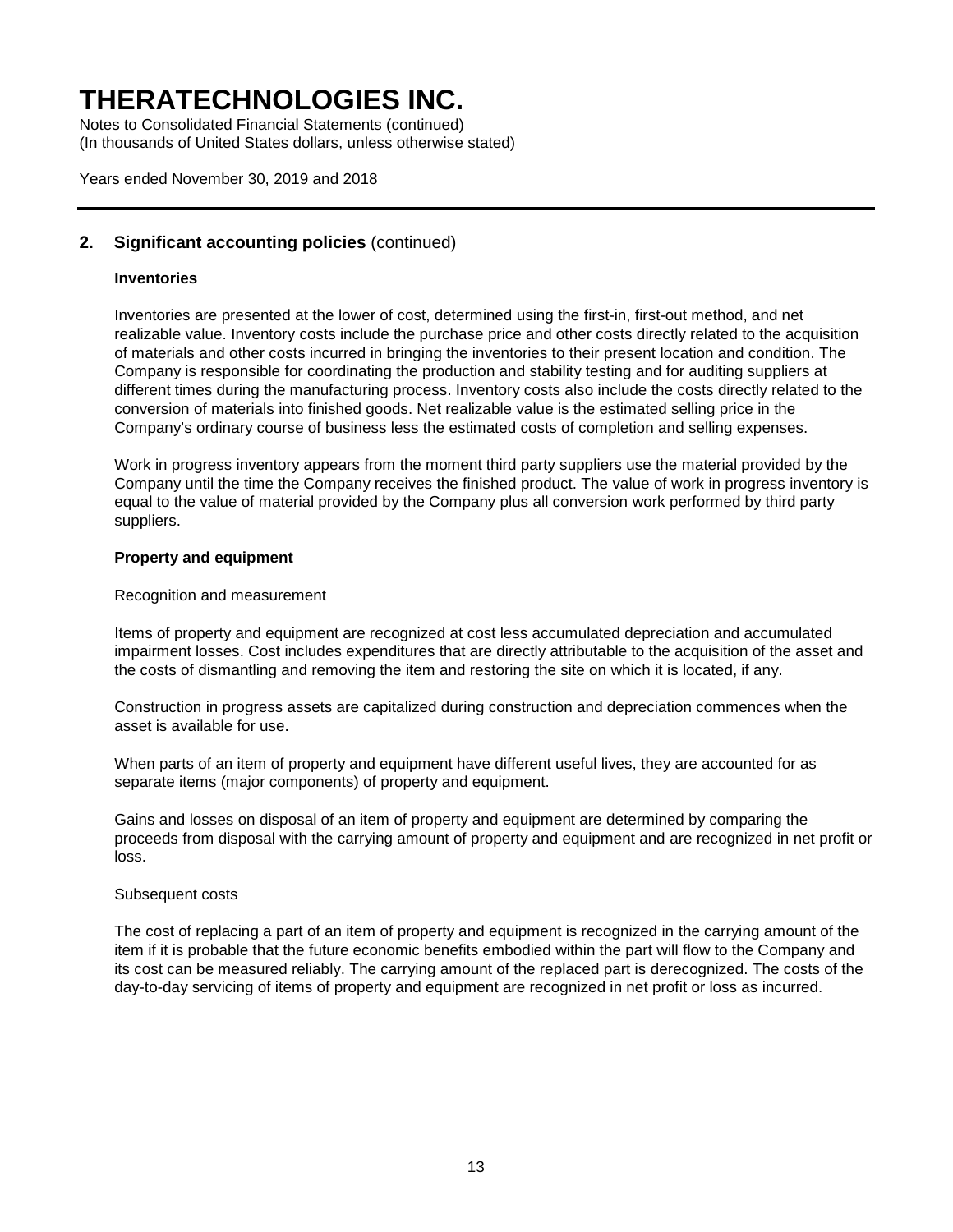Notes to Consolidated Financial Statements (continued) (In thousands of United States dollars, unless otherwise stated)

Years ended November 30, 2019 and 2018

## **2. Significant accounting policies** (continued)

**Property and equipment** (continued)

### **Depreciation**

The methods of depreciation and depreciation rates and periods are as follows.

| Asset                          | <b>Method</b>     | Rate/period                              |
|--------------------------------|-------------------|------------------------------------------|
| Computer equipment             | Declining balance | 50%                                      |
| Laboratory equipment           | Declining balance | <b>20%</b>                               |
|                                | and straight-line | 5 years                                  |
| Office furniture and equipment | Declining balance | <b>20%</b>                               |
| Leasehold improvements         | Straight-line     | Lower of lease term<br>and economic life |

The method of depreciation is selected based on the most closely expected pattern of consumption of the future economic benefits embodied in the asset.

Estimates for depreciation methods, useful lives and residual values are reviewed at each year-end and adjusted if appropriate.

#### **Intangible assets**

Research and development

Expenditure on research activities, undertaken with the prospect of gaining new scientific or technical knowledge and understanding, is expensed as incurred.

Development activities involve a plan or design for the production of new or substantially improved products and processes. A development expenditure is capitalized only if development costs can be measured reliably, the product or process is technically and commercially feasible, future economic benefits are probable and the Company intends to and has sufficient resources to complete development and to use or sell the asset. These criteria are usually met when a regulatory filing has been made in a major market and approval is considered highly probable. The expenditure capitalized includes the cost of materials, direct labour, and overhead costs that are directly attributable to preparing the asset for its intended use. Other development expenditures are expensed as incurred. Capitalized development expenditures are measured at cost less accumulated amortization and accumulated impairment losses.

During the years ended November 30, 2019 and 2018, no development expenditures were capitalized.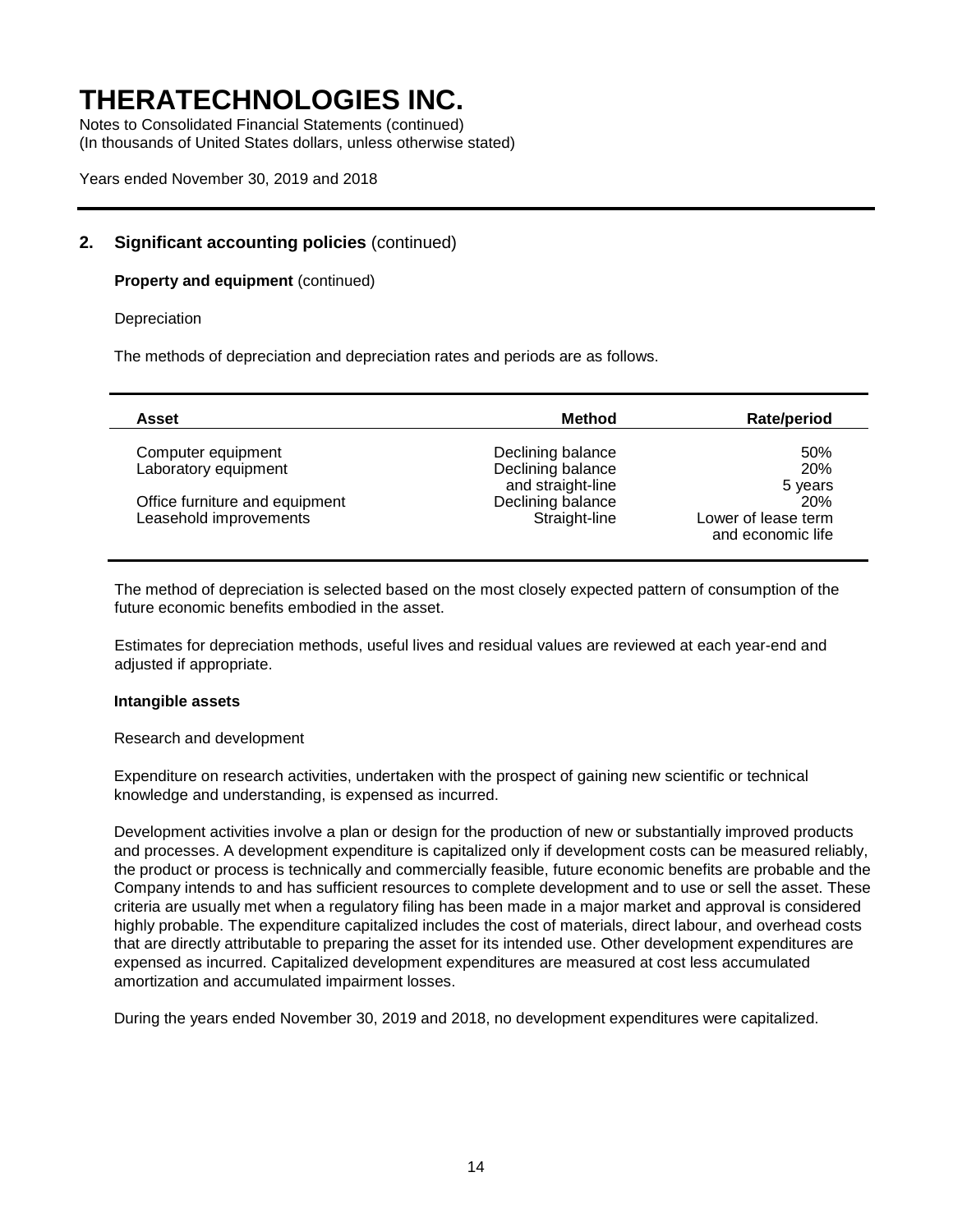Notes to Consolidated Financial Statements (continued) (In thousands of United States dollars, unless otherwise stated)

Years ended November 30, 2019 and 2018

## **2. Significant accounting policies** (continued)

#### **Intangible assets** (continued)

Commercialization rights and oncology platform

Commercialization rights and the oncology platform acquired by the Company have finite useful lives and are measured at cost less accumulated amortization and any accumulated impairment losses. Subsequent changes in the cash-based contingent consideration on the acquisition of intangible assets arising from the attainment of commercial milestones are recorded in the cost of the asset. Commercialization rights – *EGRIFTA*® are amortized at fixed rates based on their estimated useful life of 111 months on a straight-line basis. Commercialization rights – Trogarzo® North American Territory are amortized at fixed rates based on their estimated useful life of 142 months on a straight-line basis. Commercialization rights – Trogarzo® European Territory and the oncology platform will be amortized over their estimated useful lives on a straightline basis when the assets are available for use.

The amortization method and useful life of intangible assets are reviewed every year and adjusted as required.

### **Other asset**

Other asset, which comprises the amount disbursed in connection with the repurchase of the future royalty rights under the 2013 Termination Agreement (Note 13), is amortized over its estimated useful life of 48 months.

#### **Impairment of non-financial assets**

The carrying amounts of the Company's non-financial assets, other than inventories and deferred tax assets, are reviewed at each reporting date to determine whether there is any indication of impairment. If such an indication exists, the recoverable amount is estimated.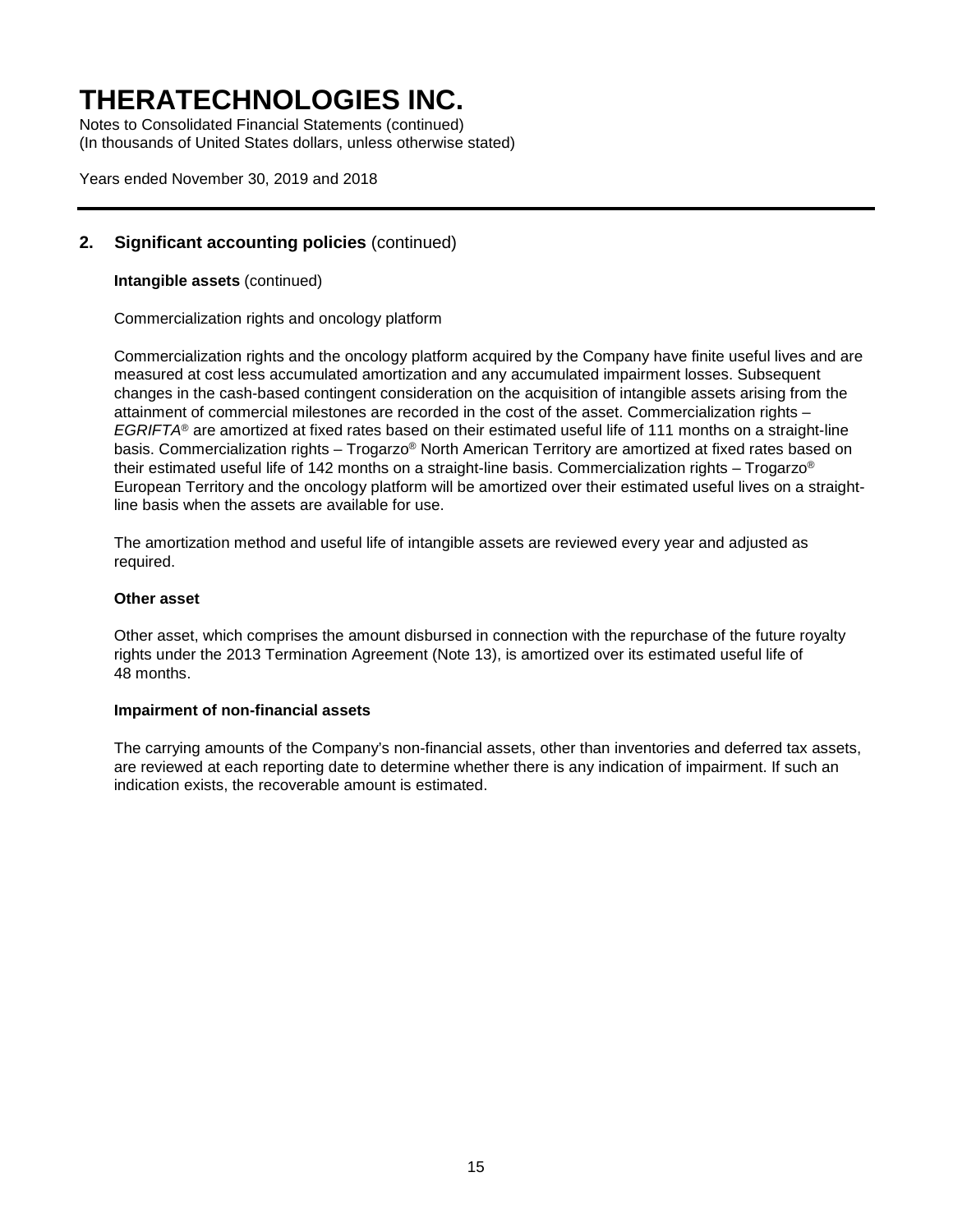Notes to Consolidated Financial Statements (continued) (In thousands of United States dollars, unless otherwise stated)

Years ended November 30, 2019 and 2018

## **2. Significant accounting policies** (continued)

### **Impairment of non-financial assets** (continued)

For the purpose of impairment testing, assets are grouped together into the smallest group of assets that generates cash inflows from continuing use that are largely independent of cash inflows from other assets or groups of assets ("cash-generating unit"). The recoverable amount of an asset or a cash-generating unit is the greater of its value in use and its fair value less costs to sell. In assessing value in use, the estimated future cash flows are discounted to their present value using a pre-tax discount rate that reflects current market assessments of the time value of money and the risks specific to the asset or the cash-generating unit. Impairment losses recognized in prior years are determined by the Company at each reporting date for any indications that the loss has decreased or no longer exists. An asset's carrying amount, increased through the reversal of an impairment loss, must not exceed the carrying amount that would have been determined, net of depreciation or amortization, if no impairment loss had been recognized.

### **Financial instruments**

The Company initially recognizes financial assets on the trade date at which the Company becomes a party to the contractual provisions of the instrument. Financial assets are initially measured at fair value. If the financial asset is not subsequently accounted for at fair value through profit or loss, then the initial measurement includes transaction costs that are directly attributable to the asset's acquisition or issue. On initial recognition, the Company classifies its financial assets as measured at amortized cost, FVOCI or fair value through profit or loss ("FVPL"), depending on its business model for managing the financial assets and the contractual cash flow characteristics of the financial assets.

(i) Financial assets measured at amortized cost

A financial asset is measured at amortized cost, using the effective interest method and net of any impairment loss, if it meets both of the following conditions and is not designated at fair value though profit or loss:

- it is held within a business model whose objective is to hold assets to collect contractual cash flows; and
- its contractual terms give rise, on specified dates, to cash flows that are solely payments of principal and interest on the principal amount outstanding.

The Company currently classifies its cash and trade and other receivables as financial assets measured at amortized cost.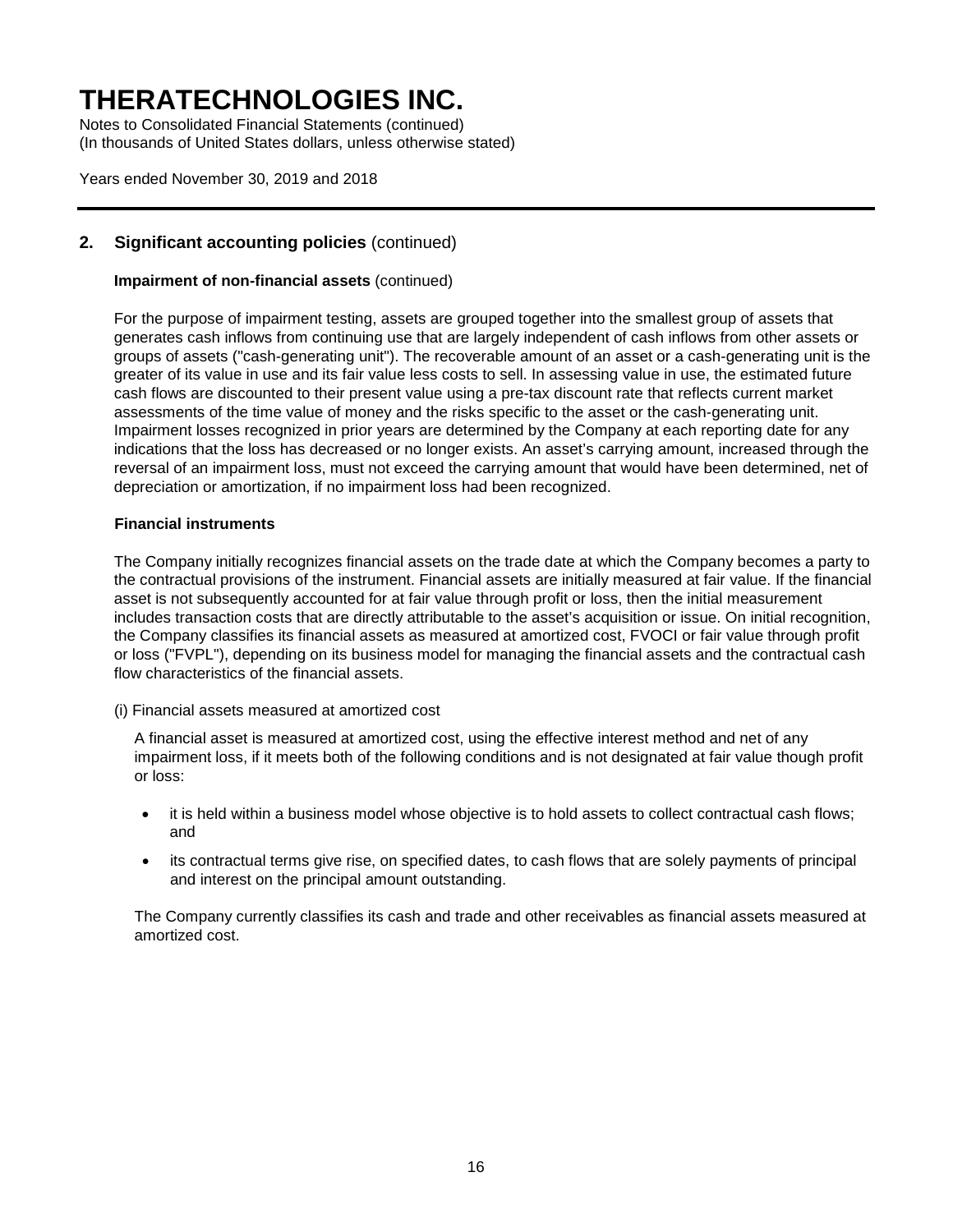Notes to Consolidated Financial Statements (continued) (In thousands of United States dollars, unless otherwise stated)

Years ended November 30, 2019 and 2018

### **2. Significant accounting policies** (continued)

#### **Financial instruments** (continued)

(ii) Financial assets, measured at fair value through other comprehensive income

A debt investment is measured at fair value through other comprehensive income if it meets both of the following conditions and is not designated at fair value through profit or loss:

- it is held within a business model whose objective is achieved by both collecting contractual cash flows and selling financial assets; and
- its contractual terms give rise, on specified dates, to cash flows that are solely payments of principal and interest on the principal amount outstanding.

These assets are subsequently measured at fair value. Interest income calculated using the effective interest method, foreign exchange gains and losses and impairment are recognized in profit or loss. Other net gains and losses are recognized in other comprehensive income. When an investment is derecognized, gains or losses accumulated in other comprehensive income are reclassified to profit or loss.

On initial recognition of an equity investment that is not held for trading, the Company may irrevocably elect to present subsequent changes in the investment's fair value in other comprehensive income. This election is made on an investment-by-investment basis. These assets are subsequently measured at fair value. Dividends are recognized in profit or loss, unless the dividend clearly represents a repayment of part of the cost of the investment, and other net gains and losses are recognized in other comprehensive income and are never reclassified in profit or loss.

The Company currently classifies its bonds as financial assets measured at fair value through other comprehensive income.

(iii) Financial assets measured at fair value through profit or loss

All financial assets not classified as measured at amortized cost or fair value through other comprehensive income as described above are measured at fair value through profit or loss. These assets are subsequently measured at fair value and changes therein, including any interest or dividend income, are recognized in profit or loss. The Company currently classifies its money market funds and non-hedge derivative financial assets as financial assets measured at fair value through profit or loss.

The Company derecognizes a financial asset when the contractual rights to the cash flows from the asset expire, or it transfers the rights to receive the contractual cash flows on the financial asset in a transaction in which substantially all the risks and rewards of ownership of the financial asset are transferred.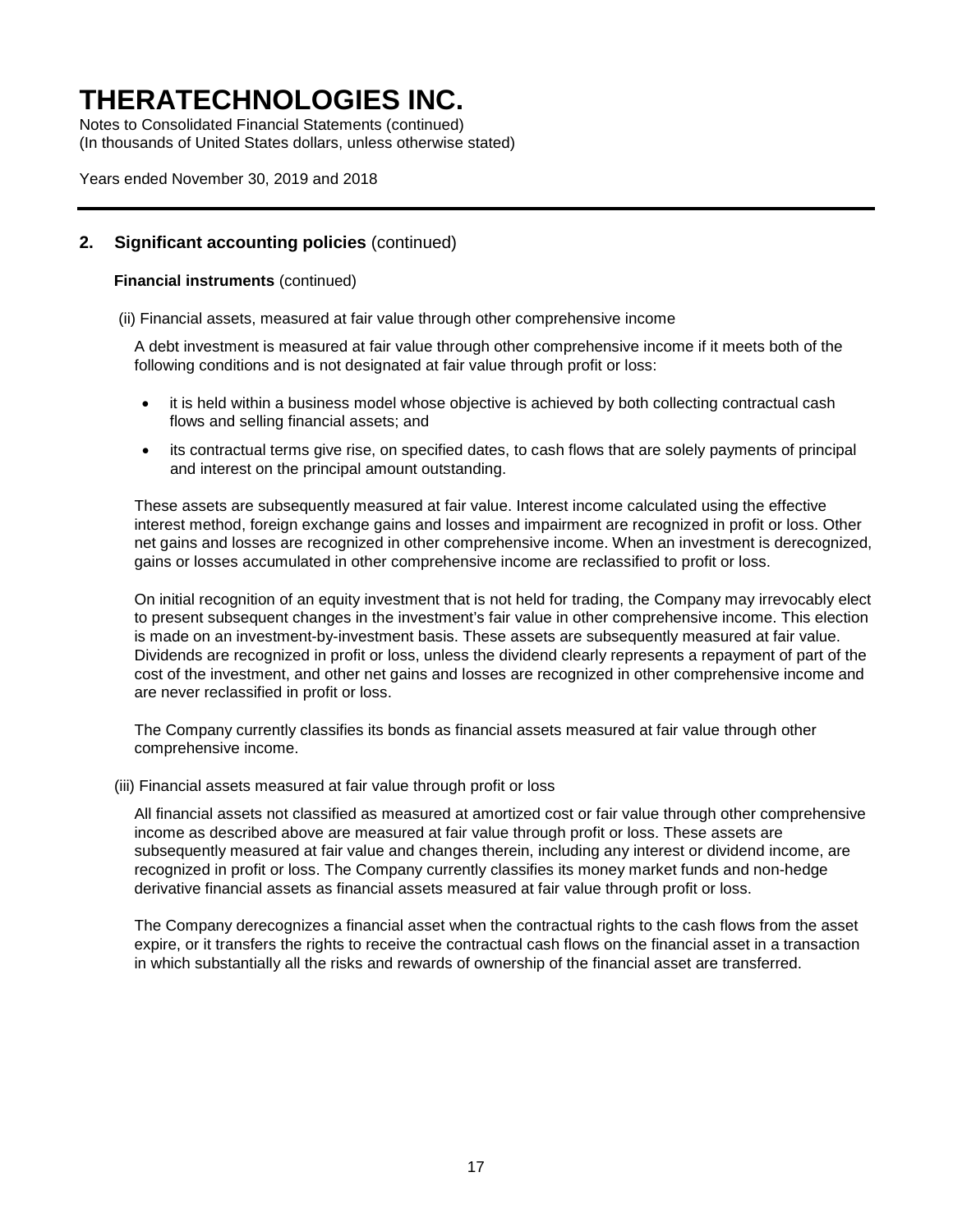Notes to Consolidated Financial Statements (continued) (In thousands of United States dollars, unless otherwise stated)

Years ended November 30, 2019 and 2018

## **2. Significant accounting policies** (continued)

#### **Financial instruments** (continued)

#### (iv) Financial liabilities

Financial liabilities are classified into the following categories:

Financial liabilities at fair value through profit or loss

A financial liability is classified at fair value through profit or loss if it is classified as held-for-trading, it is a derivative or it is designated as such on initial recognition. Financial liabilities at fair value are measured at fair value and net gains and losses, including interest expense, are recognized in profit or loss. The Company currently has no financial liabilities measured at fair value through profit or loss.

Financial liabilities measured at amortized cost

This category includes all financial liabilities, other than those measured at fair value through profit or loss. A financial liability is subsequently measured at amortized cost using the effective interest method. The Company currently classifies accounts payable and accrued liabilities, convertible unsecured senior notes and long-term obligations as financial liabilities measured at amortized cost.

The Company derecognizes a financial liability when its contractual obligations are discharged or cancelled, or expired.

(v) Compound financial instruments

Compound financial instruments are instruments that contain both a liability component and an equity component, and the liability component can be converted into share capital at the option of the holder and the number of shares to be issued does not vary with changes in their fair value.

The liability component of a compound financial instrument is recognized initially at the fair value of a similar liability that does not have an equity conversation option. The equity component is recognized initially as the difference between the fair value of the compound financial instrument as a whole and the fair value of the liability component.

Any directly attributable transaction costs are allocated to the liability and equity component in proportion to their initial carrying amounts.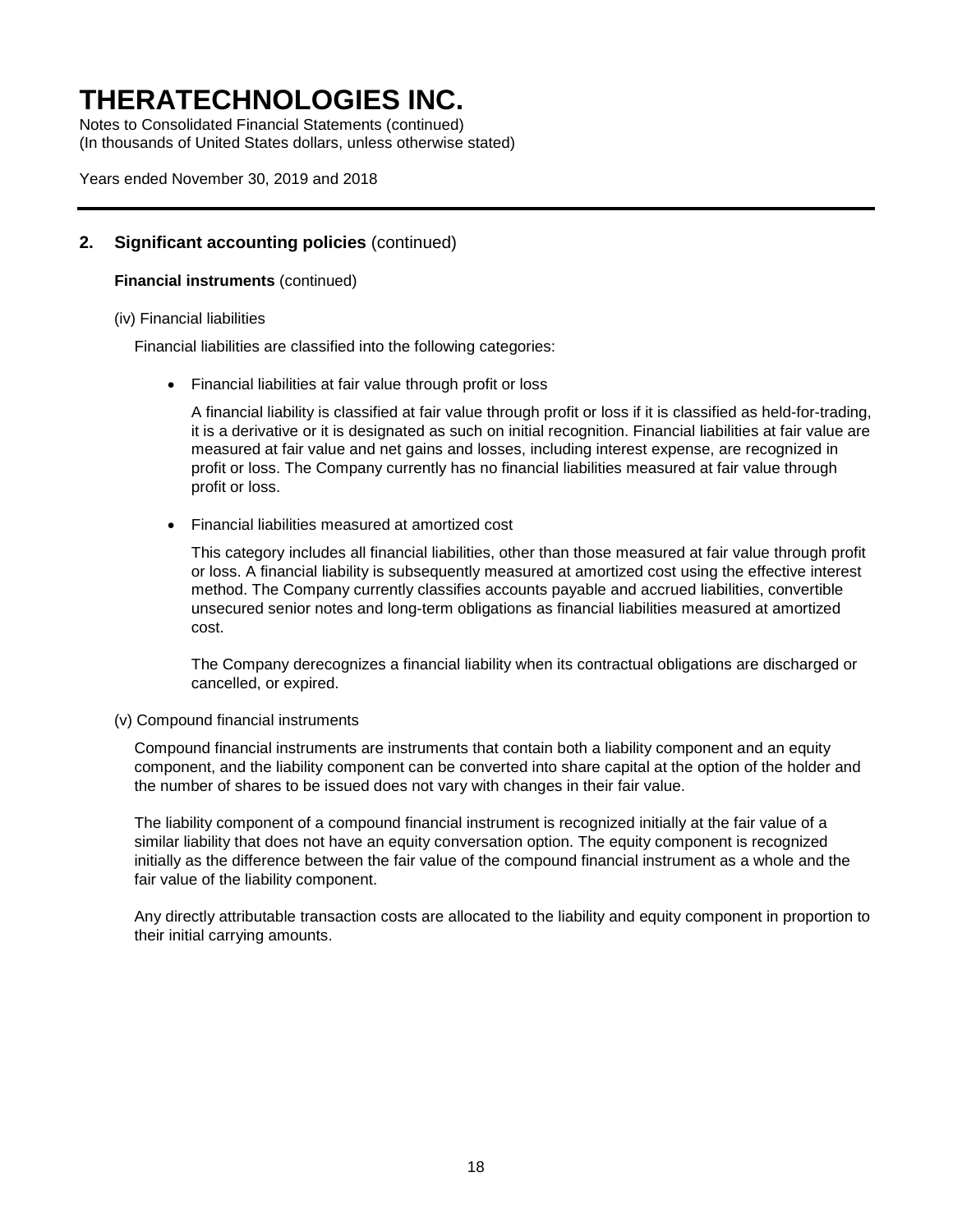Notes to Consolidated Financial Statements (continued) (In thousands of United States dollars, unless otherwise stated)

Years ended November 30, 2019 and 2018

## **2. Significant accounting policies** (continued)

#### **Financial instruments** (continued)

(vi) Derivative financial instruments

Derivative financial instruments are recorded as either assets or liabilities measured at their fair value unless exempted from derivative treatment as a normal purchase and sale. Certain derivatives embedded in other contracts must also be measured at fair value. The changes in the fair value of derivatives are recognized through profit or loss in the year in which they occur.

(vii) Offsetting of financial instruments

Financial assets and liabilities are offset and the net amount presented in the consolidated statement of financial position when, and only when, the Company has a legal right to set off the amounts and intends either to settle them on a net basis or to realize the asset and settle the liability simultaneously.

#### (viii) Impairment of financial assets

At each reporting date, the Company recognizes loss allowances for ECLs on financial assets carried at amortized cost and debt securities at FVOCI. The Company's trade and other receivables are accounts receivable with no financing component and which have maturities of less than 12 months and, as such, the Company has chosen to apply the simplified approach for ECL. As a result, the Company does not track changes in credit risk related to its trade and other receivables, but instead recognizes a loss allowance based on lifetime ECLs at each reporting date.

For other financial assets subject to impairment, the Company measures loss allowances at an amount equal to lifetime ECLs, except for the following, which are measured at 12-month ECLs:

- debt securities that are determined to have low credit risk at the reporting date; and
- other debt securities and bank balances for which credit risk (i.e. the risk of default occurring over the expected life of the financial instrument) has not increased significantly since initial recognition.

The Company considers a debt security to have a low credit risk when its credit risk rating is equivalent or above investment grade credit rating, such as its bonds classified at FVOCI.

The Company's approach to ECLs reflects a probability-weighted outcome, the time value of money and reasonable and supportable information that is available without undue cost or effort at the reporting date about past events, current conditions and forecasts of future economic conditions.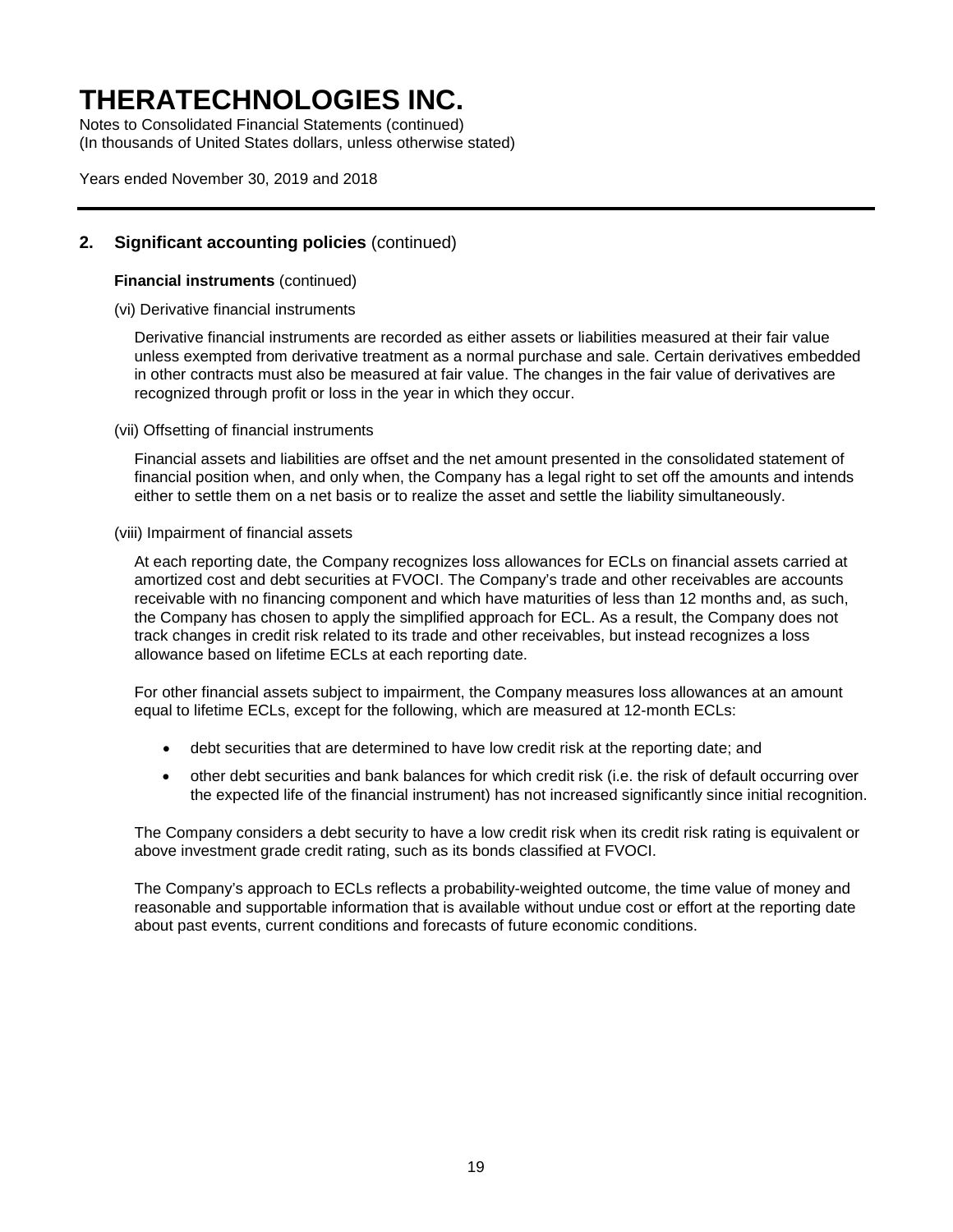Notes to Consolidated Financial Statements (continued) (In thousands of United States dollars, unless otherwise stated)

Years ended November 30, 2019 and 2018

## **2. Significant accounting policies** (continued)

### **Leases**

Operating lease payments are recognized in net loss on a straight-line basis over the term of the lease.

Lease inducements arising from leasehold improvement allowances and rent-free periods form an integral part of the total lease cost and are deferred and recognized in net profit over the term of the lease on a straight-line basis.

### **Provisions**

A provision is recognized if, as a result of a past event, the Company has a present legal or constructive obligation that can be estimated reliably and it is probable that an outflow of economic benefits will be required to settle the obligation. Provisions are assessed by discounting the expected future cash flows at a pre-tax rate that reflects current market assessments of the time value of money and the risks specific to the liability. The unwinding of the discount on provisions is recognized in finance costs.

#### Chargebacks and rebates

Chargebacks and rebates are estimated based on historical experience, relevant statutes with respect to governmental pricing programs, and contractual sales terms.

#### **Returns**

Provisions for returns are estimated based on historical return levels, taking into account additional available information on contract changes. The Company reviews its methodology and adequacy of the provision for returns on a quarterly basis, adjusting for changes in assumptions, historical results and business practices, as necessary.

### Contingent liability

A contingent liability is a possible obligation that arises from past events and whose existence will be confirmed only by the occurrence or non-occurrence of one or more uncertain future events not wholly within the control of the Company, or a present obligation that arises from past events (and therefore exists) but is not recognized because it is not probable that a transfer or use of assets, provision of services or any other transfer of economic benefits will be required to settle the obligation, or because the amount of the obligation cannot be estimated reliably.

#### **Income taxes**

Income tax expense comprises current and deferred taxes. Current tax and deferred tax are recognized in net loss except to the extent that they relate to items recognized directly in other comprehensive income or in equity.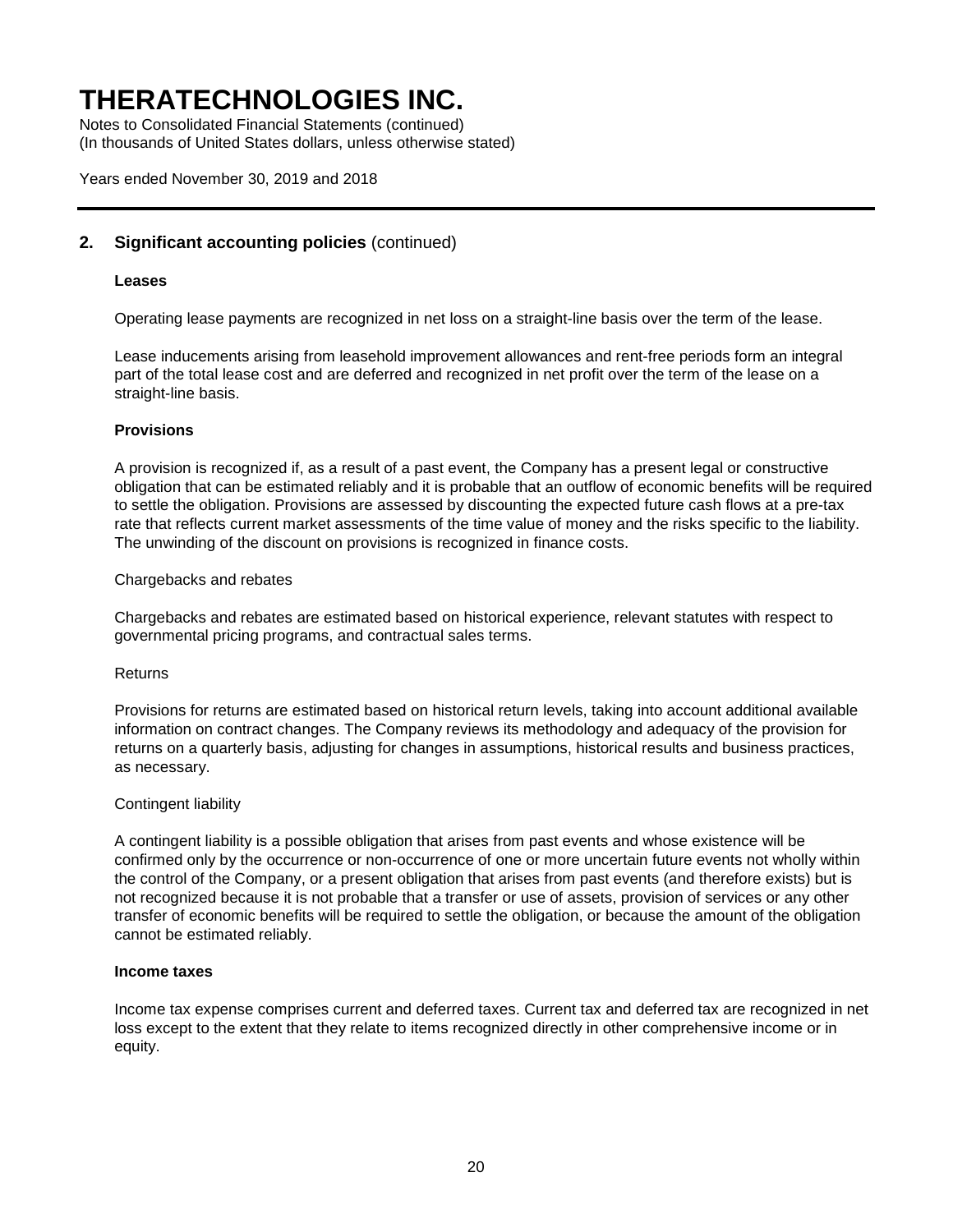Notes to Consolidated Financial Statements (continued) (In thousands of United States dollars, unless otherwise stated)

Years ended November 30, 2019 and 2018

## **2. Significant accounting policies** (continued)

**Income taxes** (continued)

#### Current tax

Current tax is the expected tax payable or receivable on the taxable income or loss for the year and any adjustment to tax payable in respect of previous years. The Company establishes provisions where appropriate on the basis of amounts expected to be paid to the tax authorities.

#### Deferred tax

Deferred tax is recognized in respect of temporary differences between the carrying amounts of assets and liabilities for financial reporting purposes and the amounts used for taxation purposes and deferred tax losses that can be used against taxable profit in future years. Deferred tax is measured at the tax rates that are expected to be applied to temporary differences when they reverse and to fiscal losses when they will be used, based on the laws that have been enacted or substantively enacted by the reporting date.

A deferred tax liability is generally recognized for all taxable temporary differences. A deferred tax asset is recognized for unused tax losses and deductible temporary differences to the extent that it is probable that future taxable profits will be available against which they can be used. Deferred tax assets are reviewed at each reporting date and are reduced to the extent that it is no longer probable that the related tax benefit will be realized.

Deferred income tax is not recognized for the following temporary differences: the initial recognition of assets or liabilities in a transaction that is not a business combination and that affects neither accounting or taxable profit or loss at the time of the transaction, and, where the timing of the reversal of the temporary difference is controlled by the Company and it is probable that the temporary difference will not reverse in the foreseeable future. In addition, deferred tax is not recognized for taxable temporary differences arising from the initial recognition of goodwill.

#### **Share-based compensation**

#### Share option plan

The Company records share-based compensation related to employee stock options granted using the fairvalue-based method estimated using the Black-Scholes model. Under this method, compensation cost is measured at fair value at the date of grant and expensed over the period in which employees unconditionally become entitled to the options. The amount recognized as an expense is adjusted to reflect the number of options for which the related service conditions are expected to be met, such that the amount ultimately recognized as an expense is based on the number of options that do meet the related service conditions at the vesting date.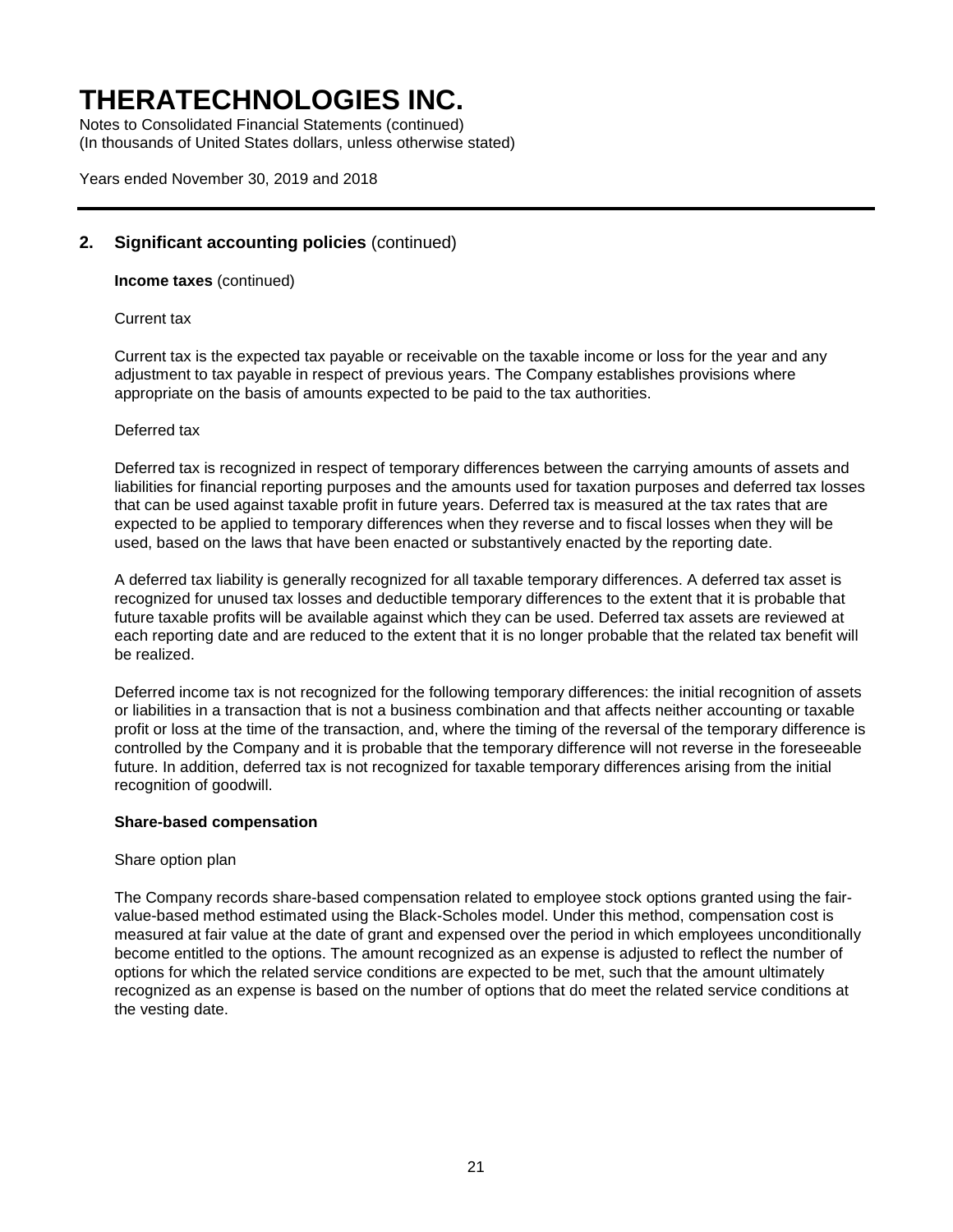Notes to Consolidated Financial Statements (continued) (In thousands of United States dollars, unless otherwise stated)

Years ended November 30, 2019 and 2018

## **2. Significant accounting policies** (continued)

**Share-based compensation** (continued)

Share option plan (continued)

Share-based payment arrangements in which the Company receives services as consideration for its own equity instruments are accounted for as equity-settled share-based payment transactions, regardless of how the equity instruments are obtained by the Company.

### Deferred stock unit plan

The deferred stock units ("DSUs") are totally vested on the date of grant and are settled in cash. In the case of the DSUs granted to officers for annual bonuses, a DSU liability is recorded on the date of grant at the market value of the common shares in place of the liability for the bonus payments. In the case of the directors, the expense related to DSUs and their liabilities are recognized on the date of grant. The liability is adjusted to reflect any change in the market value of common shares and such change is recorded in finance costs.

### **Cash-settled stock appreciation rights**

The stock appreciation rights ("SARs") entitle the grantee to a cash payment based on the increase in the share price of the Company's common shares from the grant date to the settlement date.

A liability is recognized for the services acquired and is recorded at the fair value of the SARs in other non-current liabilities, with a corresponding expense recognized in selling expenses over the period that the employees become unconditionally entitled to the payment. The fair value of the employee benefits expense of the SARs is measured using the Black-Scholes model.

Estimating fair value requires determining the most appropriate inputs to the valuation model including the expected life of the SARs, volatility, risk-free interest rate and dividend yield and making assumptions about them. At the end of each reporting period until the liability is settled, the fair value of the liability is remeasured, with any changes in fair value recognized in the consolidated statement of net earnings (loss) and comprehensive earnings (loss) of the current year.

#### **Research and development tax credits**

The Company elected to account for non-refundable research and development tax credits under IAS 20, *Accounting for Government Grants and Disclosure of Governmental Assistance*. Non-refundable research and development tax credits are included in earnings against gross research and development expenses or deducted from the related assets, provided there is reasonable assurance that the Company has complied and will comply with the conditions related to the tax credits and that the credits will be received.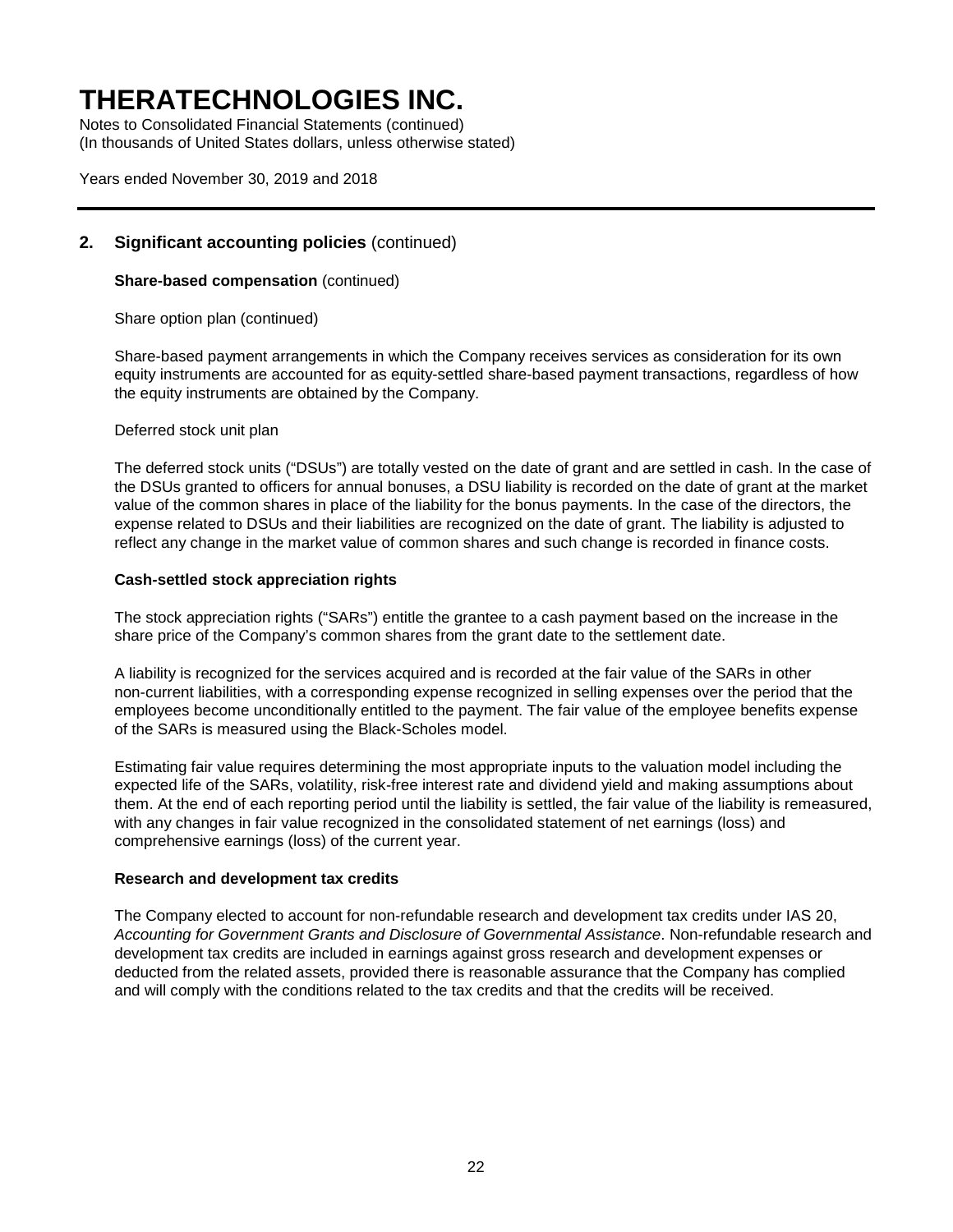Notes to Consolidated Financial Statements (continued) (In thousands of United States dollars, unless otherwise stated)

Years ended November 30, 2019 and 2018

## **2. Significant accounting policies** (continued)

### **Share capital**

Common shares

Common shares are classified as equity.

Transaction costs

Costs directly attributable to the issue of common shares are recognized in equity, net of any tax effects.

### **Earnings per share**

The Company presents basic and diluted earnings per share ("EPS") data for its common shares. Basic EPS is calculated by dividing the net profit or loss attributable to common shareholders of the Company by the weighted average number of common shares outstanding during the year. Diluted EPS is determined by adjusting the profit or loss attributable to common shareholders by taking the weighted average number of common shares outstanding and taking into consideration all dilutive potential common shares, which consist of the outstanding stock options and convertible unsecured senior notes.

## **3. New or revised standards and interpretations issued but not yet adopted**

IFRS 16, *Leases* ("IFRS 16")

On January 13, 2016, the IASB issued IFRS 16.

The new standard is effective for annual periods beginning on or after January 1, 2019. IFRS 16 will replace IAS 17, *Leases* ("IAS 17").

This standard introduces a single lessee accounting model and requires a lessee to recognize assets and liabilities for all leases with a term of more than 12 months, unless the underlying asset is of low value. A lessee is required to recognize a right-of-use asset representing its right to use the underlying asset and a lease liability representing its obligation to make lease payments.

This standard substantially carries forward the lessor accounting requirements of IAS 17, while requiring enhanced disclosures to be provided by lessors.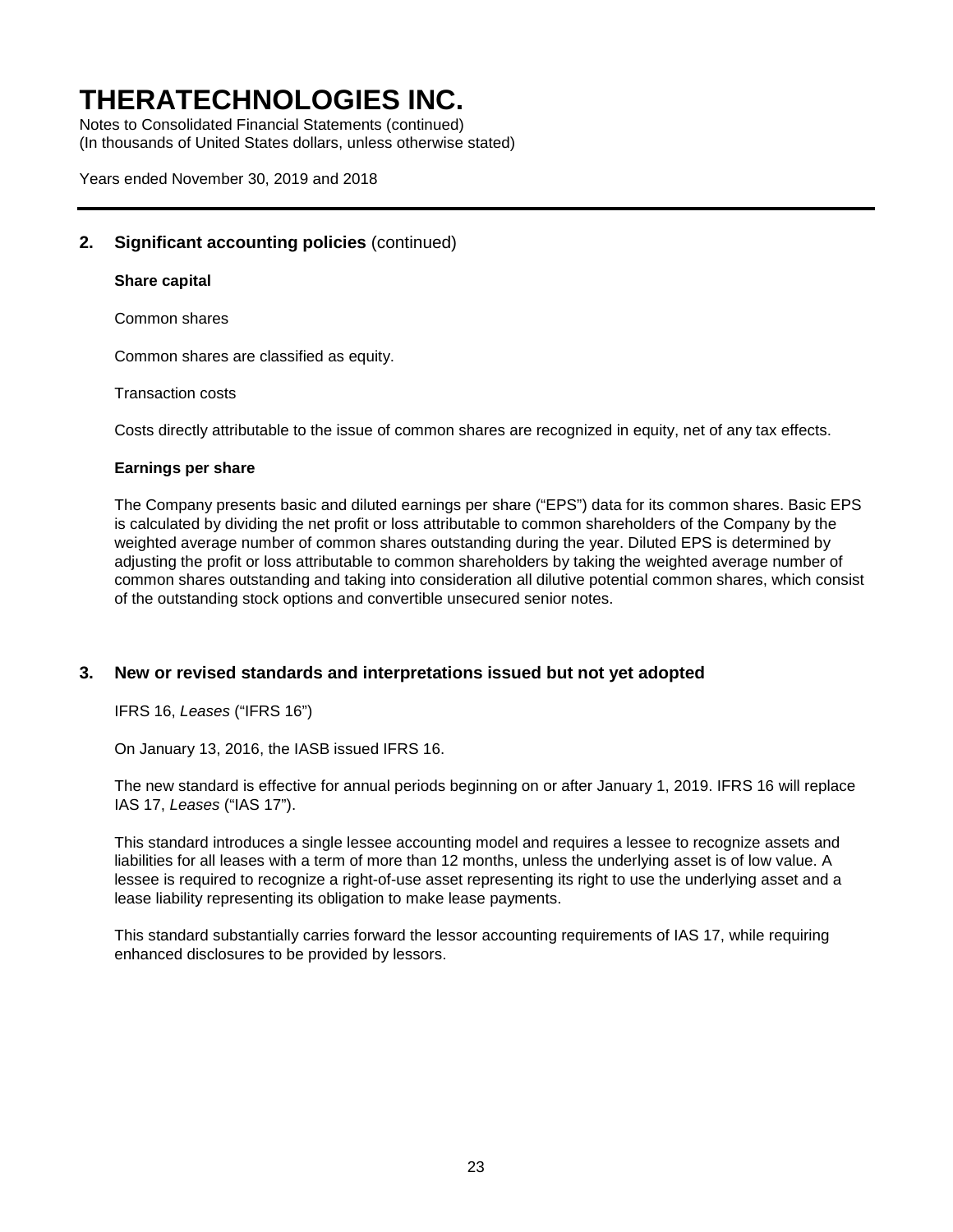Notes to Consolidated Financial Statements (continued) (In thousands of United States dollars, unless otherwise stated)

Years ended November 30, 2019 and 2018

## **3. New or revised standards and interpretations issued but not yet adopted** (continued)

IFRS 16, *Leases* ("IFRS 16") (continued)

The Company intends to adopt IFRS 16 in its consolidated financial statements for the annual period beginning on December 1, 2019 using the modified retrospective transition method. The extent of the impact of adoption of the standard has not yet been determined, but the Company expects the majority of its operating leases will need to be recognized in the consolidated statement of financial position on initial adoption. At December 1, 2019, the Company expects to record right-of-use assets and lease liabilities of approximately \$3,000. The Company also expects a decrease in operating lease costs, offset by an increase in depreciation and amortization and financial expenses resulting from the changes in the recognition, measurement and presentation requirements. However, no significant impact on net earnings is expected at this time. The Company is completing the assessment of the overall impact on the Company's disclosures and is addressing any system and process changes necessary to compile the information to meet the recognition and disclosure requirements of the new guidance starting in the first quarter of fiscal 2020.

### **4. Revenue and deferred revenue**

On May 12, 2014, the Company entered into a master services agreement with RxC Acquisition Company ("RxCrossroads"), along with two statements of work ("RxCrossroads Agreements"). Under the terms of the RxCrossroads Agreements, RxCrossroads acts as the Company's exclusive third-party logistics service provider for all of the Company's products in the United States and, as such, provides warehousing and logistical support services to the Company, including inventory control, account management, customer support, product return management and fulfillment of orders.

Under the RxCrossroads Agreements, RxCrossroads also acts as the Company's exclusive third-party distributor of *EGRIFTA*® in the United States. In such a role, RxCrossroads purchases *EGRIFTA*® from the Company and takes title thereto when the goods arrive in their warehouse. RxCrossroads' purchases of *EGRIFTA*® are triggered by its expectations of market demand over a certain period of time. With respect to *EGRIFTA*®, RxCrossroads fulfills orders received from authorized wholesalers and delivers *EGRIFTA*® directly to that authorized wholesaler's client, namely, a specialty pharmacy forming part of our network of specialty pharmacies. See Note 26.

On November 1, 2017, the Company entered into amended and restated RxCrossroads Agreements to add Trogarzo® as a new product sold in the United States. These amended and restated RxCrossroads Agreements replaced the RxCrossroads Agreements entered into in May 2014. On November 1, 2019, the RxCrossroads Agreements were amended anew to include EGRIFTA SV<sup>TM</sup> as an additional product distributed by RxCrossroads in the United States.

The Company commercializes *EGRIFTA*® directly in Canada using a distributor.

Net sales by product were as follows:

| 2019             |    | 2018            |
|------------------|----|-----------------|
| 35,520<br>27.696 | ۰D | 36,329<br>8,888 |
| 63,216           |    | 45,217          |
|                  |    |                 |

### **4. Revenue and deferred revenue** (continued)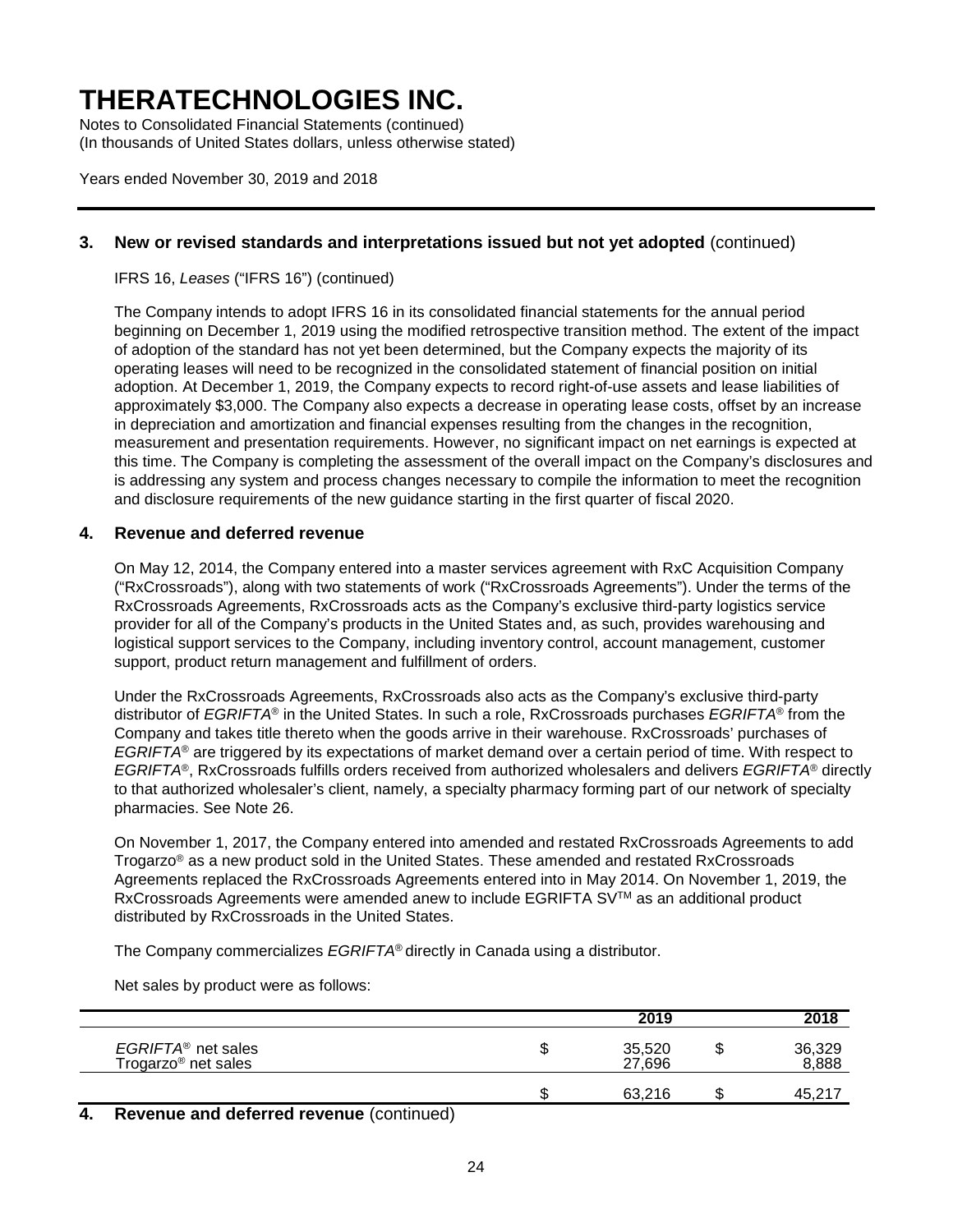Notes to Consolidated Financial Statements (continued) (In thousands of United States dollars, unless otherwise stated)

Years ended November 30, 2019 and 2018

Net sales by geography were as follows:

|                                |         | 2019          |    | 2018          |
|--------------------------------|---------|---------------|----|---------------|
| Canada<br><b>United States</b> | ጥ<br>จ  | 295<br>62,921 | \$ | 530<br>44,687 |
|                                | c<br>ъD | 63,216        | ۰D | 45,217        |

## **5. Personnel expenses**

|                                           | <b>Note</b> |     | 2019  |     | 2018  |
|-------------------------------------------|-------------|-----|-------|-----|-------|
| Salaries and short-term employee benefits |             | \$  | 5,402 | \$  | 4,307 |
| Post-employment benefits                  |             |     | 295   |     | 230   |
| Share-based compensation                  | 19(e)       |     | 1,059 |     | 851   |
| <b>Termination benefits</b>               |             |     | 87    |     |       |
|                                           |             | \$. | 6.843 | \$. | 5.388 |

## **6. Finance income and finance costs**

|                                                      | <b>Note</b> | 2019     | 2018           |
|------------------------------------------------------|-------------|----------|----------------|
| Interest income                                      | \$          | 1,097    | \$<br>608      |
| Finance income                                       |             | 1,097    | 608            |
| Accretion expense                                    | 16, 17      | (1,673)  | (1,041)        |
| Interest on convertible unsecured senior notes       |             | (3, 317) | (1, 486)       |
| Loss on repayment of long-term obligations           |             |          | (286)          |
| Bank charges                                         |             | (39)     | (37)           |
| Net foreign currency loss                            |             | (45)     | (169)          |
| (Loss) gain on financial instruments carried at fair |             |          |                |
| value                                                |             | (6)      | 3              |
| Finance costs                                        |             | (5,080)  | (3,016)        |
| Net finance cost recognized in net profit or loss    | \$          | (3,983)  | \$<br>(2, 408) |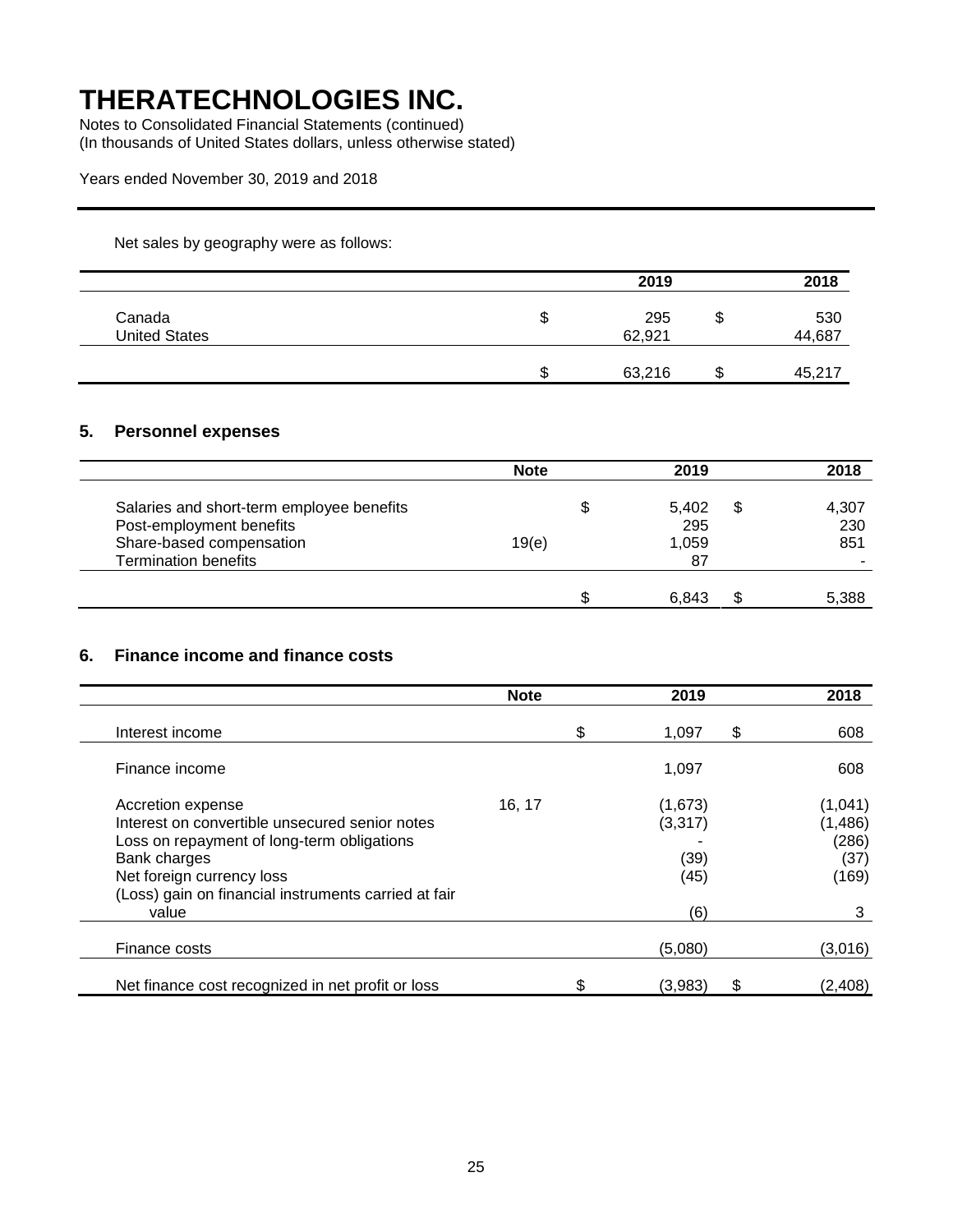Notes to Consolidated Financial Statements (continued) (In thousands of United States dollars, unless otherwise stated)

Years ended November 30, 2019 and 2018

## **7. Bonds and money market funds**

|                     |                  | November 30 | December 1, |
|---------------------|------------------|-------------|-------------|
|                     | 2019             | 2018        | 2017        |
| <b>Bonds</b>        | \$<br>$5,246$ \$ | 7,746 \$    | 12,878      |
| Money market funds  | 7,337            | 7,145       | 11,299      |
|                     | 12,583           | 14,891      | 24,177      |
| Current portion     | 11,964           | 9,691       | 16,524      |
| Non-current portion | \$<br>619 \$     | $5,200$ \$  | 7,653       |

As at November 30, 2019, bonds were interest-bearing financial assets with stated interest rates ranging from 1.7% to 4.8% (2018 – 1.6% to 4.8%) and had an average maturity of 0.5 years (2018 – 1.2 years).

### **8. Trade and other receivables**

|                      |                  | December 1, |       |
|----------------------|------------------|-------------|-------|
|                      | 2019             | 2017        |       |
| Trade receivables    | \$<br>$9,538$ \$ | 10,720 \$   | 7,460 |
| Sales tax receivable | 253              | 98          | 71    |
| Other receivables    | 325              | 134         | 22    |
|                      | 10,116 \$        | $10.952$ \$ | 7,553 |

## **9. Tax credits receivable**

Tax credits receivable comprise research and development investment tax credits receivable from the Quebec government which relate to eligible research and development expenditures under the applicable tax laws. The amounts recorded as receivables are subject to a government tax audit and the final amounts received may differ from those recorded. There are no unfulfilled conditions or contingencies associated with the government assistance received.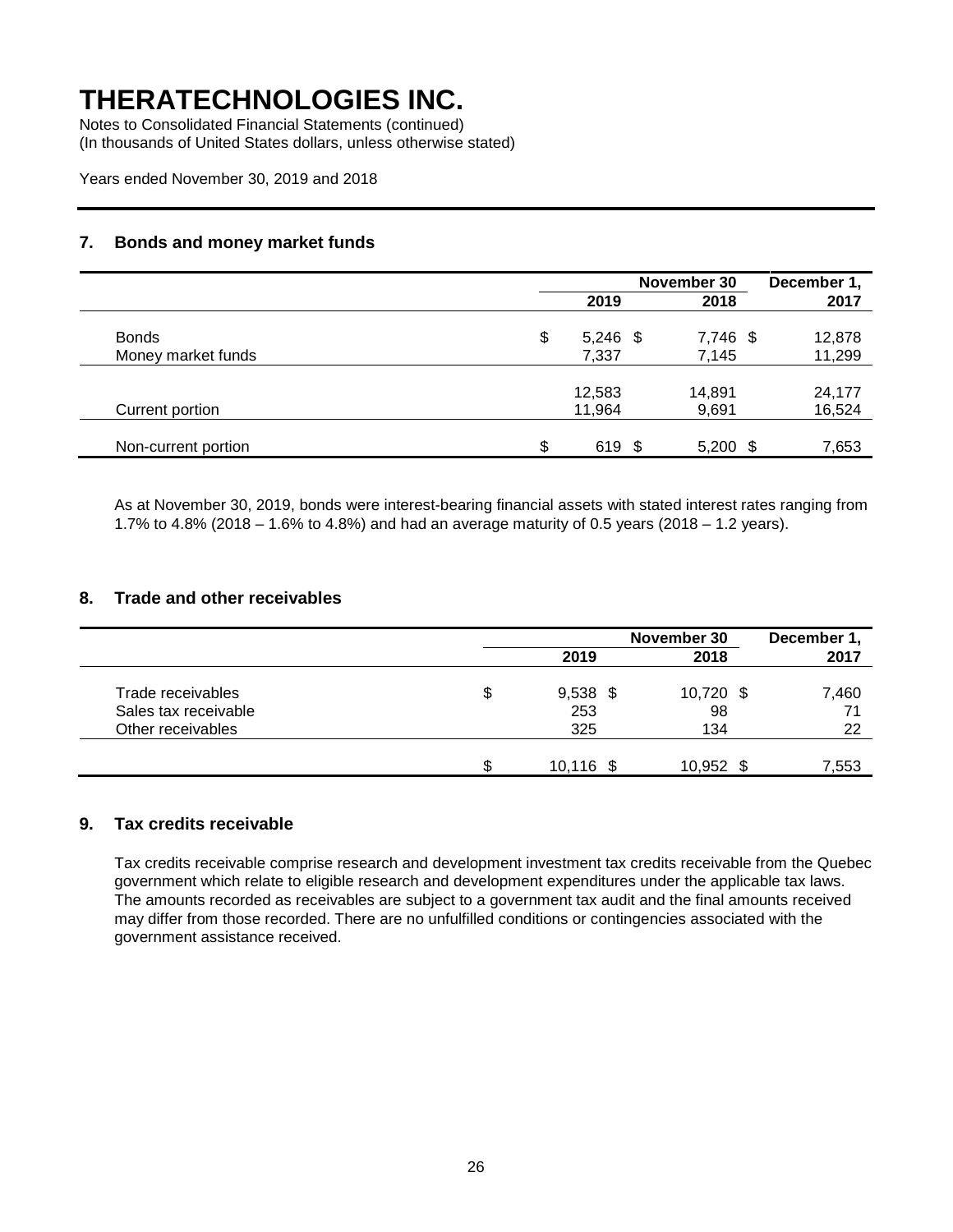Notes to Consolidated Financial Statements (continued) (In thousands of United States dollars, unless otherwise stated)

Years ended November 30, 2019 and 2018

### **9.** Tax credits receivable (continued)

The Company has unused and unrecorded non-refundable federal tax credits which may be used to reduce future income tax and expire as follows.

| 2024 | \$<br>448    |
|------|--------------|
| 2025 | 1,336        |
| 2026 | 1,640        |
| 2027 | 2,260        |
| 2028 | 2,507        |
| 2029 | 1,689        |
| 2030 | 837          |
| 2031 | 585          |
| 2032 | 306          |
| 2033 | 202          |
|      |              |
|      | \$<br>11,810 |
|      |              |

### **10. Inventories**

|                  |                      | November 30 | December 1, |
|------------------|----------------------|-------------|-------------|
|                  | 2019                 | 2018        | 2017        |
|                  |                      |             |             |
| Raw materials    | \$<br>$3,011$ \$     | $4,224$ \$  | 5,247       |
| Work in progress | 2,467                | 292         |             |
| Finished goods   | 15,451               | 6,568       | 1,997       |
|                  |                      |             |             |
|                  | \$<br>20,929<br>- \$ | 11,084 \$   | 7,244       |

Inventories were written down to net realizable value by an amount of \$16 in 2019 (2018 – \$144), of which nil (2018 – \$108) is recorded in cost of sales as other production-related costs and \$16 (2018 – \$36) was recorded in cost of goods sold.

The write-downs in 2019 and 2018 related to losses incurred during the conversion of raw materials to finished goods and losses associated with expired goods.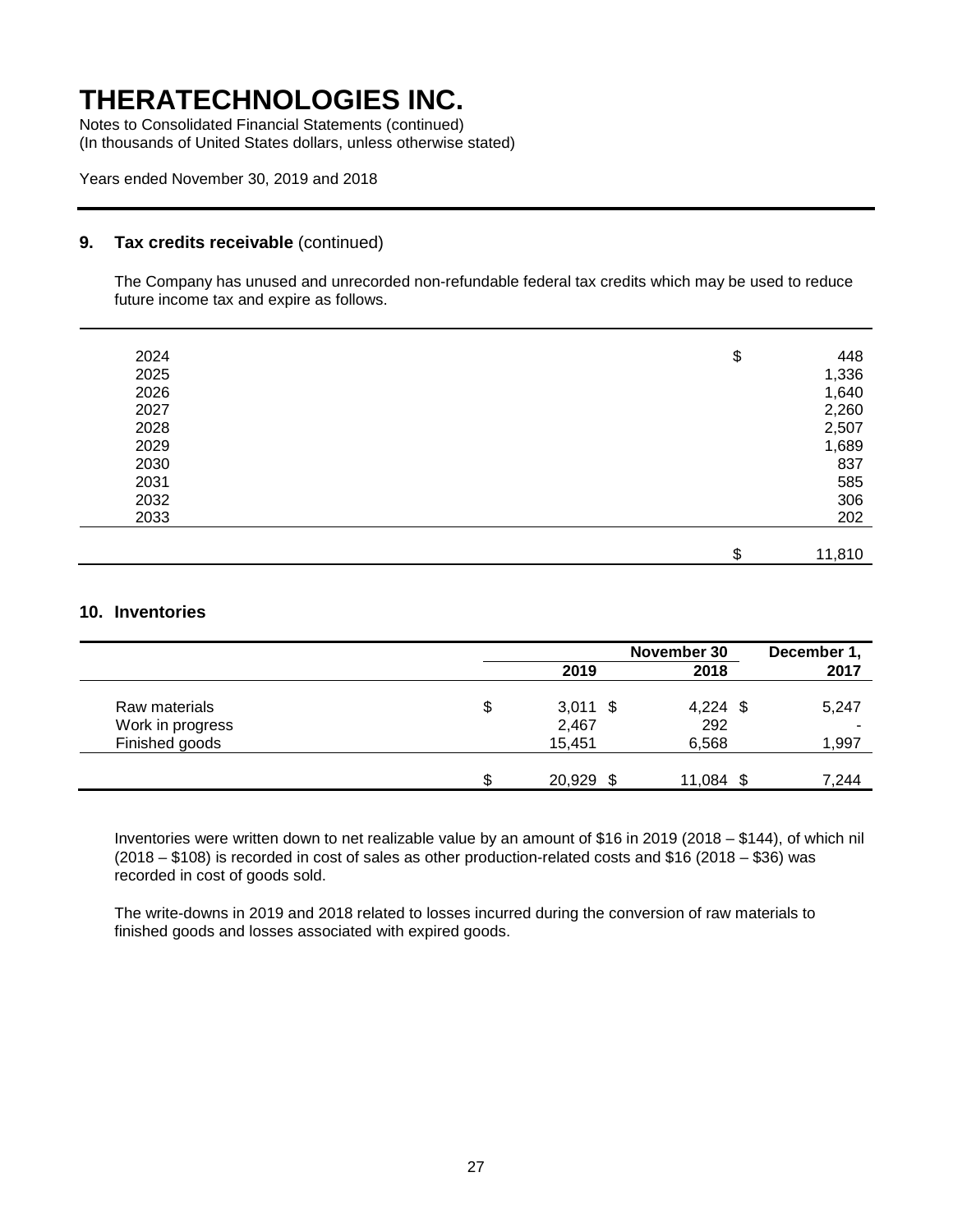Notes to Consolidated Financial Statements (continued) (In thousands of United States dollars, unless otherwise stated)

Years ended November 30, 2019 and 2018

## **11. Property and equipment**

|                                                                      | Computer<br>equipment | Laboratory<br>equipment          | <b>Office</b><br>furniture and<br>equipment | Leasehold<br>improvements | <b>Total</b>   |
|----------------------------------------------------------------------|-----------------------|----------------------------------|---------------------------------------------|---------------------------|----------------|
| Cost                                                                 |                       |                                  |                                             |                           |                |
| Balance as at<br>December 1, 2017                                    | \$<br>77              | \$<br>47                         | \$<br>71                                    | \$                        | \$<br>195      |
| Additions<br><b>Disposals</b>                                        | 18<br>(13)            |                                  | 4<br>ä,                                     | 52                        | 74<br>(13)     |
| Balance as at<br>November 30, 2018                                   | \$<br>82              | \$<br>47                         | \$<br>75                                    | \$<br>52                  | \$<br>256      |
| <b>Additions</b><br><b>Disposals</b>                                 | 206<br>(57)           | 60<br>÷,                         | 313<br>(54)                                 | 590<br>$\blacksquare$     | 1,169<br>(111) |
| Balance as at<br>November 30, 2019                                   | \$<br>231             | \$<br>107                        | \$<br>334                                   | \$<br>642                 | \$<br>1,314    |
| <b>Accumulated depreciation</b><br>Balance as at<br>December 1, 2017 | \$<br>67              | \$<br>18                         | \$<br>62                                    | \$                        | \$<br>147      |
| Depreciation<br><b>Disposals</b>                                     | 12<br>(13)            | $\overline{7}$<br>$\overline{a}$ | $\overline{2}$<br>$\sim$                    |                           | 21<br>(13)     |
| Balance as at<br>November 30, 2018                                   | \$<br>66              | \$<br>25                         | \$<br>64                                    | \$                        | \$<br>155      |
| Depreciation<br><b>Disposals</b>                                     | 78<br>(57)            | $\overline{7}$                   | 48<br>(54)                                  | 66                        | 199<br>(111)   |
| Balance as at<br>November 30, 2019                                   | \$<br>87              | \$<br>32                         | \$<br>58                                    | \$<br>66                  | \$<br>243      |
| Net carrying amounts<br>November 30, 2019                            | \$<br>144             | \$<br>75                         | \$<br>276                                   | \$<br>576                 | \$<br>1,071    |
| November 30, 2018                                                    | \$<br>16              | \$<br>22                         | \$<br>11                                    | \$<br>52                  | \$<br>101      |
| December 1, 2017                                                     | \$<br>10              | \$<br>29                         | \$<br>9                                     | \$                        | \$<br>48       |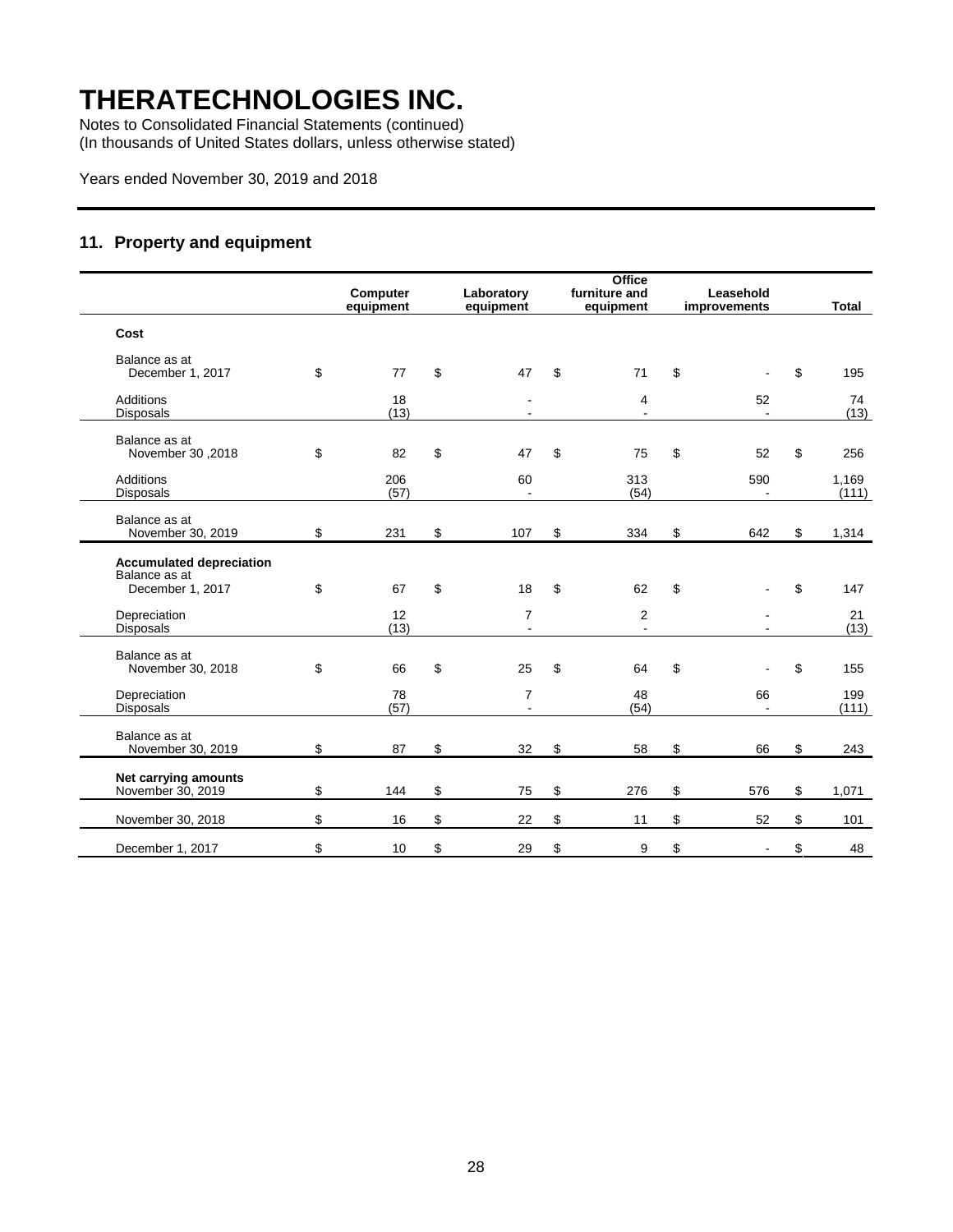Notes to Consolidated Financial Statements (continued) (In thousands of United States dollars, unless otherwise stated)

Years ended November 30, 2019 and 2018

## **12. Intangible assets**

|                                                                                      | Commercialization<br>rights - Trogarzo <sup>®</sup><br><b>North American</b><br><b>Territory</b> | Commercialization<br>rights - Trogarzo <sup>®</sup><br><b>European Territory</b> |        | Commercialization<br>rights<br>$-$ EGRIFTA® | Oncology<br>platform | <b>Total</b>   |
|--------------------------------------------------------------------------------------|--------------------------------------------------------------------------------------------------|----------------------------------------------------------------------------------|--------|---------------------------------------------|----------------------|----------------|
| Cost<br>Balance as at<br>December 1, 2017 and<br>November 30, 2018                   | \$<br>$5,207$ \$                                                                                 | $3,055$ \$                                                                       |        | 14,041                                      | \$                   | 22,303         |
| <b>Additions</b>                                                                     | 6,765                                                                                            | 4,557                                                                            |        |                                             | 3,449                | 14,771         |
| Balance as at<br>November 30, 2019                                                   | \$<br>11,972 \$                                                                                  | 7,612 \$                                                                         |        | 14,041                                      | \$<br>3,449          | 37,074         |
| <b>Accumulated amortization</b><br>Balance as at<br>December 1, 2017<br>Amortization | \$<br>257                                                                                        | \$                                                                               | \$     | 5,415<br>1.510                              | \$                   | 5,415<br>1.767 |
| Balance as at<br>November 30, 2018<br>Amortization                                   | \$<br>257S<br>901                                                                                |                                                                                  | $-$ \$ | 6,925<br>1,511                              | \$                   | 7,182<br>2,412 |
| Balance as at<br>November 30, 2019                                                   | \$<br>$1,158$ \$                                                                                 |                                                                                  | - \$   | 8,436                                       | \$                   | 9,594          |
| Net carrying amounts<br>November 30, 2019                                            | \$<br>10,814 \$                                                                                  | 7,612 \$                                                                         |        | 5,605                                       | \$<br>3,449          | 27,480         |
| November 30, 2018                                                                    | \$<br>4,950 $$$                                                                                  | $3,055$ \$                                                                       |        | 7,116                                       | \$                   | 15,121         |
| December 1, 2017                                                                     | \$<br>$5,207$ \$                                                                                 | $3,055$ \$                                                                       |        | 8,626                                       | \$                   | 16,888         |

The amortization expense of \$2,412 (2018 – \$1,767) is included in selling expenses.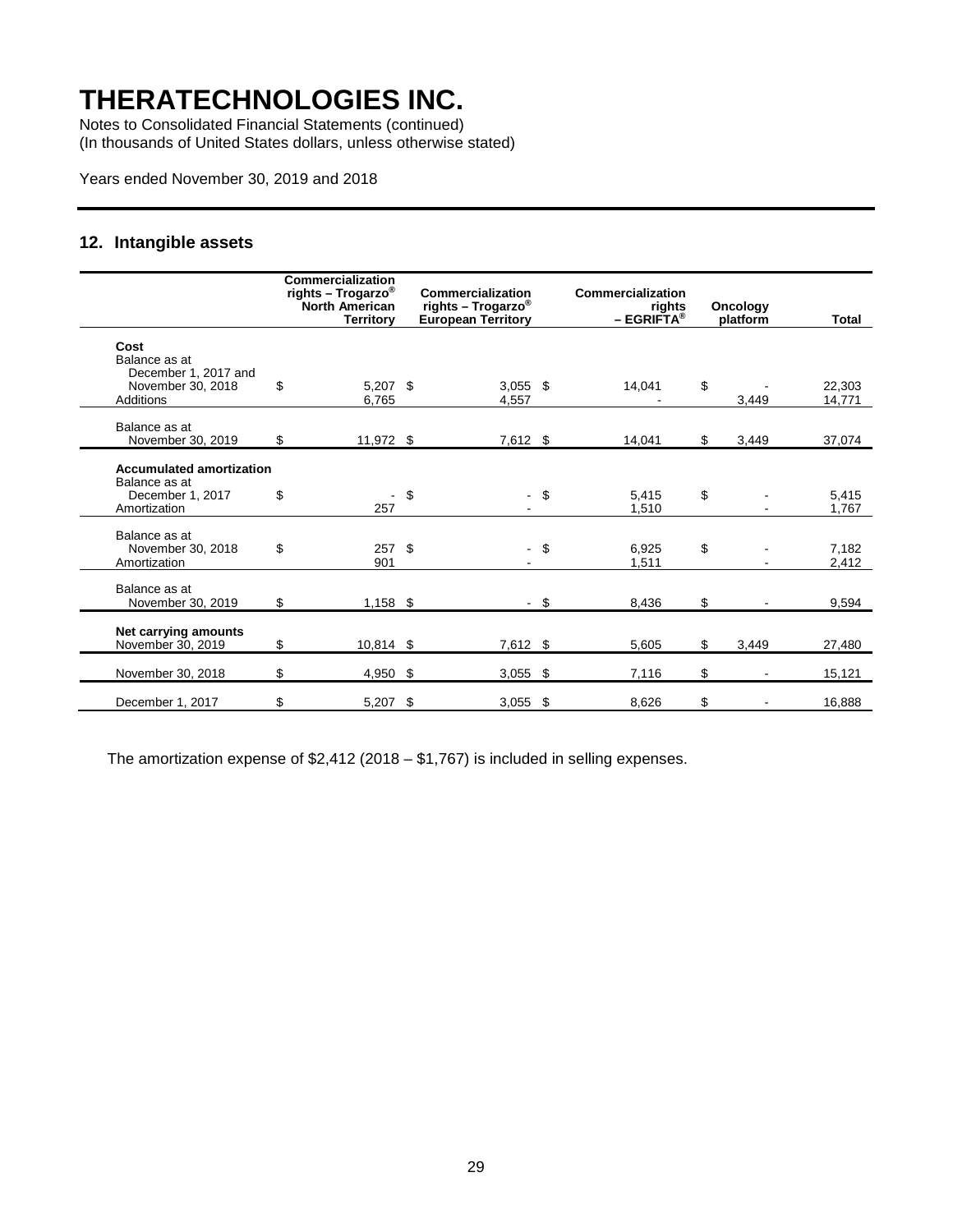Notes to Consolidated Financial Statements (continued) (In thousands of United States dollars, unless otherwise stated)

Years ended November 30, 2019 and 2018

## **12. Intangible assets** (continued)

### Commercialization rights – Trogarzo®

On March 18, 2016, the Company entered into a distribution and marketing agreement with TaiMed Biologics, Inc. ("TaiMed"). On March 6, 2017, the Company entered into an amended and restated distribution and marketing agreement with TaiMed ("TaiMed Agreement") granting the Company the exclusive right to market and distribute Trogarzo® in Canada and in the United States (collectively, the "North American Territory") as well as in European Union countries and other countries such as Israel, Norway, Russia and Switzerland (collectively, the "European Territory"). The TaiMed Agreement has a 12-year term that will expire on a country-by-country basis calculated from the date of approval of Trogarzo® in each of the countries covered under the TaiMed Agreement. TaiMed is responsible for the manufacture and supply of Trogarzo® under the TaiMed Agreement.

### Commercialization rights – Trogarzo<sup>®</sup> in the North American Territory

Under the terms of the TaiMed Agreement, TaiMed is responsible for developing Trogarzo<sup>®</sup> and to seek its approval from the US Food and Drug Administration ("FDA"), whereas the Company is responsible, but has no obligation, for seeking the approval of Trogarzo<sup>®</sup> from Health Canada. The purchase price of Trogarzo<sup>®</sup> payable to TaiMed has been determined at 52% of its net selling price with an additional amount equal to 10% of its net selling price until such additional amount aggregates \$5,500, which was reached in November 2019.

#### **Initial payments**

Under the TaiMed Agreement, the Company agreed to make an initial payment of US\$5,000 and will make several further milestone payments in exchange for the right to commercialize Trogarzo<sup>®</sup> and the right to use TaiMed's trademark in the North American Territory.

The initial payment of \$5,000 was made in accordance with the following:

- (i) \$1,000 was paid in cash at the signature of the TaiMed Agreement entered into in March 2016;
- (ii) \$4,000 through the issuance of the Company's common shares, payable after the first commercial sale of Trogarzo® in the United States. The \$4,000 payment was made on May 15, 2018 and resulted in the issuance of 1,463,505 common shares to TaiMed.

The Company recorded as additions to intangible assets during 2016 related to the TaiMed Agreement an amount of \$5,207, which comprises the cash payment of \$1,000 at the signature of the agreement, the sharebased payment of \$4,000 and \$207 of acquisition costs.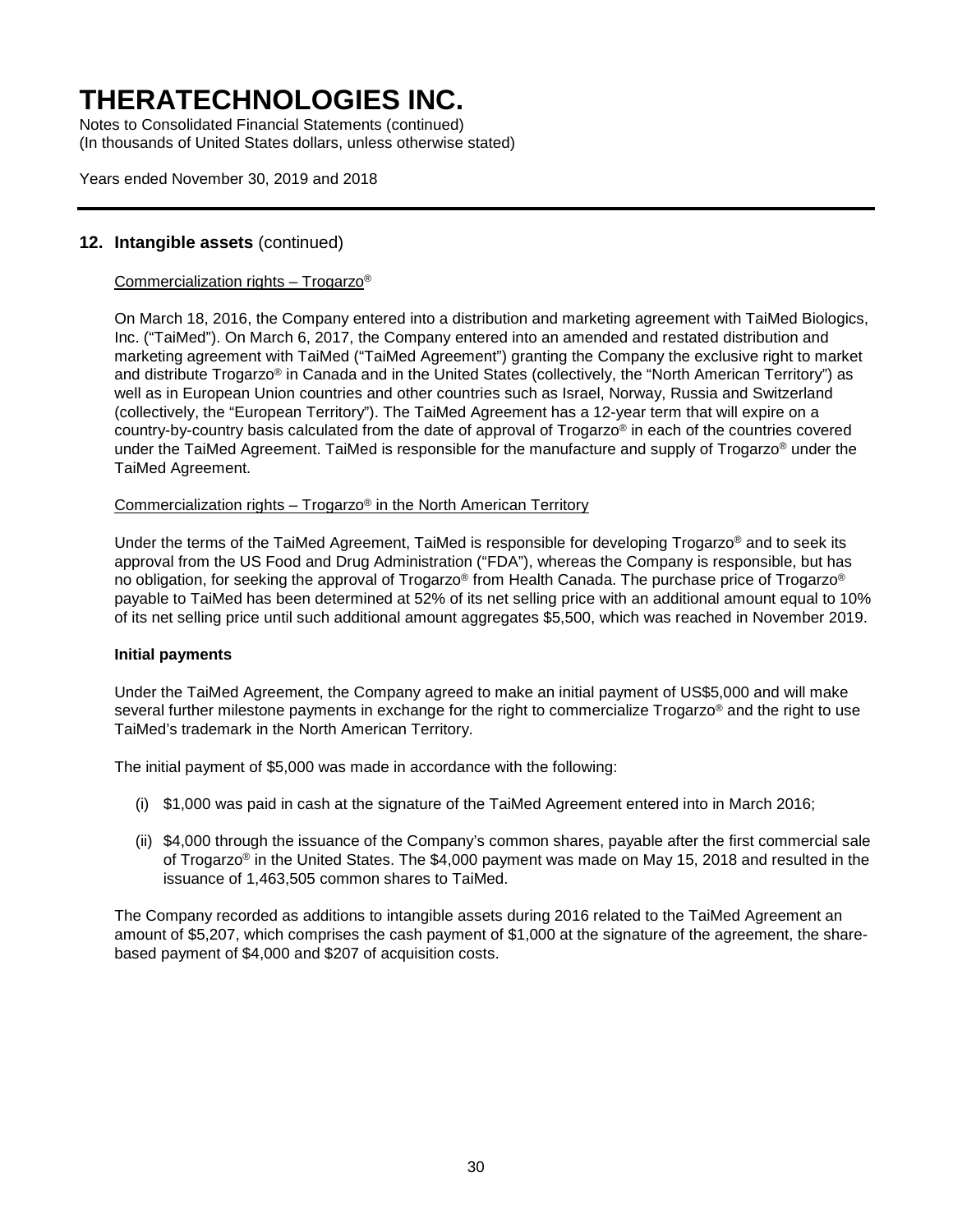Notes to Consolidated Financial Statements (continued) (In thousands of United States dollars, unless otherwise stated)

Years ended November 30, 2019 and 2018

### **12. Intangible assets** (continued)

#### **Commercial milestone payments**

As further consideration under the TaiMed Agreement, the Company shall make the following one-time payments upon the first occurrence of the following commercial events:

|       | Commercial milestone                                                                                           | Commercial milestone payment                                      |  |  |  |  |  |
|-------|----------------------------------------------------------------------------------------------------------------|-------------------------------------------------------------------|--|--|--|--|--|
| (i)   | Achieving aggregate net sales of \$20,000<br>over four consecutive quarters of the Company's<br>financial year | \$7,000 payable in two equal<br>annual installments<br>of \$3.500 |  |  |  |  |  |
| (ii)  | Upon first achieving annual net sales of \$200,000                                                             | \$10,000                                                          |  |  |  |  |  |
| (iii) | Upon first achieving annual net sales of \$500,000                                                             | \$40,000                                                          |  |  |  |  |  |
|       | (iv) Upon first achieving annual net sales of \$1,000,000                                                      | \$100,000                                                         |  |  |  |  |  |

In 2019, the Company accrued and recorded the first commercial milestone payment under the TaiMed Agreement at a discounted value of \$6,765 (Note 16) as the Company determined that it was probable that the milestone would be paid.

The Company will also pay TaiMed development milestones for Trogarzo®. A \$3,000 milestone (payable in two equal annual installments of \$1,500) is due upon the date of the first commercial sale of a once every two weeks intramuscular, subcutaneous or intravenous-push (either fast or slow) injection formulation. TaiMed is also planning a larger Phase III trial using Trogarzo® with a once every four weeks intramuscular, subcutaneous or intravenous-push (either fast or slow) injection formulation to address a much broader patient population. This development milestone will consist of an upfront milestone payment of up to \$50,000 depending on the size of the newly targeted population, which will be paid quarterly, based on a percentage of net sales generated by Trogarzo®.

#### Commercialization rights – Trogarzo® in the European Territory

On September 26, 2019, Trogarzo® was approved for sale in Europe by the European Medicines Agency (the "EMA").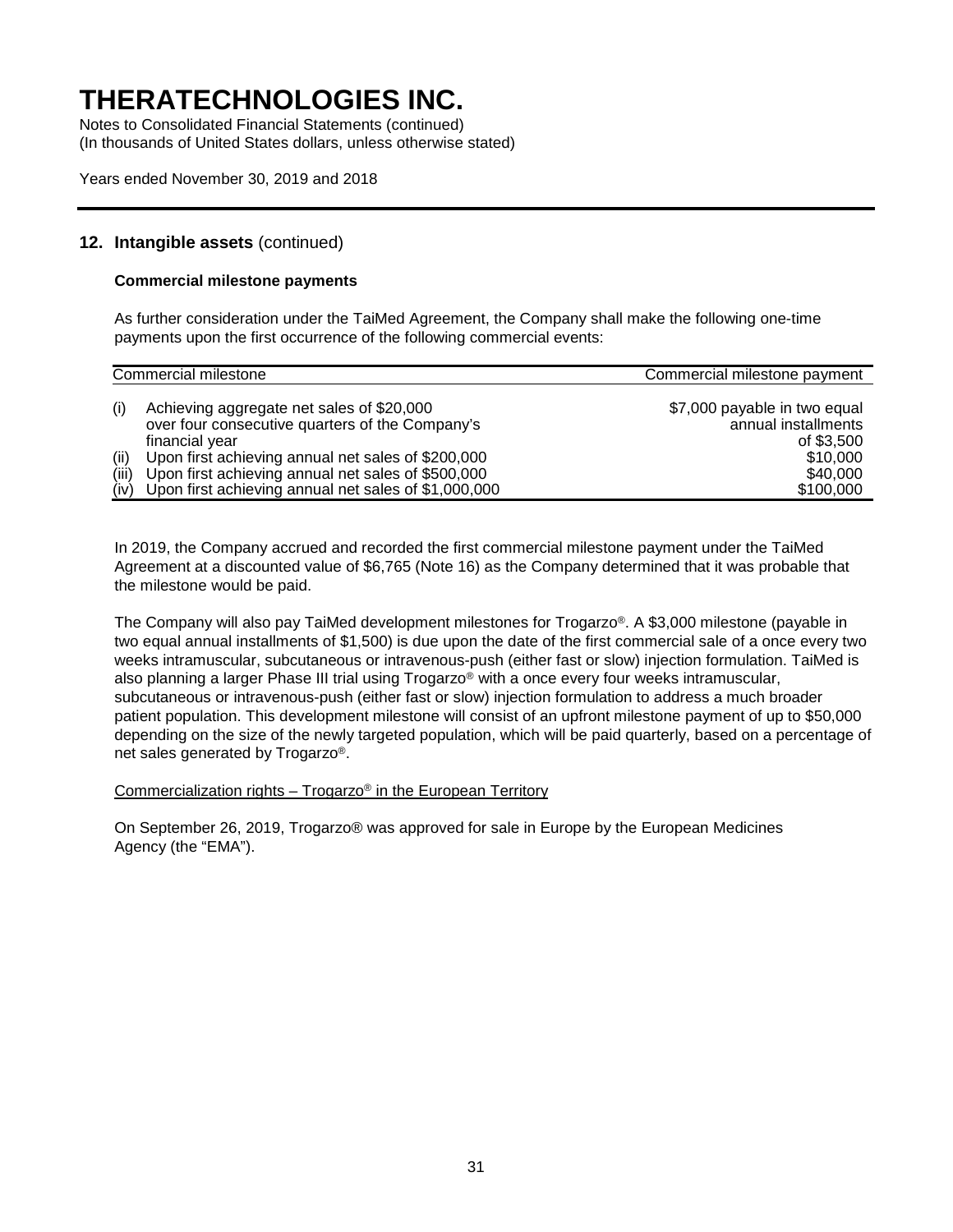Notes to Consolidated Financial Statements (continued) (In thousands of United States dollars, unless otherwise stated)

Years ended November 30, 2019 and 2018

## **12. Intangible assets** (continued)

### **Commercial milestone payments** (continued)

### Commercialization rights  $-$  Trogarzo<sup>®</sup> in the European Territory (continued)

The purchase price of Trogarzo<sup>®</sup> for sales occurring in a country forming part of the European Territory is set at (i) 52% of the net selling price of Trogarzo® in such country on annual net sales in such country up to, or equal to, \$50,000 and (ii) an amount equal to 57% of the net selling price of Trogarzo® in such country on the portion of annual net sales of Trogarzo® in the European Territory that exceeds annual net sales of Trogarzo® in the European Territory of \$50,000.

### **Initial and milestone payments**

The TaiMed Agreement also provides for the following development, launch and sales milestones paid or to be paid by the Company to TaiMed:

- An upfront payment of \$3,000, which was paid through the issuance of 906,077 common shares of the Company on March 17, 2017;
- An approval milestone payment representing 50% of the costs of the clinical trials and all associated development activities regulated by the EMA and incurred by TaiMed, if any, to obtain marketing approval of Trogarzo® in the European Territory countries, payable quarterly and equal to 5% of net sales recorded in each quarter:
- A launch milestone payment of \$10,000 payable to TaiMed as follows:
	- \$5,000 one year after the first commercial sale of Trogarzo<sup>®</sup>; and
	- \$5,000 one year after reaching net sales in the European Territory aggregating \$50,000 over four consecutive quarters;
- A milestone of \$10,000 upon net sales in the European Territory aggregating \$150,000 over four consecutive quarters;
- A milestone of \$20,000 upon net sales in the European Territory aggregating \$500,000 over four consecutive quarters; and
- A milestone of \$50,000 upon net sales in the European Territory aggregating \$1,000,000 over four consecutive quarters.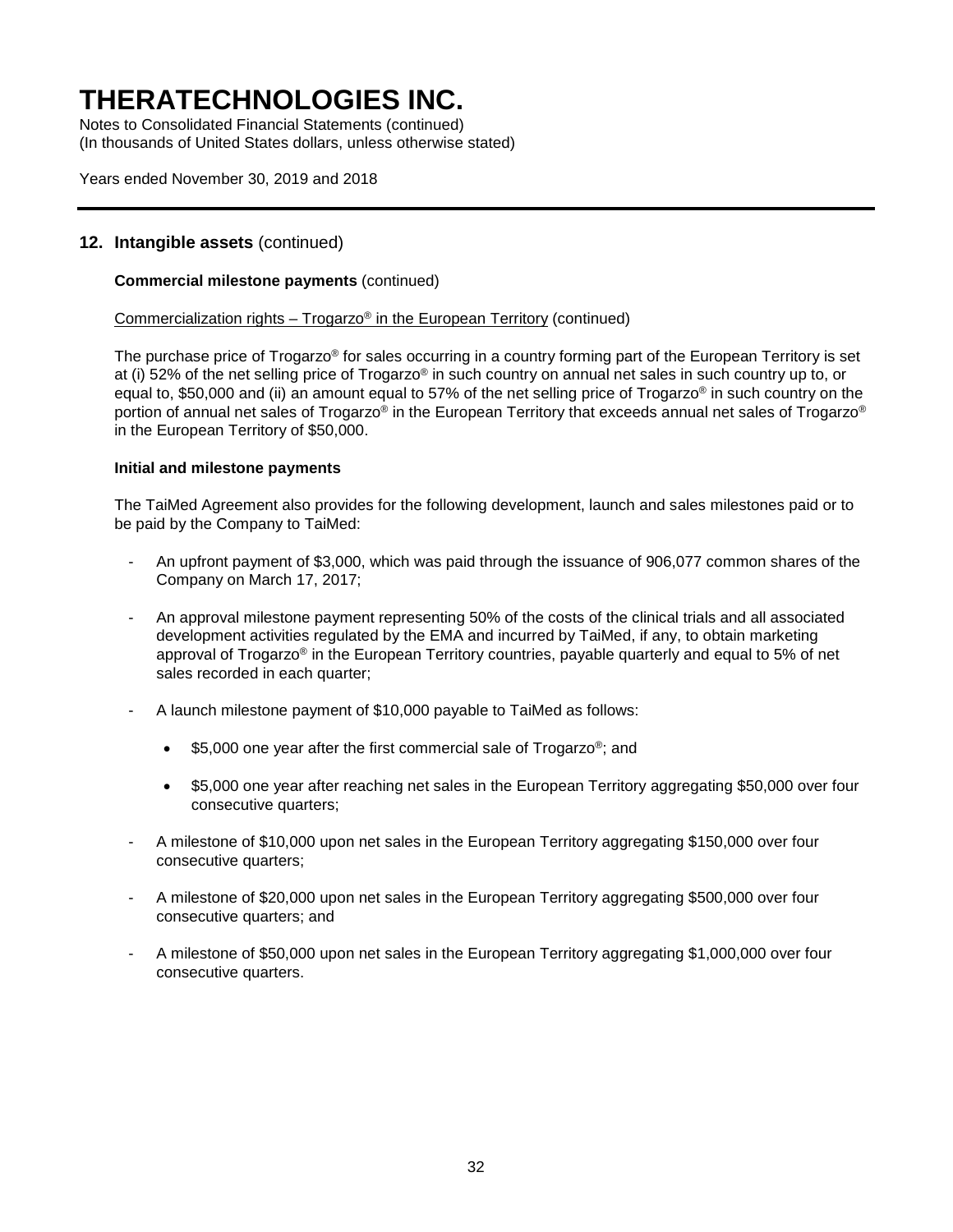Notes to Consolidated Financial Statements (continued) (In thousands of United States dollars, unless otherwise stated)

Years ended November 30, 2019 and 2018

## **12. Intangible assets** (continued)

Commercialization rights – Trogarzo<sup>®</sup> in the European Territory (continued)

### **Initial and milestone payments** (continued)

As a result of the TaiMed Agreement, the Company recorded as additions to intangible assets during 2017 an amount of \$3,055, which comprises the payment of \$3,000 paid through the issuance of 906,077 common shares of the Company and \$55 of acquisition costs.

The commercial milestone payments payable in cash are accrued and recorded in the cost of the intangible asset when it is probable that they will be paid. The commercial milestone payments represent licence fee consideration and, therefore, will be added to the cost of the intangible asset. In order to demonstrate that the commercial milestone payment is probable, the product will need to have been launched and there should be a sufficient history of sales to have a reasonable expectation that the commercial milestone payments will be reached.

In 2019, the Company accrued and recorded the first \$5,000 payable one year after the first commercial sale of Trogarzo® at a present value of \$4,557 as the Company determined that it was probable that the milestones would be achieved (note 16).

### **Oncology platform**

On February 25, 2019, the Company acquired Katana Biopharma Inc. ("Katana"). On May 21, 2019, Katana was wound up into the Company and then dissolved.

Katana (now the Company) is the worldwide exclusive licensee of a technology platform using peptides as a vehicle to specifically deliver existing cytotoxic agents to sortilin receptors, which are overexpressed on cancer cells. The license was entered into on February 25, 2019 with Transfert Plus, L.P. ("Transfert Plus"), an affiliate of Aligo Innovation, a university research company that commercializes the research results of universities and other institutional partners from various areas of innovation, including life sciences (the "Licence Agreement").

Under the terms of the acquisition agreement, the purchase price is also subject to two share-based milestone payments. The first milestone payment will occur when the first patient is enrolled in a Phase 1 clinical study. At that time, CAD2 million will be paid through the issuance of common shares of the Company.

The second milestone payment of CAD2.3 million will occur when the proof of concept is demonstrated in human subjects and will be satisfied through the issuance of common shares of the Company.

This acquisition was accounted for as an asset acquisition. The Company recorded additions to intangible assets during 2019 of \$3,073, which comprised the payment at closing of \$1,965 in cash, \$5 through the issuance of 900 common shares of the Company, the estimated fair value of the share-based contingent consideration of \$1,028, and \$75 of acquisition costs. As the share-based payments are equity settled, the Company recognized a corresponding increase in equity, and no remeasurement of the fair value will occur regardless of whether the milestones are achieved. Since the common shares have not been issued yet, the increase in equity is recorded in contributed surplus. Upon the issuance of the common shares, this amount will be reclassified to share capital. The intangible asset is currently not being amortized. Amortization will begin when the asset is available for use.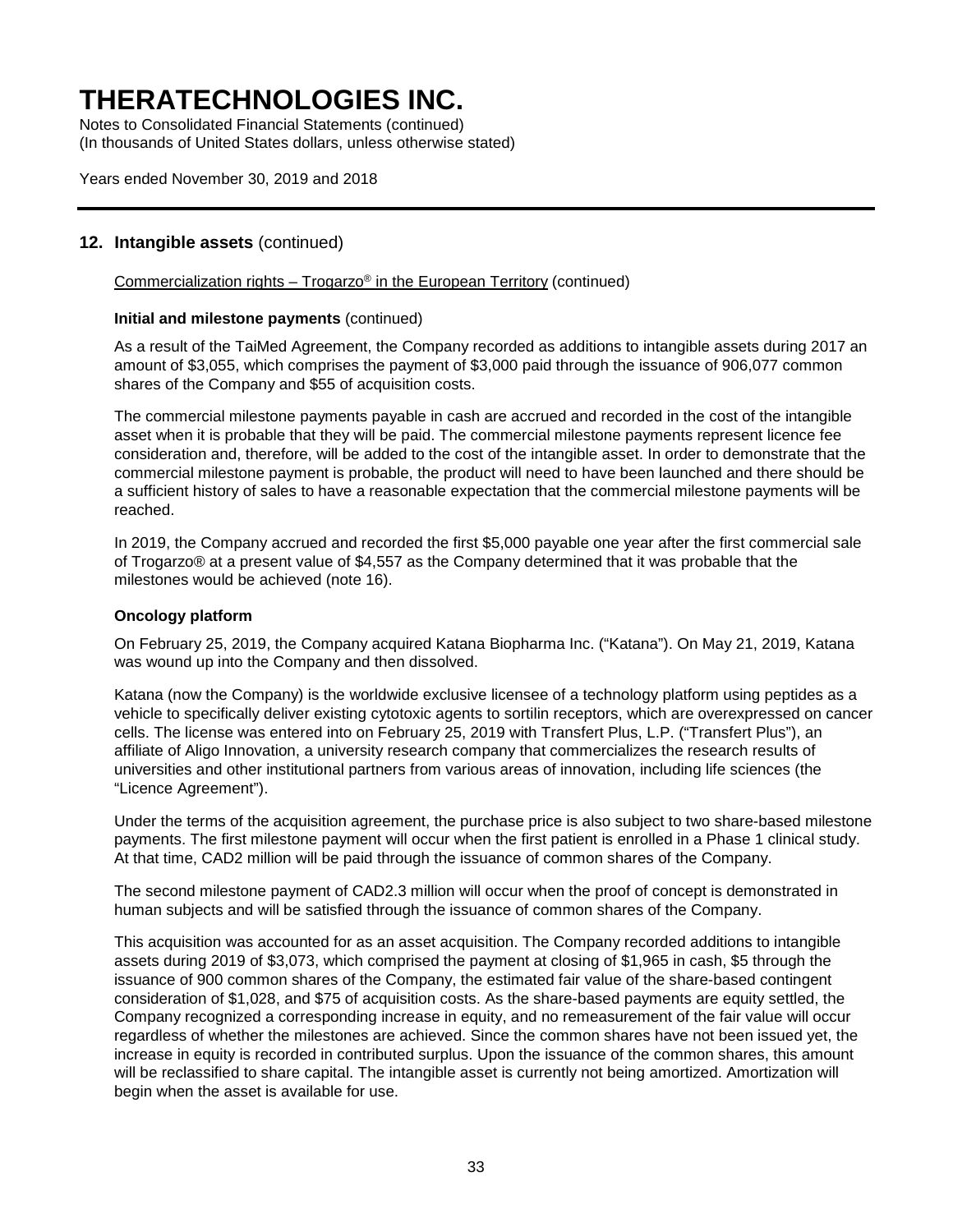Notes to Consolidated Financial Statements (continued) (In thousands of United States dollars, unless otherwise stated)

Years ended November 30, 2019 and 2018

### **12. Intangible assets** (continued)

#### **Oncology platform** (continued)

In August 2019, the acquisition agreement was amended to provide for an adjustment to the purchase price of CAD1.08 million in the event the Company could indirectly benefit from a CAD1.2 million subsidy in connection with its research and development activities. The subsidy was granted in October 2019. The adjustment will be payable in two installments. The first installment of CAD500 thousand was paid in cash in October 2019, whereas the second installment of CAD580 thousand will be paid at the same time as the CAD2.3 million milestone referred to above is achieved and will be satisfied through the issuance of common shares of the Company. The cash payment of \$376 (CAD500 thousand) was recognized as an addition to intangible assets during 2019.

Under the Licence Agreement, Katana (now the Company) obtained the exclusive worldwide rights to develop, make, have made, use, sell, offer to sell, distribute, commercialize and import the technology related to the technology platform that uses peptides as a vehicle to deliver cytotoxic agents to sortilin receptors, which are overexpressed on cancer cells.

Annual maintenance fees amount to CAD25 thousand for the first five years and CAD100 thousand thereafter, until royalties become payable beginning with the first commercial sale of a product developed using the licenced technology.

The royalties payable under the Licence Agreement vary between 1% and 2.5% on net sales of a product based on the licenced technology. If the Company enters into a sublicence agreement, it must then pay amounts varying between 5% and 15% of revenues received from such sublicence agreement.

The Company must also pay Transfert Plus the following milestone payments upon the occurrence of the following development milestones for the first product developed in the field of oncology:

- (i) First milestone payment: CAD50 thousand upon the successful enrolment of the first patient in the first Phase 1 human clinical trial;
- (ii) Second milestone payment: CAD100 thousand upon the successful enrolment of the first patient in the first Phase 2 human clinical trial;
- (iii) Third milestone payment: CAD200 thousand upon the successful enrolment of the first patient in the first Phase 3 human clinical trial.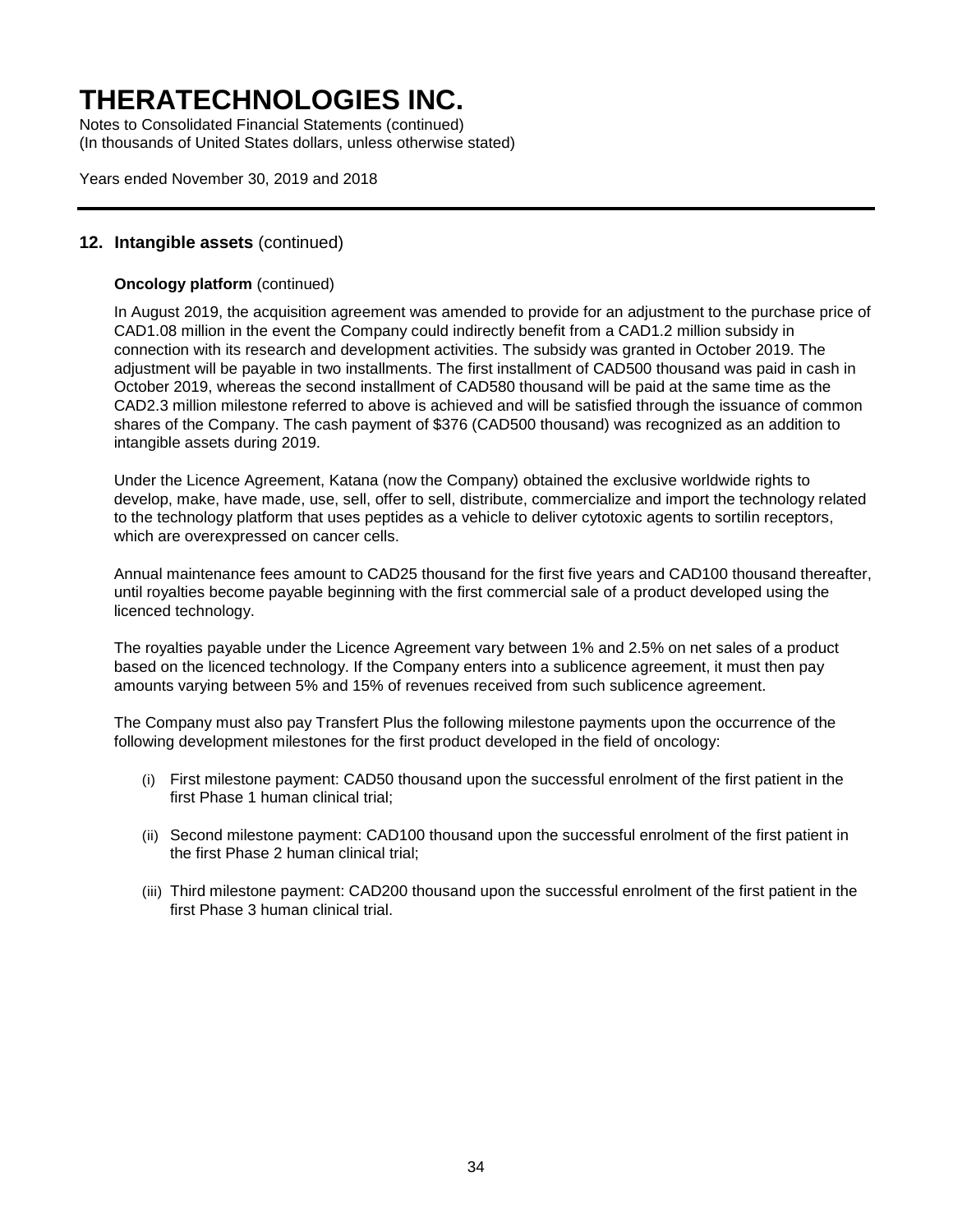Notes to Consolidated Financial Statements (continued) (In thousands of United States dollars, unless otherwise stated)

Years ended November 30, 2019 and 2018

### **12. Intangible assets** (continued)

#### **Oncology platform** (continued)

Also, the Company must pay CAD200 thousand for each product upon receiving the first approval for such product by a regulatory authority. The approval shall entitle the holder thereof to commercialize the product in the territory in which the approval was obtained.

The Company must also pay Transfert Plus the same milestone payments upon the occurrence of any of those development milestones for the first product developed outside the field of oncology.

### **13. Other asset**

| Cost                                     |              |
|------------------------------------------|--------------|
| Balance as at November 30, 2018 and 2019 | \$<br>19,530 |
|                                          |              |
| <b>Accumulated amortization</b>          |              |
| Balance as at November 30, 2017          | \$           |
| Amortization                             | 2,442        |
|                                          |              |
| Balance as at November 30, 2018          | \$<br>2,442  |
| Amortization                             | 4,884        |
|                                          |              |
| Balance as at November 30, 2019          | \$<br>7,326  |
|                                          |              |
| <b>Net carrying amounts</b>              |              |
| November 30, 2019                        | \$<br>12,204 |
|                                          |              |
| November 30, 2018                        | \$<br>17,088 |
|                                          |              |
| December 1, 2017                         | \$           |

On May 29, 2018, the Company entered into an agreement (the "Renegotiated Agreement") with EMD Serono, Inc. to settle all outstanding cash payment obligations stemming from a termination and transfer agreement dated December 13, 2013, as amended (the "2013 Termination Agreement"). The remaining contractual obligations under the 2013 Termination Agreement totalled approximately \$28,200, which was comprised of a \$4,000 payment due in May 2019 and \$24,200 in estimated royalties on future sales of *EGRIFTA®* payable over the next four to five years. The Renegotiated Agreement allowed the Company to make one lump sum payment of \$23,850 in settlement of the long-term obligation of \$4,000 and to eliminate all of the royalty payments due on sales of *EGRIFTA®* in the United States. The payment made in connection with the settlement of the future royalty obligation has been accounted for as an other asset on the consolidated statement of financial position.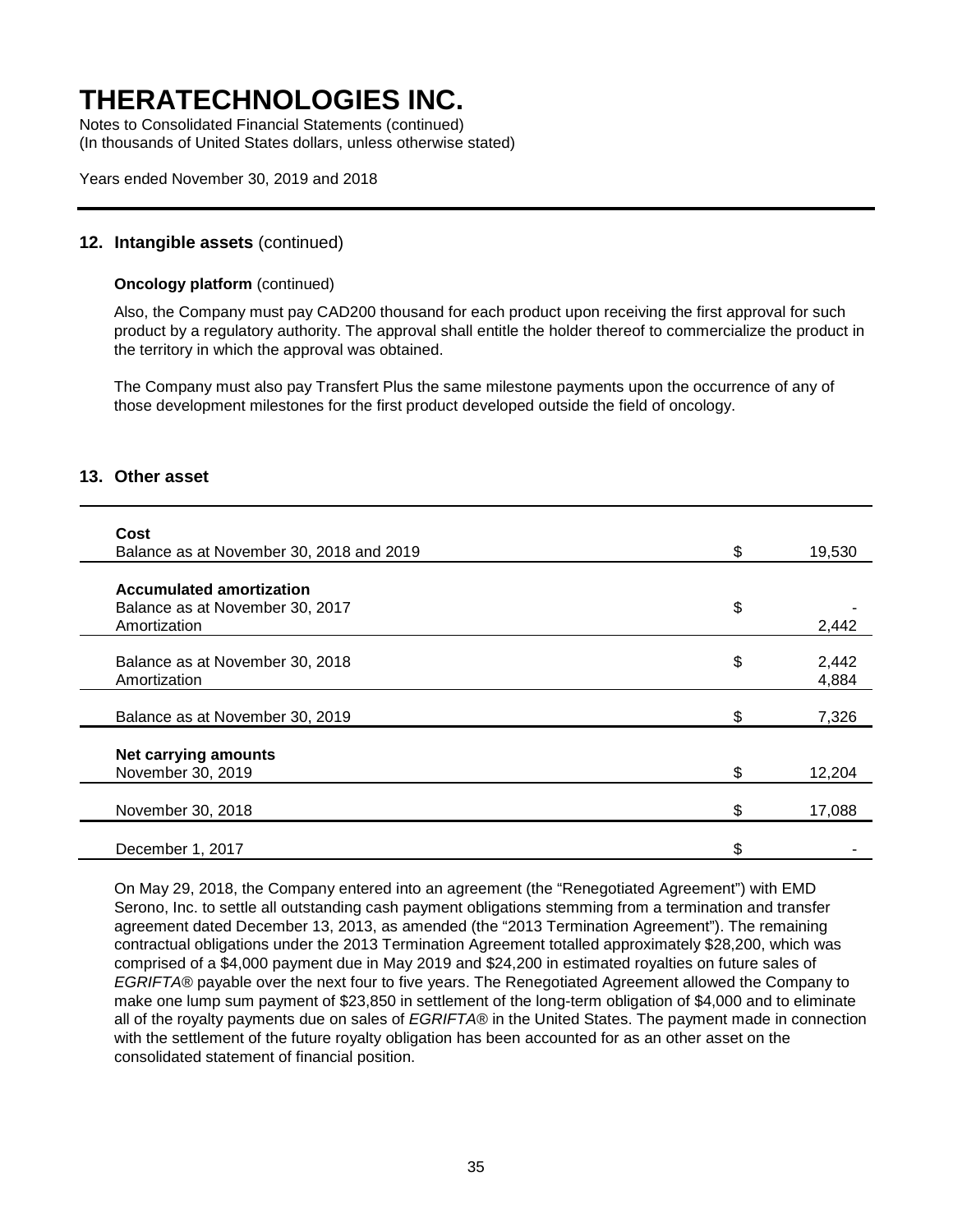Notes to Consolidated Financial Statements (continued) (In thousands of United States dollars, unless otherwise stated)

Years ended November 30, 2019 and 2018

## **14. Accounts payable and accrued liabilities**

|                                               |             |   |           | November 30 | December 1, |
|-----------------------------------------------|-------------|---|-----------|-------------|-------------|
|                                               | <b>Note</b> |   | 2019      | 2018        | 2017        |
|                                               |             |   |           |             |             |
| Trade payables                                |             | S | 13,106 \$ | 15,583 \$   | 5,405       |
| Accrued liabilities and other payables        |             |   | 15,028    | 6,575       | 10,582      |
| Salaries and benefits due to related parties  | 27          |   | 555       | 485         | 512         |
| Employee salaries and benefits payable        |             |   | 473       | 433         | 395         |
| Liability related to deferred stock unit plan | 19(b)       |   | 625       | 1,268       | 1,103       |
| Accrued interest payable on convertible       |             |   |           |             |             |
| unsecured senior notes                        | 17          |   | 1,386     | 1,486       |             |
|                                               |             |   |           |             |             |
|                                               |             |   | 31.173    | 25,830 \$   | 17.997      |

## **15. Provisions**

|                                    | <b>Chargebacks</b><br>and rebates |      | <b>Returns</b> |      | Other | <b>Total</b>       |
|------------------------------------|-----------------------------------|------|----------------|------|-------|--------------------|
| Balance as at December 1, 2017     | \$<br>495                         | - \$ | 89             | - \$ | - \$  | 584                |
| Provisions made<br>Provisions used | 7.144<br>(6, 744)                 |      | 657<br>(627)   |      |       | 7,801<br>(7, 371)  |
| Balance as at November 30, 2018    | \$<br>895                         | - \$ | 119S           |      | - \$  | 1,014              |
| Provisions made<br>Provisions used | 10,818<br>(9,531)                 |      | 174<br>(46)    |      | 55    | 11,047<br>(9, 577) |
| Balance as at November 30, 2019    | \$<br>2,182                       | - \$ | 247            | - \$ | 55 \$ | 2,484              |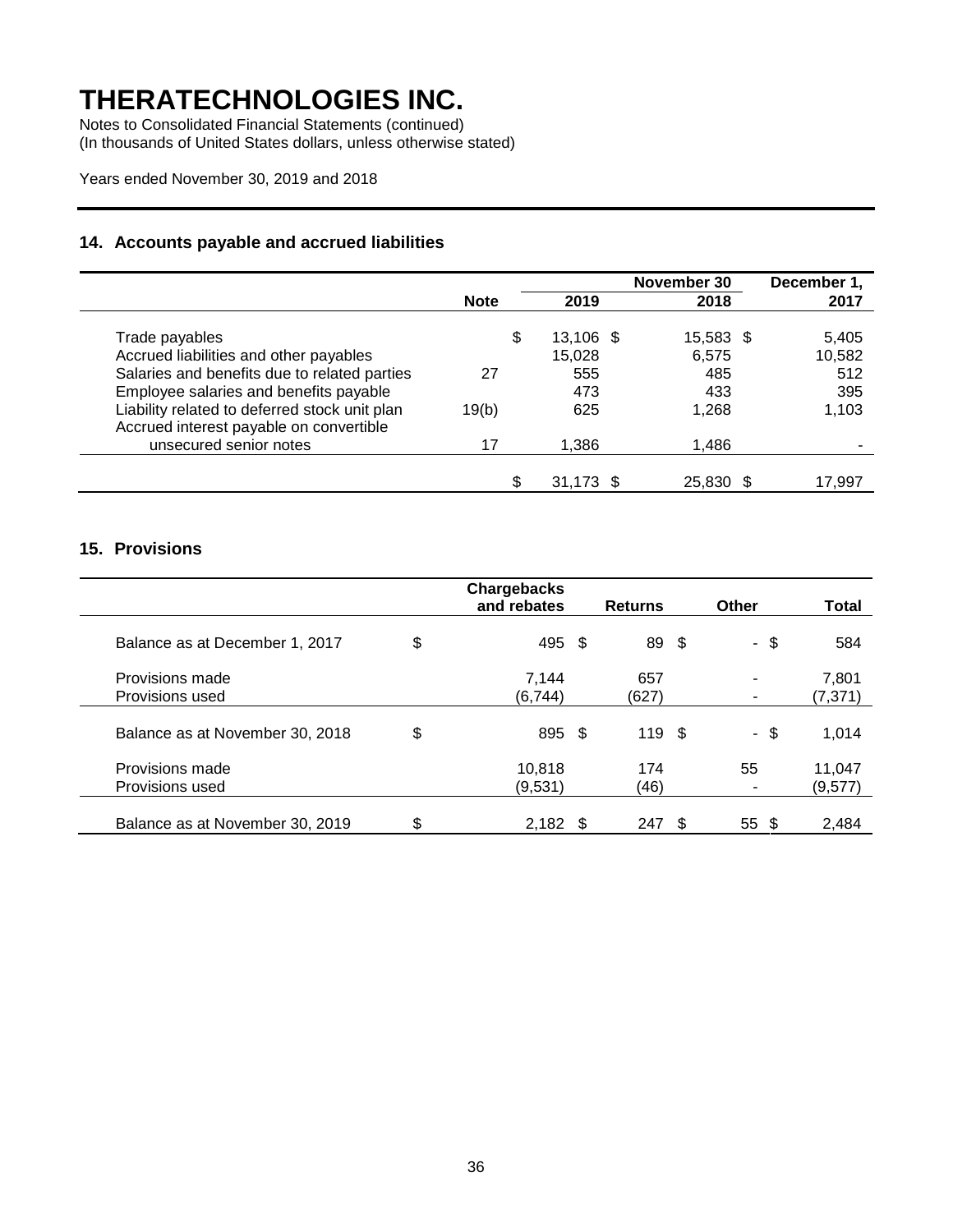Notes to Consolidated Financial Statements (continued) (In thousands of United States dollars, unless otherwise stated)

Years ended November 30, 2019 and 2018

### **16. Long-term obligations**

The movement in the long-term obligations is as follows.

|                                               | <b>Note</b> | Commercialization<br>rights - Trogarzo <sup>®</sup><br><b>North American</b><br><b>Territory</b> | Commercialization<br>rights - Trogarzo <sup>®</sup><br><b>European Territory</b> |   | Early<br>termination fee<br><b>EMD Serono Inc.</b> | Total       |
|-----------------------------------------------|-------------|--------------------------------------------------------------------------------------------------|----------------------------------------------------------------------------------|---|----------------------------------------------------|-------------|
|                                               |             |                                                                                                  |                                                                                  |   |                                                    |             |
| Balance as at December 1, 2017                |             | \$<br>$\blacksquare$                                                                             | \$<br>$\blacksquare$                                                             | S | $7,151$ \$                                         | 7,151       |
| Payment, as originally contemplated           |             |                                                                                                  |                                                                                  |   |                                                    |             |
| in 2013 Termination Agreement                 | 13          | ۰                                                                                                |                                                                                  |   | (4,000)                                            | (4,000)     |
| Payment, as per Renegotiated                  |             |                                                                                                  |                                                                                  |   |                                                    |             |
| Agreement                                     | 13          |                                                                                                  |                                                                                  |   | (3,850)                                            | (3,850)     |
| Accretion expense                             |             |                                                                                                  |                                                                                  |   | 413                                                | 413         |
| Loss on repayment of long-term<br>obligations |             |                                                                                                  |                                                                                  |   | 286                                                | 286         |
| Balance as at November 30, 2018               |             |                                                                                                  |                                                                                  |   |                                                    |             |
| Additions                                     | 12          | 6,765                                                                                            | 4,557                                                                            |   |                                                    | 11,322      |
| Accretion expense                             |             | 152                                                                                              | 13                                                                               |   |                                                    | 165         |
| Payment                                       |             | (3,500)                                                                                          |                                                                                  |   |                                                    | (3,500)     |
| Balance as at November 30, 2019               |             | 3,417                                                                                            | 4,570                                                                            |   |                                                    | 7,987       |
| Current portion                               |             | (3, 417)                                                                                         |                                                                                  |   |                                                    | (3, 417)    |
| Non-current portion                           |             | \$<br>$\blacksquare$                                                                             | \$<br>4,570 \$                                                                   |   |                                                    | \$<br>4,570 |

Early termination fee – EMD Serono Inc.

Under the Renegotiated Agreement (Note 13), the Company paid \$3,850 to reimburse the remaining amount payable of \$4,000 due in May 2019.

The difference of \$286 between the consideration transferred of \$3,850 and the carrying amount of the longterm obligation of \$3,564 (on date of settlement) was recognized as a loss on repayment of long-term obligations and included in "Finance costs" on the consolidated statement of net loss and comprehensive loss for the year ended November 30, 2018.

Commercialization rights – Trogarzo® North American Territory

Under the terms of the TaiMed Agreement, a commercial milestone of \$7,000 is payable in two equal annual installments of \$3,500 after achieving aggregate net sales of \$20,000 over four consecutive quarters of the Company's financial year. The Company accrued the discounted value of the obligation during the quarter ended February 28, 2019 because it was probable it would be achieved. The milestone was achieved during the quarter ended May 31, 2019. The first payment of \$3,500 was made in July 2019 and the second payment will be made in June 2020.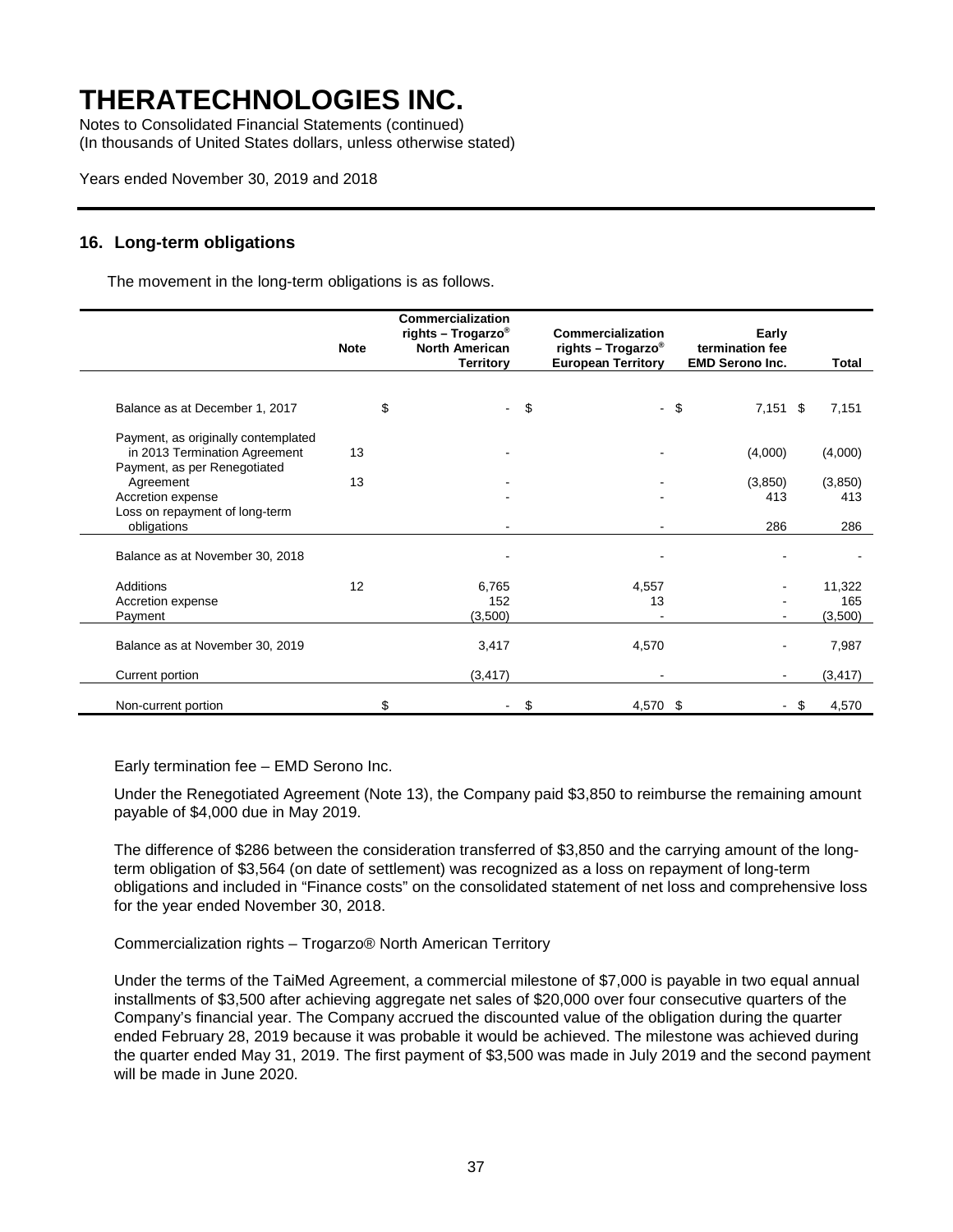Notes to Consolidated Financial Statements (continued) (In thousands of United States dollars, unless otherwise stated)

Years ended November 30, 2019 and 2018

### 16. Long-term obligation (continued)

Commercialization rights – Trogarzo® European Territory

Under the terms of the TaiMed agreement, a launch milestone of \$5,000 is payable one year after the first commercial sale of Trogarzo®. The Company accrued the discounted value of the obligation in 2019 in the amount of \$4,557 because it was probable it would be achieved.

#### **17. Convertible unsecured senior notes**

On June 19, 2018, the Company closed a notes offering of convertible unsecured senior notes having an aggregate principal amount of \$57,500. The notes bear interest at an annual rate of 5.75% (effective interest rate of 9.95%) and are convertible into common shares at the option of the holder at any time at a conversion price of \$14.85 per common share, representing 3,872,053 common shares. The maturity date of the notes is June 30, 2023. The Company may redeem the notes prior to maturity at any time on or after June 30, 2021 if the current market price of the common shares is at least 130% of the conversion price. The notes are repayable at par value plus accrued and unpaid interest.

The movement in the carrying value of the convertible unsecured senior notes is as follows.

| Proceeds allocated to liability component<br>Transaction costs related to liability | \$<br>51,122<br>(2,517) |
|-------------------------------------------------------------------------------------|-------------------------|
| As at June 19, 2018 (date of issuance)                                              | 48,605                  |
| Accretion expense                                                                   | 628                     |
| Convertible unsecured senior notes as at November 30, 2018                          | 49,233                  |
| Accretion expense                                                                   | 1,508                   |
| Convertible unsecured senior notes as at November 30, 2019                          | \$<br>50.741            |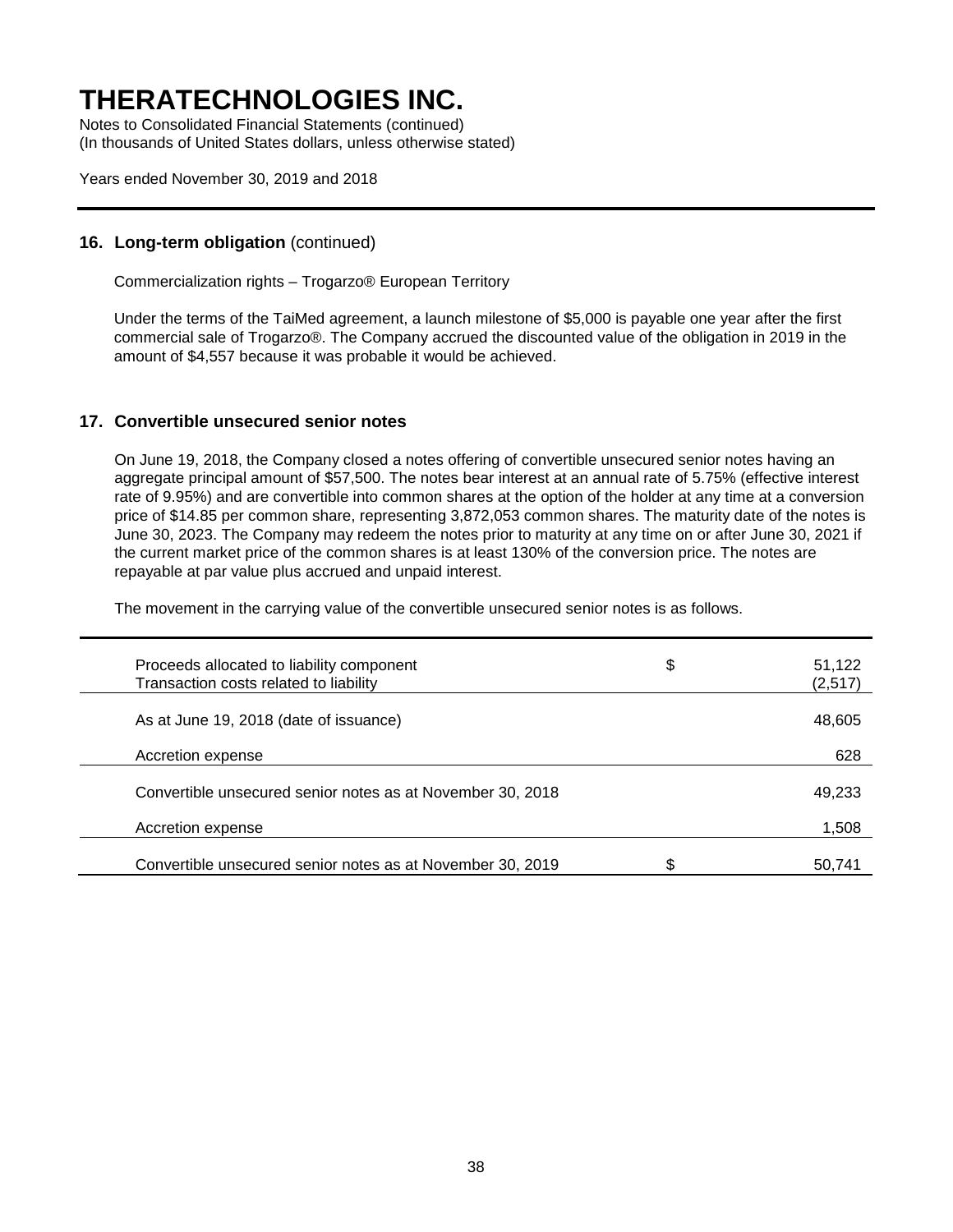Notes to Consolidated Financial Statements (continued) (In thousands of United States dollars, unless otherwise stated)

Years ended November 30, 2019 and 2018

## **18. Other liabilities**

|                                                         | <b>Note</b> | November 30,<br>2019 |
|---------------------------------------------------------|-------------|----------------------|
| Deferred lease inducements<br>Stock appreciation rights | 19(c)       | 238<br>28            |
|                                                         |             | 266                  |

### **19. Share capital**

Authorized in unlimited number and without par value

Common shares; and

Preferred shares, issuable in one or more series.

All issued shares were fully paid on November 30, 2019 and 2018.

Common shareholders are entitled to receive dividends as declared by the Company at its discretion and are entitled to one vote per share at the Company's annual general meeting.

No preferred shares are outstanding.

(a) Issuance of common shares

#### *TaiMed*

On May 15, 2018, the Company issued 1,463,505 common shares with a value of \$4 million, in connection with an initial payment and milestone payment under the TaiMed Agreement. The share-based payment of \$4 million was initially recognized as contributed surplus, pending the issuance of the common shares. As the common shares have been issued, the Company has reclassified the amount within its equity accounts from contributed surplus to common shares.

#### *Oncology platform*

On February 25, 2019, the Company issued 900 common shares with a value of \$5 in connection with the acquisition of Katana (note 12).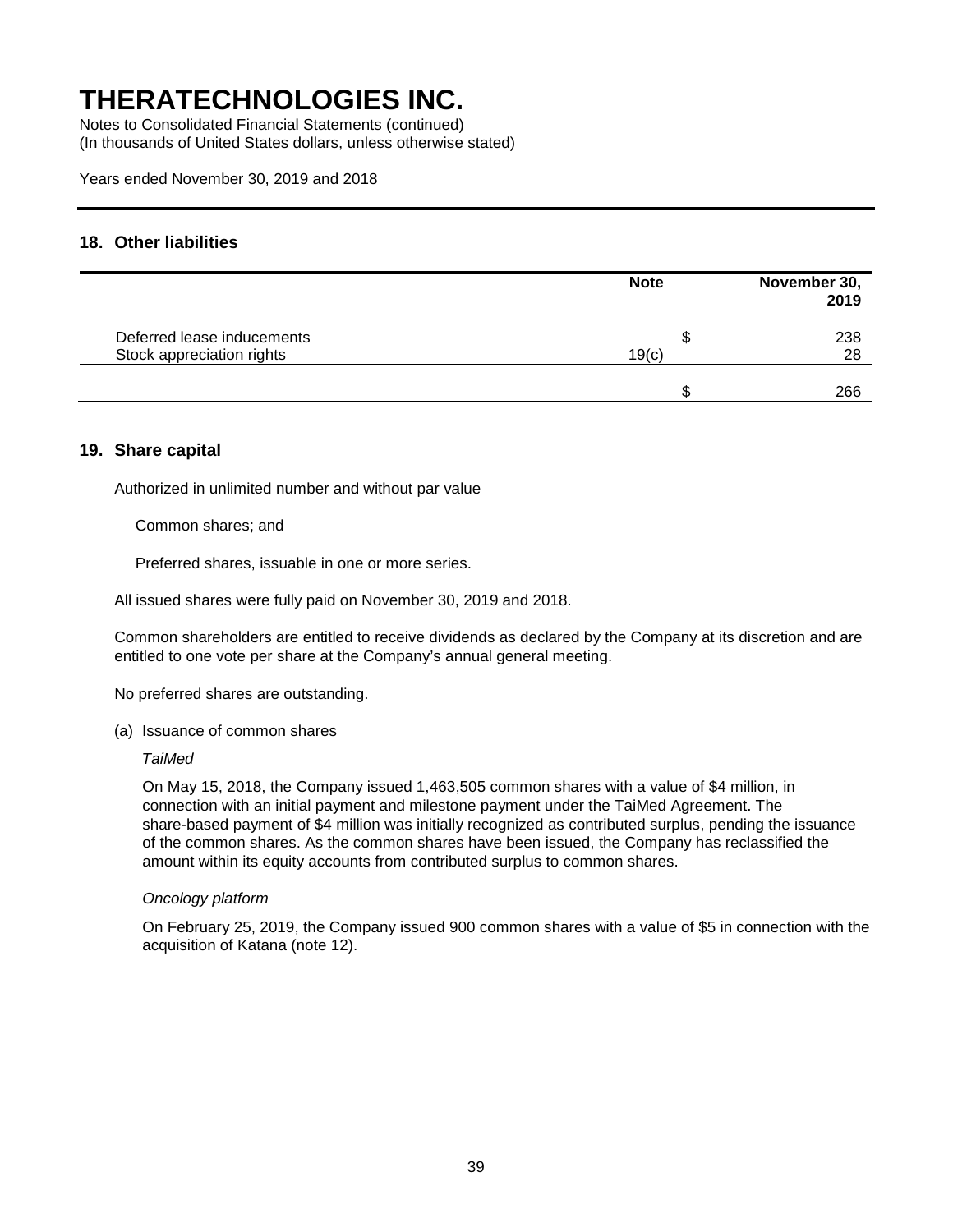Notes to Consolidated Financial Statements (continued) (In thousands of United States dollars, unless otherwise stated)

Years ended November 30, 2019 and 2018

### **19. Share capital** (continued)

(b) DSU plan

On December 10, 2010, the Board of Directors adopted a deferred stock unit plan (the "DSU Plan") for the benefit of its directors and officers (the "Beneficiaries") and, in April 2013, the Board of Directors suspended the issuance of DSUs. In May 2018, the Board of Directors decided to resume the granting of DSUs. The goal of the DSU Plan is to increase the Company's ability to attract and retain high-quality individuals to act as directors or officers and to better align their interests with those of the shareholders of the Company in the creation of long-term value. Under the terms of the DSU Plan, Beneficiaries who are directors are entitled to elect to receive all or part of their annual retainer to act as directors or Chair of the Board in DSUs. Beneficiaries who act as officers are entitled to elect to receive all or part of their annual bonus, if any, in DSUs. The value of a DSU is used to determine the number of DSUs a Beneficiary may be granted or the value to be paid to a Beneficiary upon redemption. This value is equal to the average closing price of the common shares on the Toronto Stock Exchange on the date on which the Company is entitled to grant DSUs, or on the date on which a Beneficiary redeems them, and during the four previous trading days.

DSUs may only be redeemed when a Beneficiary ceases to act as a director or an officer of the Company. Upon redemption, the Company must provide a Beneficiary with an amount in cash equal to the DSU value on the redemption date. Beneficiaries may not sell, transfer or otherwise assign their DSU or any rights associated therewith other than by will or in accordance with legislation regarding the vesting and partition of successions.

DSUs are totally vested at the grant date. In the case of DSUs granted to officers for annual bonuses, a DSU liability is recorded at the grant date in place of the liability for the bonus payments. In the case of directors, the expense related to DSUs and their liabilities is recognized at the grant date. During the year ended November 30, 2019, \$23 (2018 – \$35) was recorded as an expense and is included in general and administrative expenses. The liability related to DSUs is adjusted periodically to reflect any change in the market value of the common shares. As at November 30, 2019, a gain of \$641 (2018 – charge of \$210) was recognized within finance costs (Note 6). As at November 30, 2019, the Company had a total 204,357 DSUs outstanding (2018 – 205,522 DSUs) and a liability related to the DSUs of \$625 (2018 – liability of \$1,268).

#### *Cash-settled forward stock contracts*

To protect against fluctuations in the value of DSUs, the Company entered into cash-settled forward stock contracts. They were not designated as hedging instruments for accounting purposes. As at November 30, 2019, the cash-settled forward stock contracts outstanding correspond to a total of 204,357 common shares (2018 – 205,522 common shares) at a price of \$5.86 per share (2018 – \$5.98 per share) expiring on December 21, 2020 (2018 – December 17, 2019). As at November 30, 2019, the fair value of cash-settled forward stock contracts was \$637 (2018 – \$1,287) and is recorded in derivative financial assets. During the year ended November 30, 2019, a loss of \$647 (2018 – gain of \$213) related to the change in fair value of derivative financial assets was recognized within finance costs (Note 6).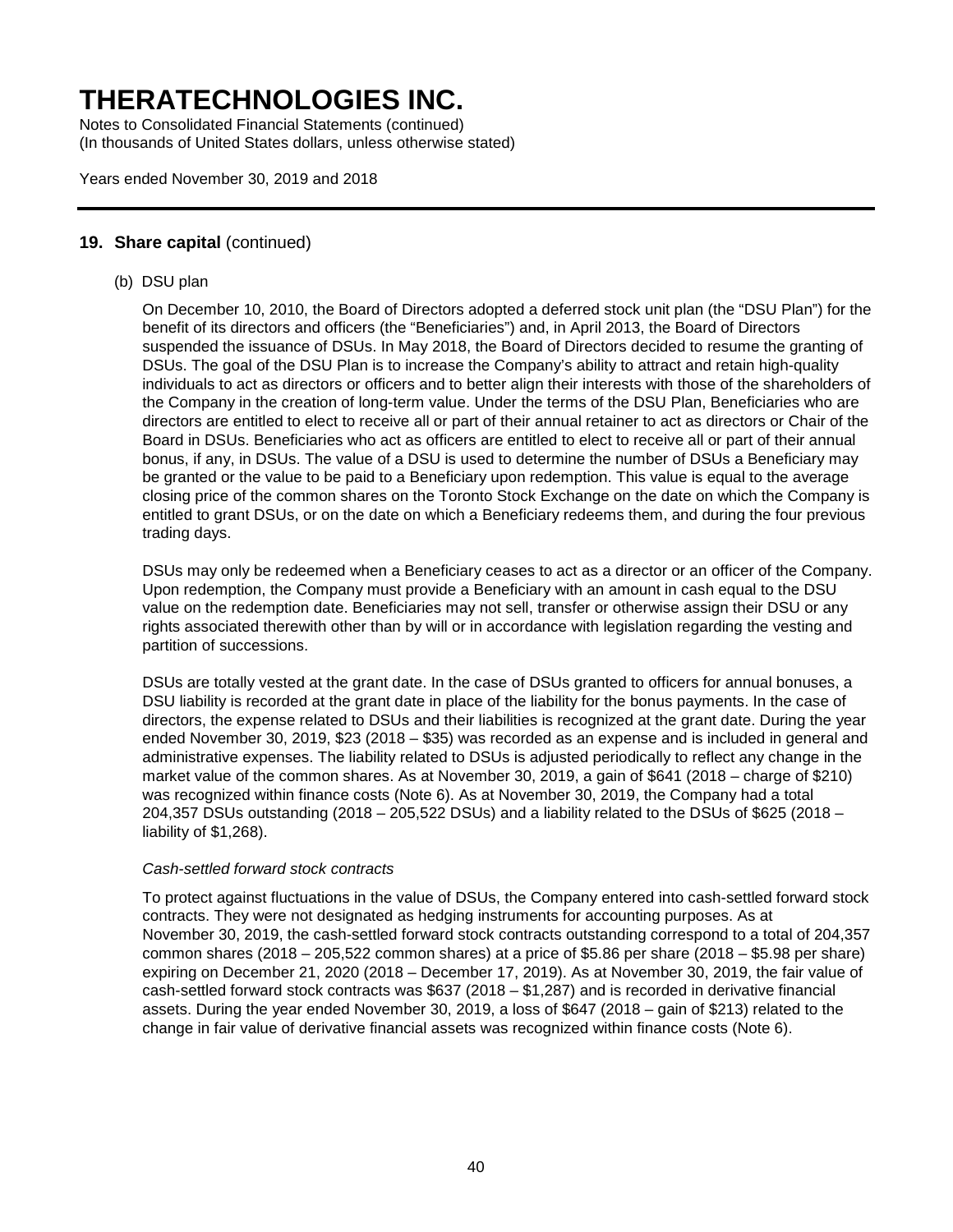Notes to Consolidated Financial Statements (continued) (In thousands of United States dollars, unless otherwise stated)

Years ended November 30, 2019 and 2018

### **19. Share capital** (continued)

(c) SARs

On October 4, 2018, the Company's Board of Directors approved a SARs plan for its consultants that entitles the grantee to receive a cash payment based on the increase in the stock price of the Company's common shares from the grant date to the settlement date. The exercise date of an SAR may not be later than 10 years after the grant date. Generally, the SARs vest over a period up to three years.

For the year ended November 30, 2019, \$28 (2018 – nil) was recorded as share-based compensation expense for the SARs plan. Since these awards will be cash-settled, the fair value of SARs granted in 2019 is estimated at each reporting period using the Black-Scholes model and the following weighted average assumptions.

|                              | <b>Measurement date</b> |                 |  |
|------------------------------|-------------------------|-----------------|--|
|                              | as at November 30, 2019 |                 |  |
|                              |                         |                 |  |
| Risk-free interest rate      |                         | 1.46%           |  |
| <b>Expected volatility</b>   |                         | 58%             |  |
| Average option life in years |                         | 8 years         |  |
| Grant-date share price       |                         | 3.06 (CAD 4.06) |  |
| Option exercise price        |                         | 3.06 (CAD 4.06) |  |

The risk-free interest rate is based on the implied yield on a Canadian government zero-coupon issue, with a remaining term equal to the expected term of the SAR. The volatility is based on weighted average historical volatility adjusted for changes expected due to publicly available information. The life of the SAR is estimated taking into consideration the vesting period at the grant date, the life of the SAR and the average length of time similar grants have remained outstanding in the past. The dividend yield was excluded from the calculation since it is the present policy of the Company to retain all earnings to finance operations and future growth.

The following table summarizes the grant date weighted average fair value of SARs granted during the year ended November 30, 2019.

|      | <b>Number</b><br>of SARs | <b>Weighted average</b><br>grant date<br>fair value |
|------|--------------------------|-----------------------------------------------------|
| 2019 | 40,000                   | \$<br>1.29 (CAD 1.71)                               |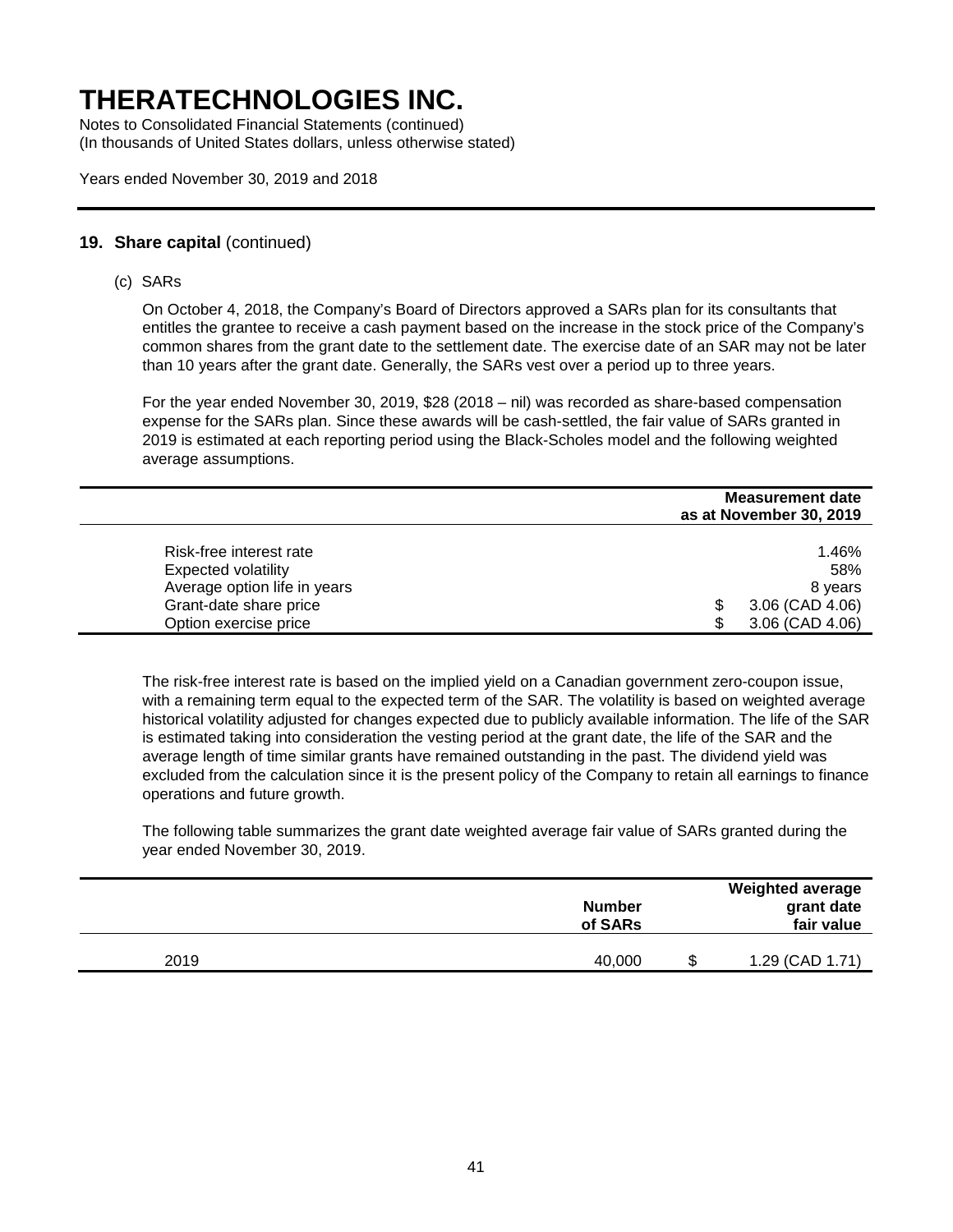Notes to Consolidated Financial Statements (continued) (In thousands of United States dollars, unless otherwise stated)

Years ended November 30, 2019 and 2018

### **19. Share capital** (continued)

(d) Shareholder rights plan

On April 10, 2019, the Company's Board of Directors approved the amendment and renewal of the shareholder rights plan and, on the same date, the Company and Computershare Trust Services of Canada entered into an amended and restated shareholder rights plan agreement (the "Plan"). The Plan was approved by the shareholders on May 15, 2019. The Plan is designed to provide adequate time for the Board and the shareholders to assess an unsolicited takeover bid for the Company. In addition, the Plan provides the Board with sufficient time to explore and develop alternatives for maximizing shareholder value if a takeover bid is made, as well as provide shareholders with an equal opportunity to participate in a takeover bid to receive full and fair value for their common shares. The Plan will expire at the closure of the Company's annual meeting of shareholders in 2022 unless the Plan is reconfirmed and approved by shareholders at such meeting.

The rights issued under the Plan will initially attach to and trade with the common shares, and no separate certificates will be issued unless a triggering event occurs. The rights will become exercisable only when an acquiring person, including any party related to it, acquires or attempts to acquire 20% or more of the outstanding shares without complying with the "Permitted Bid" provisions of the Plan or without approval of the Board of Directors. Subject to the terms and conditions set out in the Plan, each right would, upon exercise and payment of \$5.00 per right, entitle a rights holder, other than the acquiring person and related parties, to purchase a number of common shares at twice the exercise price of \$5.00 per right based on the average weighted market price of the common shares for the last 20 trading days preceding the common share acquisition date (as defined in the Plan's rights).

Under the Plan, a Permitted Bid is a bid made to all holders of common shares and which is open for acceptance for no less than 105 days. If, at the end of 105 days, at least 50% of the outstanding common shares, other than those owned by the offeror and certain related parties, has been tendered, the offeror may take up and pay for the common shares, but must extend the bid for a further 10 days to allow other shareholders to tender.

(e) Stock option plan

The Company has established a stock option plan under which it can grant its directors, officers, employees, researchers and consultants non-transferable options for the purchase of common shares. The exercise date of an option may not be later than 10 years after the grant date. A maximum number of 6,580,000 options can be granted under the stock option plan. Generally, the options vest at the grant date or over a period of up to three years. As at November 30, 2019, 1,632,851 options could still be granted by the Company  $(2018 - 1,950,762)$ .

All options are to be settled by the physical delivery of the common shares.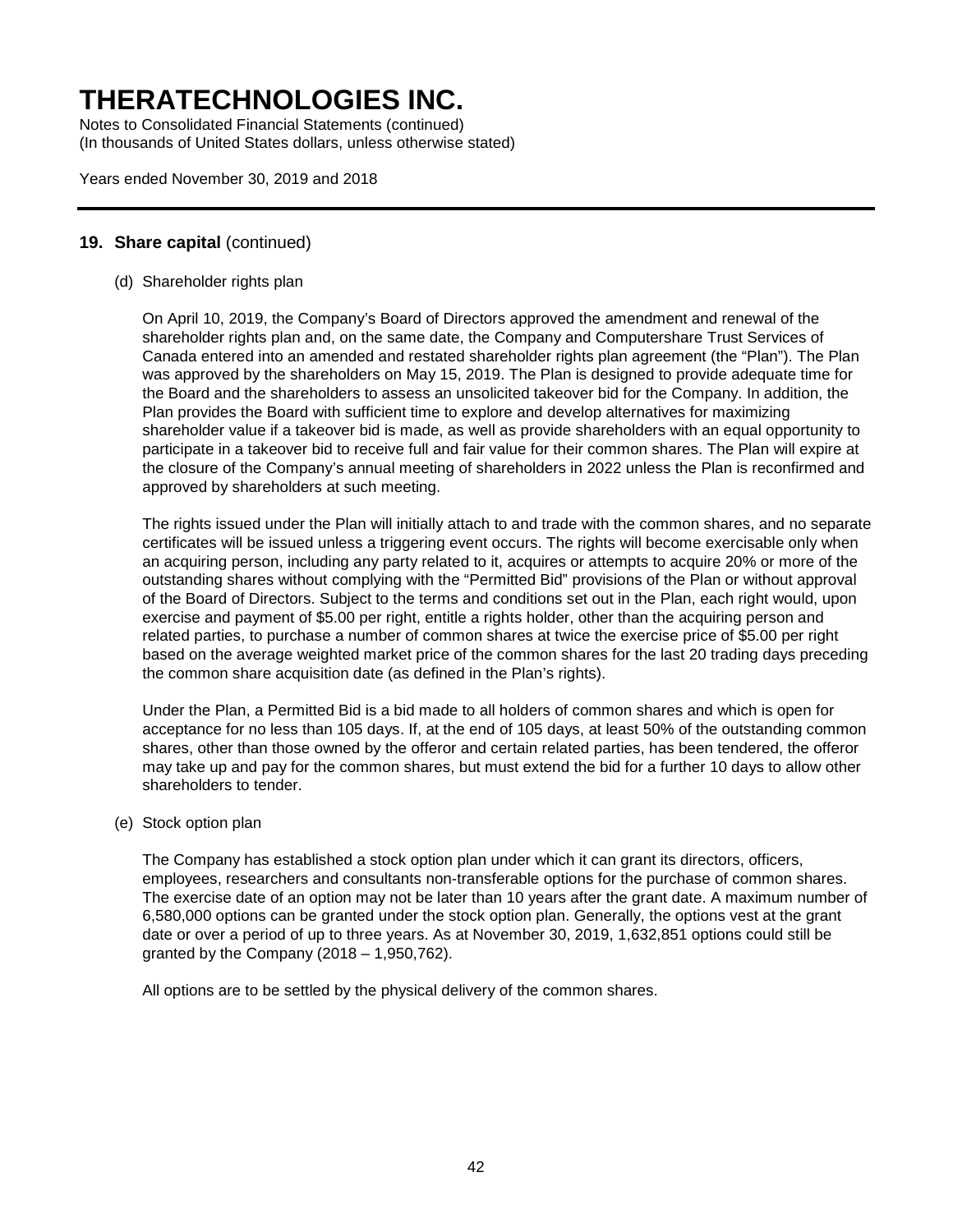Notes to Consolidated Financial Statements (continued) (In thousands of United States dollars, unless otherwise stated)

Years ended November 30, 2019 and 2018

## 19. Share capital (continued)

(e) Stock option plan (continued)

Changes in the number of options outstanding during the past two years were as follows:

|                                                                                                      |                                                 | <b>Weighted average</b>           | exercise price<br>per option |
|------------------------------------------------------------------------------------------------------|-------------------------------------------------|-----------------------------------|------------------------------|
|                                                                                                      | <b>Number</b><br>of options                     | <b>CAD</b>                        | <b>USD</b>                   |
| Options as at December 1, 2017<br>Granted<br>Expired<br>Exercised (share price: CAD 9.14 (USD 7.07)) | 2,335,895 \$<br>251,544<br>(2,000)<br>(412,734) | $2.21$ \$<br>9.56<br>8.50<br>1.69 | 1.71<br>7.49<br>6.74<br>1.30 |
| Options outstanding as at November 30, 2018                                                          | 2,172,705                                       | 3.15                              | 2.37                         |
| Granted<br>Forfeited<br>Exercised (share price: CAD 7.78 (USD 5.82))                                 | 406,400<br>(88, 489)<br>(74,832)                | 8.19<br>6.07<br>1.96              | 6.20<br>4.56<br>1.46         |
| Options outstanding as at November 30, 2019                                                          | 2,415,784 \$                                    | $3.94$ \$                         | 2.96                         |
| Options exercisable as at November 30, 2019                                                          | 1,864,727 \$                                    | $2.69$ \$                         | 2.02                         |
| Options exercisable as at November 30, 2018                                                          | 1,676,057 \$                                    | $2.09$ \$                         | 1.57                         |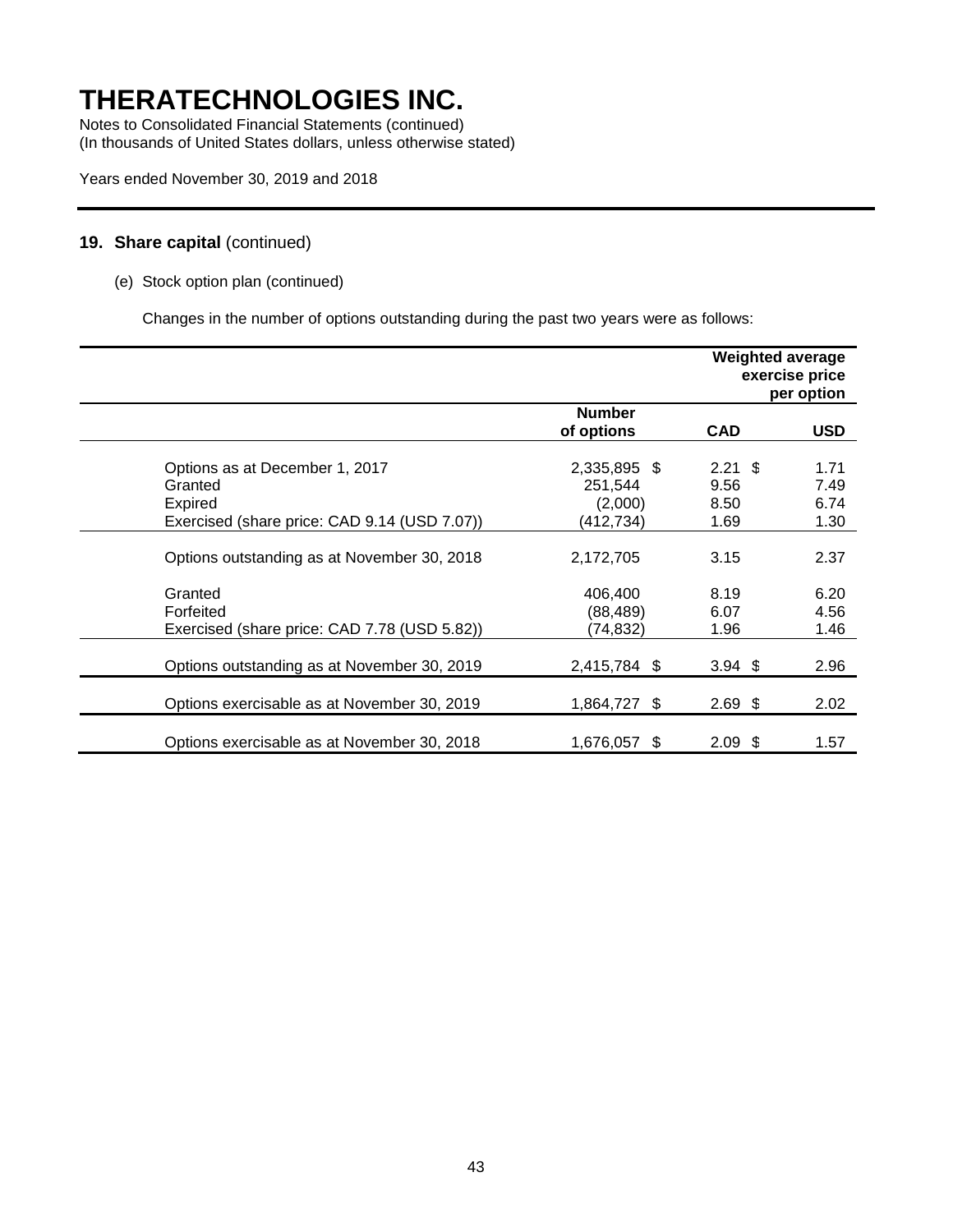Notes to Consolidated Financial Statements (continued) (In thousands of United States dollars, unless otherwise stated)

Years ended November 30, 2019 and 2018

### 19. Share capital (continued)

(e) Stock option plan (continued)

The following table provides stock option information as at November 30, 2019.

| <b>Price range</b>                                                                                  |                                                                                                    | Number of<br>options<br>outstanding                            | Weighted<br>average<br>remaining<br>life     |                                              | Weighted<br>average<br>exercise<br>price     |
|-----------------------------------------------------------------------------------------------------|----------------------------------------------------------------------------------------------------|----------------------------------------------------------------|----------------------------------------------|----------------------------------------------|----------------------------------------------|
| <b>CAD</b>                                                                                          | <b>USD</b>                                                                                         |                                                                | (years)                                      | <b>CAD</b>                                   | <b>USD</b>                                   |
| $0.25 - 1.19$<br>$2.01 - 3.75$<br>$3.76 - 4.60$<br>$4.61 - 6.00$<br>$6.01 - 9.00$<br>$9.01 - 10.00$ | $0.19 - 0.90$<br>$1.51 - 2.82$<br>$2.83 - 3.46$<br>$3.47 - 4.52$<br>$4.53 - 6.78$<br>$6.78 - 7.53$ | 814.660<br>530,000<br>110,000<br>260,000<br>479,900<br>221,224 | 3.95<br>6.38<br>0.02<br>6.57<br>9.01<br>8.36 | 0.64<br>2.07<br>3.84<br>5.82<br>8.00<br>9.56 | 0.48<br>1.56<br>2.89<br>4.38<br>6.03<br>7.20 |
|                                                                                                     |                                                                                                    | 2,415,784                                                      | 6.00                                         | 3.94                                         | 2.96                                         |

For the year ended November 30, 2019, \$1,059 (2018 – \$851) was recorded as share-based compensation expense for the stock option plan. The fair value of options granted in 2019 and 2018 was estimated at the grant date using the Black-Scholes model and the following weighted average assumptions.

|                              | 2019            | 2018            |
|------------------------------|-----------------|-----------------|
|                              |                 |                 |
| Risk-free interest rate      | 2.15%           | 1.46%           |
| <b>Expected volatility</b>   | 57%             | 58%             |
| Average option life in years | 8 years         | 8 years         |
| Grant-date share price       | 6.15 (CAD 8.19) | 7.49 (CAD 9.56) |
| Option exercise price        | 6.15 (CAD 8.19) | 7.49 (CAD 9.56) |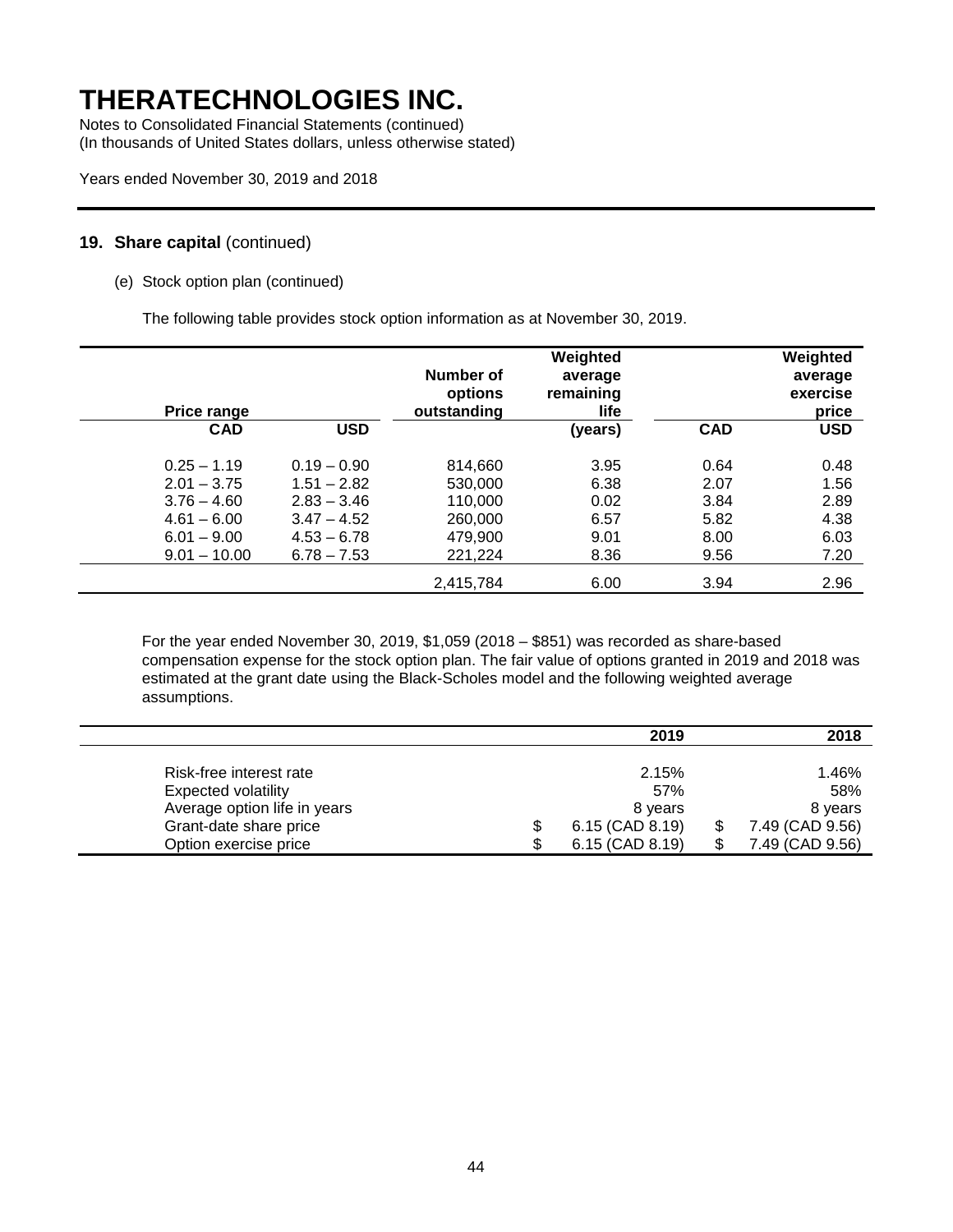Notes to Consolidated Financial Statements (continued) (In thousands of United States dollars, unless otherwise stated)

Years ended November 30, 2019 and 2018

### **19. Share capital** (continued)

(e) Stock option plan (continued)

The risk-free interest rate is based on the implied yield on a Canadian government zero-coupon issue, with a remaining term equal to the expected term of the option. The volatility is based on weighted average historical volatility adjusted for changes expected due to publicly available information. The life of the options is estimated taking into consideration the vesting period at the grant date, the life of the option and the average length of time similar grants have remained outstanding in the past. The dividend yield was excluded from the calculation since it is the present policy of the Company to retain all earnings to finance operations and future growth.

The following table summarizes the measurement date weighted average fair value of stock options granted during the years ended November 30, 2019 and 2018.

|      | <b>Number</b><br>of stock<br>options granted | Weighted<br>average<br>grant date<br>fair value |
|------|----------------------------------------------|-------------------------------------------------|
| 2019 | 406,400                                      | $$3.69$ (CAD 4.92)                              |
| 2018 | 251,544                                      | $$3.63$ (CAD 4.63)                              |

The Black-Scholes model used by the Company to calculate option values was developed to estimate the fair value of freely tradable, fully transferable options without vesting restrictions, which significantly differs from the Company's stock option awards. This model also requires four highly subjective assumptions, including future stock price volatility and average option life, which greatly affect the calculated values.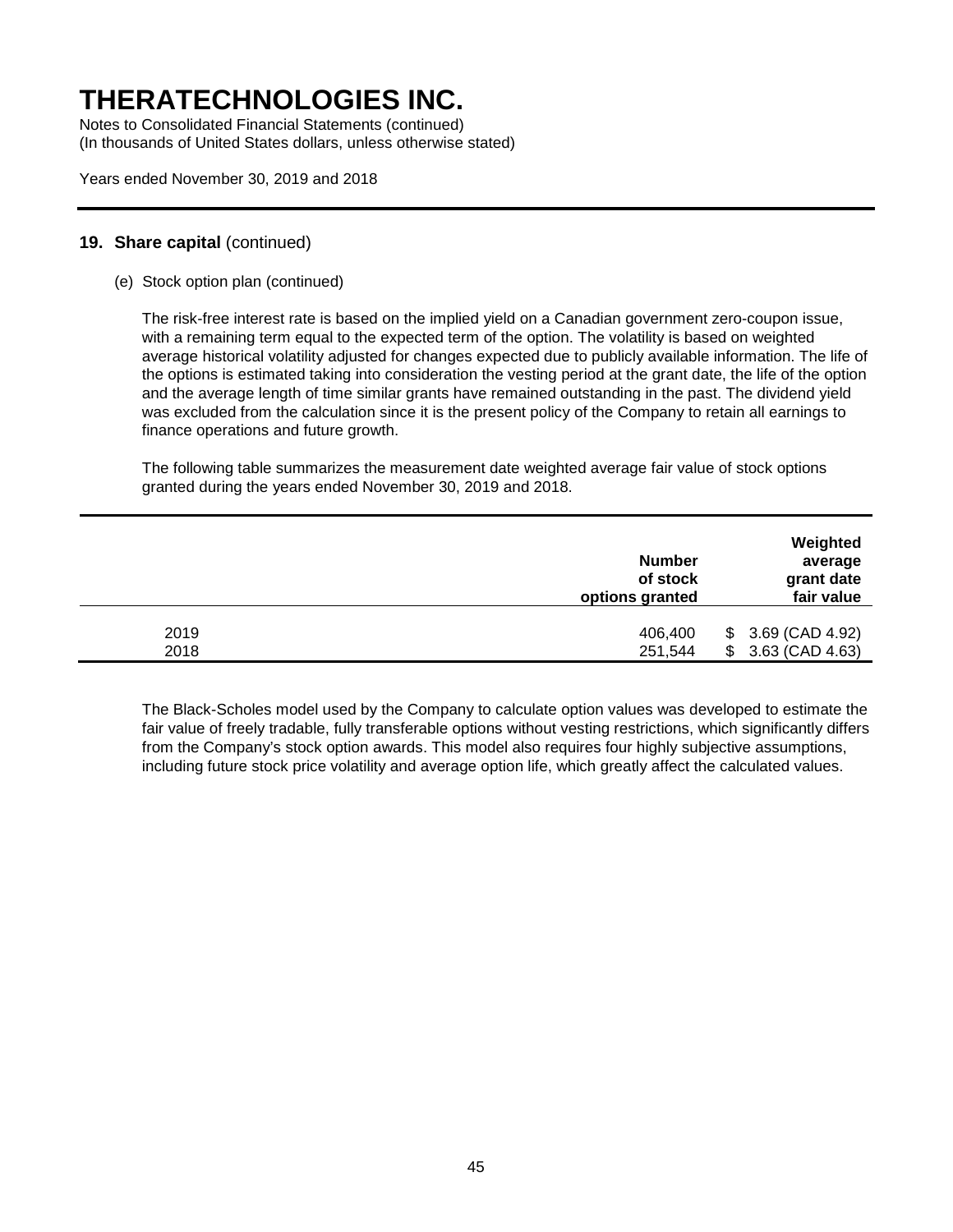Notes to Consolidated Financial Statements (continued) (In thousands of United States dollars, unless otherwise stated)

Years ended November 30, 2019 and 2018

### **19. Share capital** (continued)

(f) Loss per share

The calculation of basic earnings per share was based on the net loss attributable to common shareholders of the Company of \$12,496 (2018 – \$4,700) and a weighted average number of common shares outstanding of 76,928,287 (2018 – 75,942,385), calculated as follows.

|                                              | 2019       | 2018       |
|----------------------------------------------|------------|------------|
|                                              |            |            |
| Issued common shares as at December 1        | 76,877,679 | 74,962,050 |
| Effect of share options exercised            | 49,920     | 153,325    |
| Effect of public issue common shares         | 688        |            |
| Effect of broker options exercised           |            | 25,089     |
| Effect of issuance of common shares - TaiMed |            | 801,921    |
|                                              |            |            |
| Weighted average number of common shares,    |            |            |
| basic and diluted                            | 76,928,287 | 75,942,385 |

For the year ended November 30, 2019, a number of the 2,415,784 (2018 – 2,172,705) share options and 3,872,053 common shares potentially issuable from the conversion of the \$57,500 aggregate principal amount of convertible unsecured senior notes (Note 17), that may potentially dilute earnings per share in the future, were excluded from the weighted average number of diluted common shares calculation as their effect would have been anti-dilutive.

The average market value of the Company's shares for purposes of calculating the dilutive effect of share options was based on quoted market prices for the period during which the options were outstanding.

(g) Accumulated other comprehensive income (loss)

|                                                                                                                                      |   |                 | November 30    | December 1, |
|--------------------------------------------------------------------------------------------------------------------------------------|---|-----------------|----------------|-------------|
|                                                                                                                                      |   | 2019            | 2018           | 2017        |
| Unrealized losses on FVOCI financial assets,<br>net of tax<br>Cumulative exchange difference on<br>translation of foreign operations | Φ | $(12)$ \$<br>33 | $(95)$ \$<br>- | (80)        |
|                                                                                                                                      |   | 21              | (95) \$        | (80)        |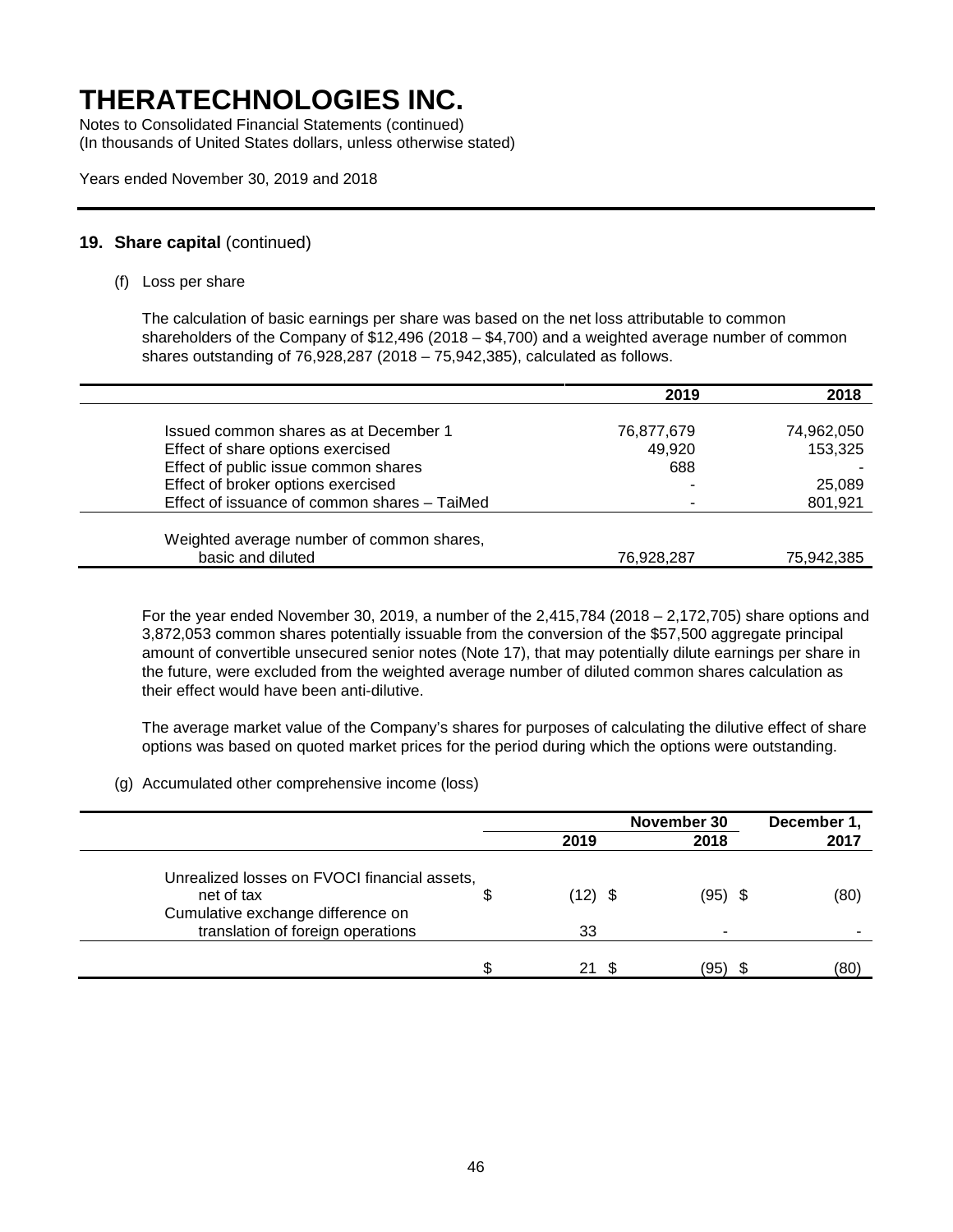Notes to Consolidated Financial Statements (continued) (In thousands of United States dollars, unless otherwise stated)

Years ended November 30, 2019 and 2018

### **20. Income taxes**

The following table presents the components of the current and deferred tax expenses.

|                                                                                                                                      | 2019              |   | 2018           |
|--------------------------------------------------------------------------------------------------------------------------------------|-------------------|---|----------------|
| Current tax expense                                                                                                                  | ۰                 |   |                |
| Deferred tax expense<br>Origination and reversal of temporary differences<br>Change in unrecognized deductible temporary differences | 2,484<br>(2, 484) | S | (874)<br>(395) |
| Total deferred tax recovery                                                                                                          |                   |   | (1,269)        |
| Total current and deferred tax recovery                                                                                              |                   |   | ,269)          |

Reconciliation between effective and applicable tax amounts

|                                                         | 2019    |   | 2018     |
|---------------------------------------------------------|---------|---|----------|
| Income taxes at domestic tax statutory rate             | (3,324) | S | (1, 564) |
| Change in unrecognized deductible temporary differences | 2,484   |   | (395)    |
| Impact of differences in statutory tax rates            | 518     |   |          |
| Non-deductible expenses and other                       | 323     |   | 690      |
|                                                         | ۰       |   | (1,269)  |

The applicable statutory tax rates were 26.6% in 2019 and 26.7% in 2018. The Company's applicable tax rate is the Canadian combined rates applicable in the jurisdictions in which the Company operates.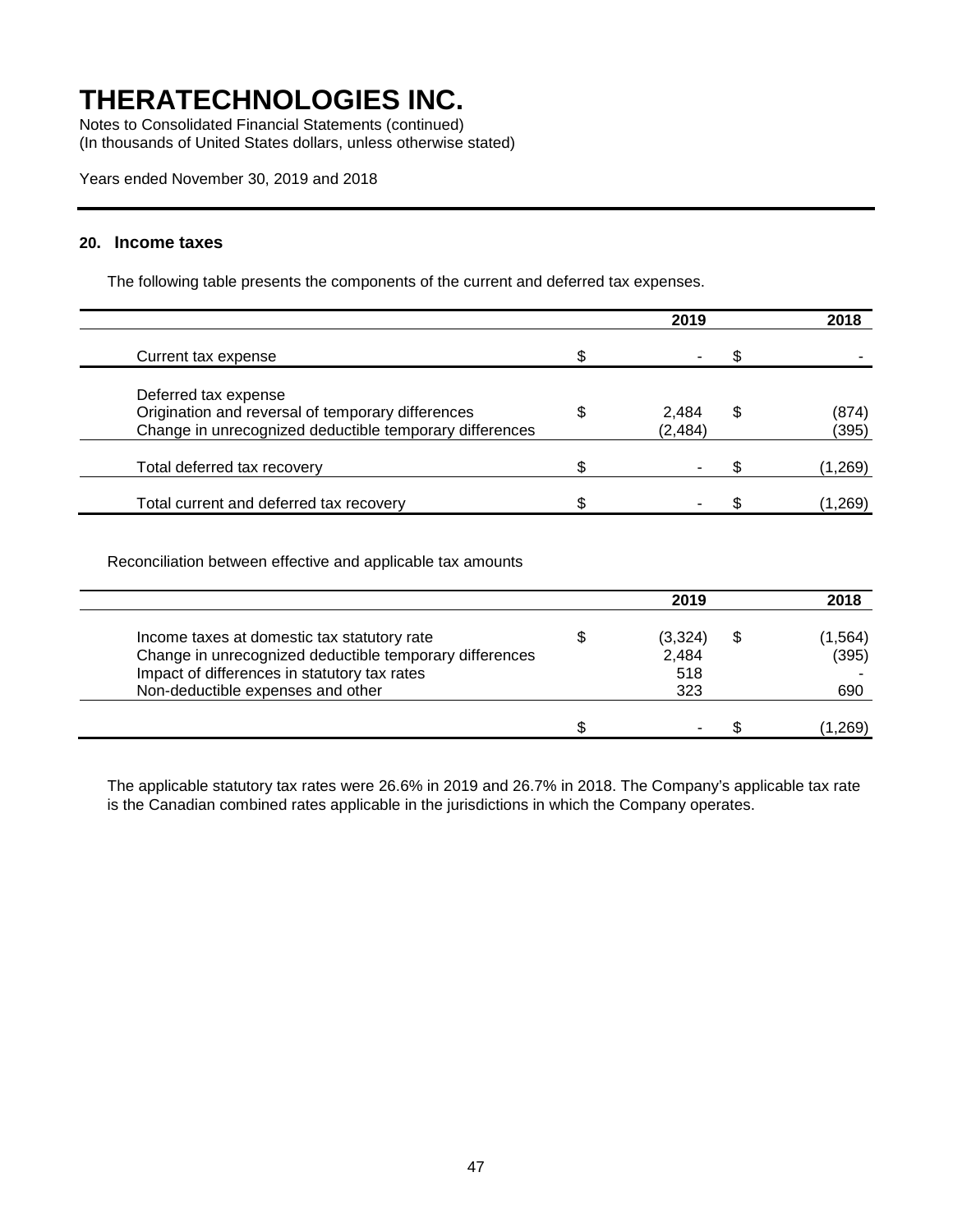Notes to Consolidated Financial Statements (continued) (In thousands of United States dollars, unless otherwise stated)

Years ended November 30, 2019 and 2018

### **20. Income taxes** (continued)

Unrecognized deferred tax assets

As at November 30, unrecognized deferred tax assets were as follows.

|                                       |     | 2019   | 2018         |
|---------------------------------------|-----|--------|--------------|
| Research and development expenses     | \$  | 23,262 | \$<br>27,455 |
| Non-capital losses                    |     | 30,470 | 23,236       |
| Property and equipment                |     | 282    | 357          |
| Intellectual property and patent fees |     | 2,900  | 2,885        |
| Available deductions and other        |     | 3,335  | 3,345        |
|                                       |     |        |              |
|                                       | \$. | 60.249 | \$<br>57.279 |

Given the Company's past losses, management does not believe that it is probable that the Company can realize its deferred tax assets and, therefore, no amount has been recognized in the consolidated statements of financial position.

The generation of future taxable profit is dependent on the successful commercialization of the Company's products and technologies.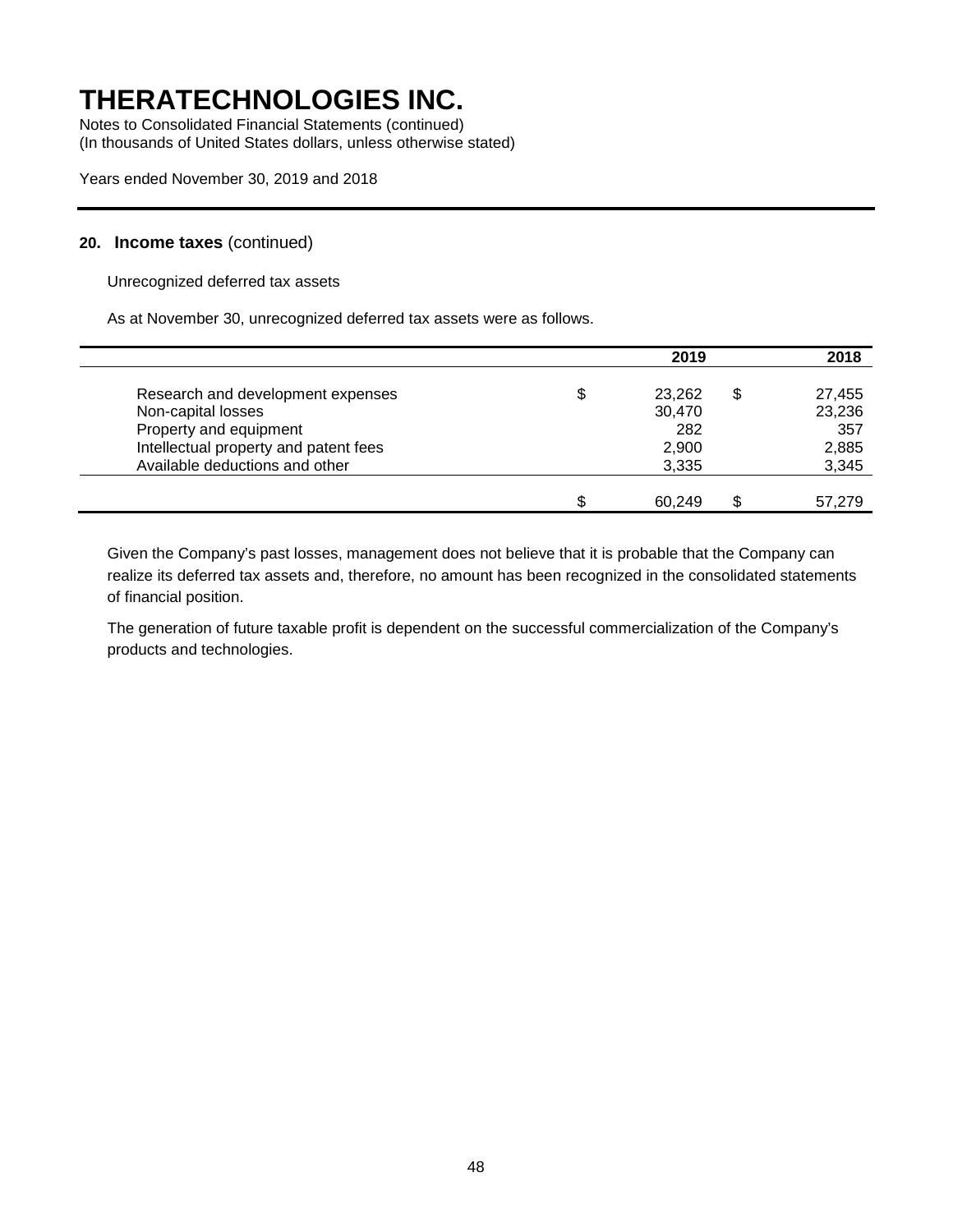Notes to Consolidated Financial Statements (continued) (In thousands of United States dollars, unless otherwise stated)

Years ended November 30, 2019 and 2018

### **20. Income taxes** (continued)

Unrecognized deferred tax assets (continued)

As at November 30, 2019 and 2018, the amounts and expiry dates of Canadian tax attributes for which no deferred tax asset was recognized were as follows:

|                                           |         | 2019              |              | 2018              |
|-------------------------------------------|---------|-------------------|--------------|-------------------|
|                                           | Federal | <b>Provincial</b> | Federal      | <b>Provincial</b> |
| Research and development expenses,        |         |                   |              |                   |
| without time limitation<br>\$             | 79,698  | \$<br>98,321      | \$<br>79,614 | \$<br>98,216      |
| Losses carried forward                    |         |                   |              |                   |
| 2027                                      | 414     | 407               | 414          | 406               |
| 2028                                      | 34,876  | 16,975            | 34,839       | 16,957            |
| 2029                                      | 14,671  | 12,400            | 14,656       | 12,386            |
| 2030                                      | 8,614   | 8,611             | 8,605        | 8,602             |
| 2031                                      | 17,740  | 15,748            | 17,721       | 15,731            |
| 2032                                      | 12,019  | 11,036            | 12,007       | 11,024            |
| 2033                                      | 8,636   | 8,555             | 8,627        | 8,546             |
| 2034                                      | 7,909   | 7,839             | 7,900        | 7,831             |
| 2037                                      | 7,057   | 6,973             | 7,050        | 6,965             |
| 2038                                      | 1,964   | 1,886             | 1,962        | 1,884             |
| 2039                                      | 6,024   | 5,952             |              |                   |
| Other temporary differences, without time |         |                   |              |                   |
| limitation                                |         |                   |              |                   |
| Excess of tax value of property and       |         |                   |              |                   |
| equipment over carrying value             | 1,128   | 998               | 1,440        | 1,240             |
| Excess of tax value of intellectual       |         |                   |              |                   |
| property and patent fees over             |         |                   |              |                   |
| carrying value                            | 10,897  | 10,892            | 10,895       | 10,881            |
| Available deductions and other            | 43,291  | 1,430             | 43,388       | 1,572             |

As at November 30, 2018, deferred tax assets relating to loss carried forward and financing costs of \$1,269 and \$338, respectively, were recognized to offset deferred tax liabilities for an amount of \$1,607, resulting from the issuance of the convertible unsecured senior notes.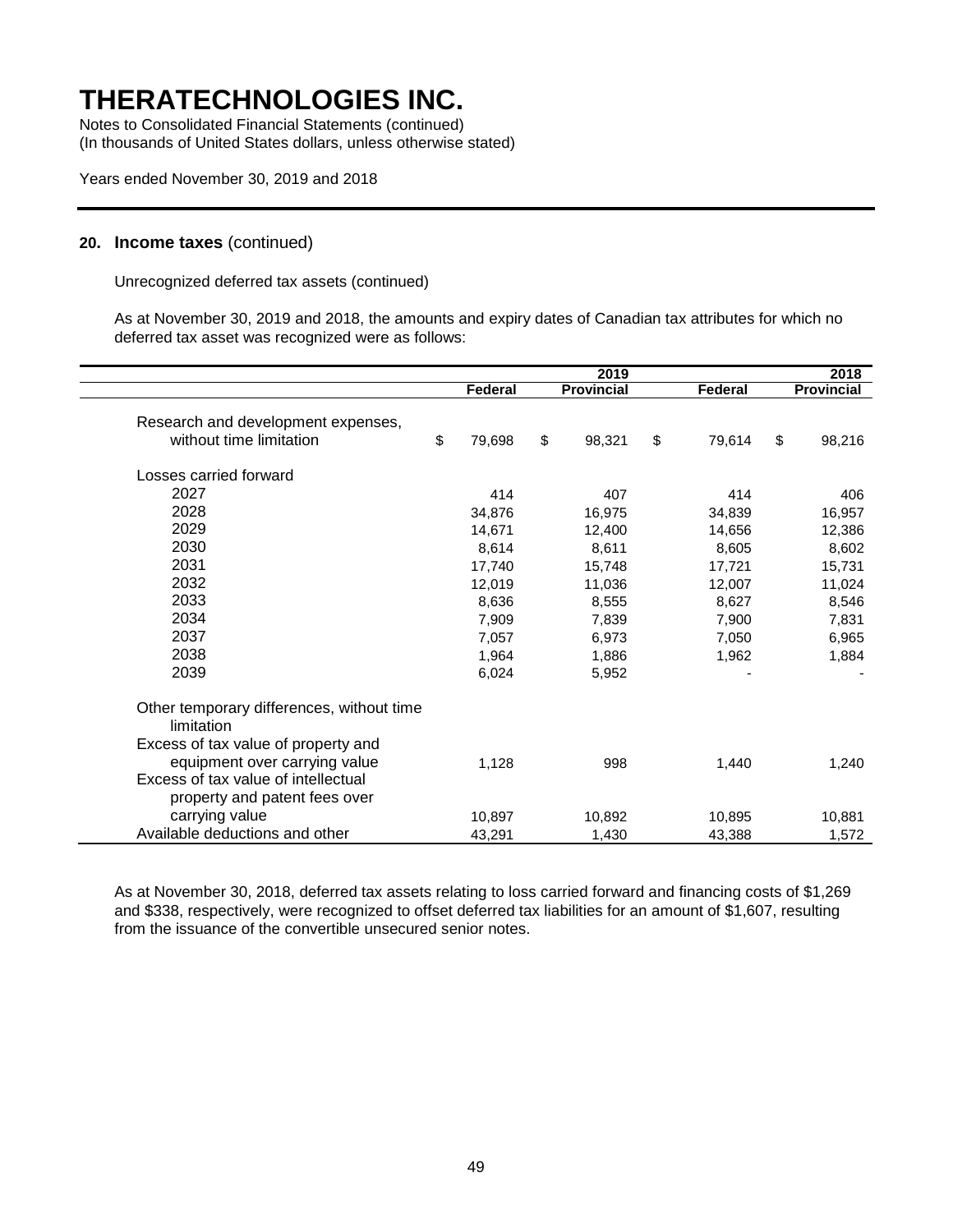Notes to Consolidated Financial Statements (continued) (In thousands of United States dollars, unless otherwise stated)

Years ended November 30, 2019 and 2018

## **21. Supplemental cash flow disclosures**

The Company entered into the following transactions which had no impact on its cash flows.

|                                                                  | 2019    | 2018     |
|------------------------------------------------------------------|---------|----------|
| Additions to property and equipment included in accounts         |         |          |
| payable and accrued liabilities                                  | \$<br>3 | \$<br>49 |
| Additions to intangible assets included in accounts payable and  |         |          |
| accrued liabilities                                              | 9       |          |
| Reclassification of contributed surplus upon issuance of common  |         |          |
| shares to TaiMed                                                 |         | 4.000    |
| Convertible unsecured senior notes issuance costs included in    |         |          |
| accounts payable and accrued liabilities                         | 6       | 6        |
| Recognition of previously unrecognized tax assets from item      |         |          |
| originally recorded in equity                                    |         | 338      |
| Additions to intangible assets included in long-term obligations | 7,822   |          |
| Additions to intangible assets included in contributed surplus   | 1,028   |          |
| Issuance of shares in connection with acquisitions of            |         |          |
| intangible assets                                                | 5       |          |

### **22. Financial instruments**

#### **Overview**

This note provides disclosures relating to the nature and extent of the Company's exposure to risks arising from financial instruments, including credit risk, liquidity risk, currency risk and interest rate risk, and how the Company manages those risks.

#### **Credit risk**

Credit risk is the risk of a loss if a customer or counterparty to a financial instrument fails to meet its contractual obligations. The Company regularly monitors credit risk exposure and takes steps to mitigate the likelihood of this exposure resulting in losses.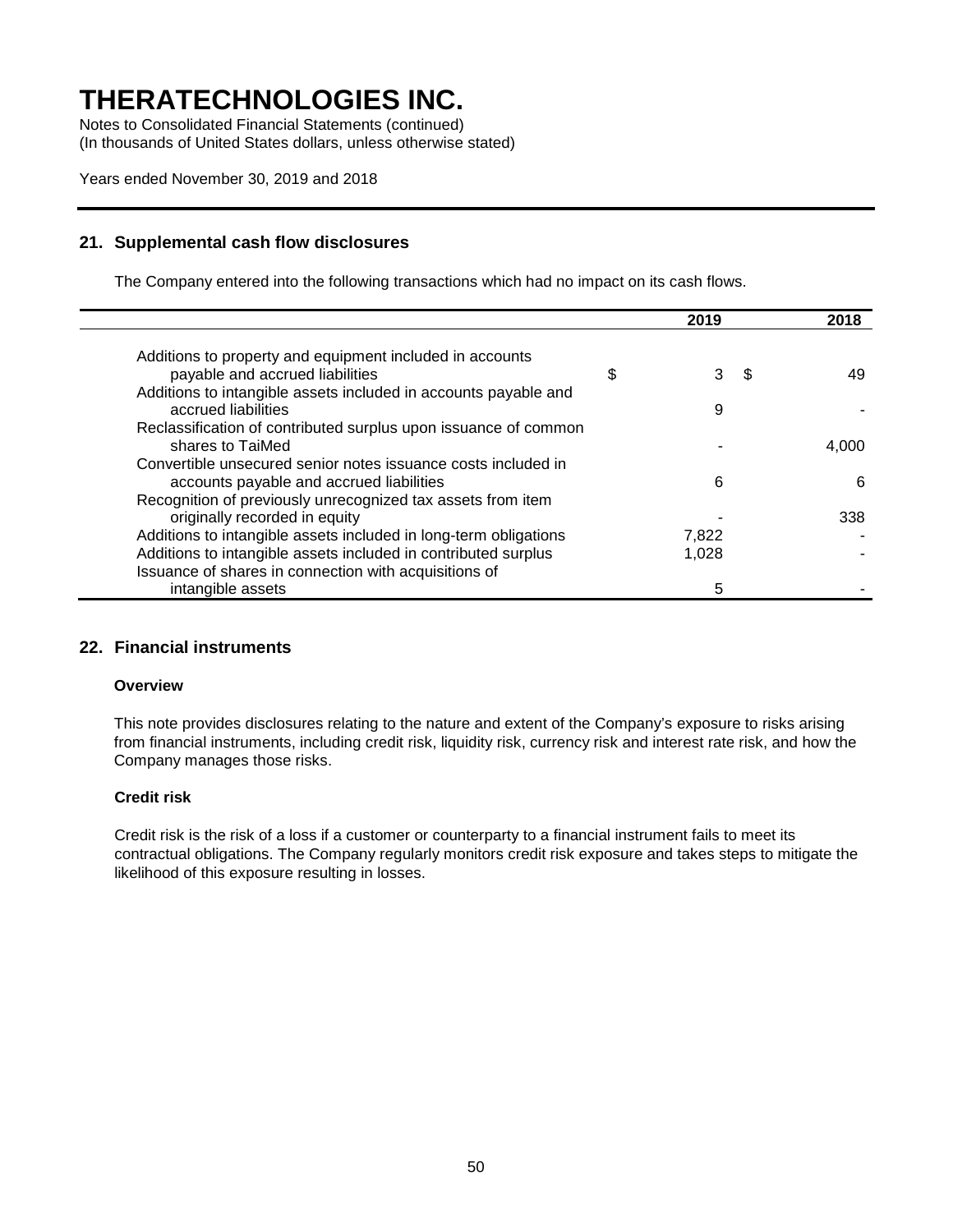Notes to Consolidated Financial Statements (continued) (In thousands of United States dollars, unless otherwise stated)

Years ended November 30, 2019 and 2018

### **22. Financial instruments** (continued)

#### **Credit risk** (continued)

The Company's exposure to credit risk currently relates to accounts receivable with one major customer (see Note 26) and derivative financial assets which it manages by dealing only with highly-rated Canadian financial institutions. Included in the consolidated statements of financial position are trade receivables of \$9,538 (2018 – \$10,720), all of which were aged under 60 days. There was no amount recorded as bad debt expense for the years ended November 30, 2019 and 2018. Financial instruments other than cash and trade and other receivables that potentially subject the Company to significant credit risk consist principally of bonds and money market funds. The Company invests its available cash in highly liquid fixed income instruments from governmental, paragovernmental, municipal and high-grade corporate bodies and money market funds (2019 – \$12,583; 2018 – \$14,891). As at November 30, 2019, the Company believes it was not exposed to any significant credit risk. The Company's maximum credit exposure corresponded to the carrying amount of these financial assets.

### **Liquidity risk**

Liquidity risk is the risk that the Company will not be able to meet its financial obligations as they become due. As indicated in Note 23, the Company manages this risk through the management of its capital structure. It also manages liquidity risk by continuously monitoring actual and projected cash flows. The Board of Directors and/or the Audit Committee reviews and approves the Company's operating and capital budgets, as well as any material transactions out of the ordinary course of business.

The Company has adopted an investment policy in respect of the safety and preservation of its capital designed to ensure that the Company's liquidity needs are met. The instruments are selected with regard to the expected timing of expenditures and prevailing interest rates.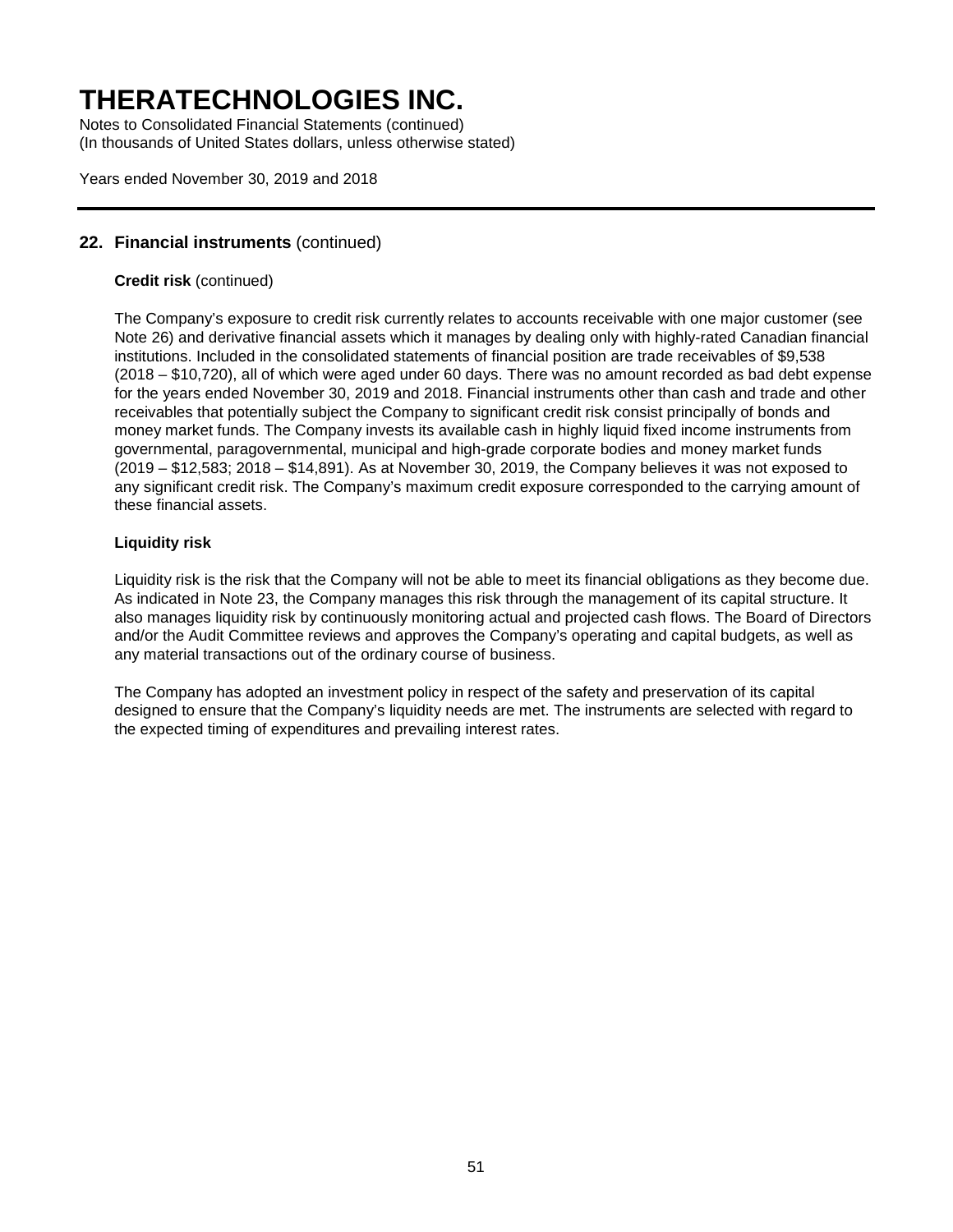Notes to Consolidated Financial Statements (continued) (In thousands of United States dollars, unless otherwise stated)

Years ended November 30, 2019 and 2018

## **22. Financial instruments** (continued)

### **Liquidity risk** (continued)

The following are amounts due on the contractual maturities of financial liabilities as at November 30, 2019 and 2018.

|                                                                                                 | Carrying<br>amount | Total<br>contractual<br>amount | Less<br>than<br>1 vear | <b>From</b><br>1 to<br>2 years | 2019<br><b>More</b><br>than<br>3 years |
|-------------------------------------------------------------------------------------------------|--------------------|--------------------------------|------------------------|--------------------------------|----------------------------------------|
| Accounts payable and<br>accrued liabilities<br>Convertible unsecured<br>senior notes, including | \$<br>31,173       | 31,173                         | \$<br>31,173           | \$<br>$\sim$                   | \$                                     |
| interest<br>Long-term obligations                                                               | 50,741             | 70,725                         | 3,306                  | 6,613                          | 60,806                                 |
|                                                                                                 | 7,987              | 8,500                          | 3,500                  | 5,000                          |                                        |
|                                                                                                 | \$<br>89.901       | \$<br>110,398                  | 37.979                 | \$<br>11,613                   | \$<br>60,806                           |

|                                                                                                 | Carrying<br>amount | <b>Total</b><br>contractual<br>amount |    | Less<br>than<br>1 year | <b>From</b><br>1 to<br>2 years | 2018<br><b>More</b><br>than<br>3 years |
|-------------------------------------------------------------------------------------------------|--------------------|---------------------------------------|----|------------------------|--------------------------------|----------------------------------------|
| Accounts payable and<br>accrued liabilities<br>Convertible unsecured<br>senior notes, including | \$<br>25,830       | \$<br>25,830                          | \$ | 25,830                 | \$<br>$\sim$                   | \$                                     |
| interest                                                                                        | 49,233             | 74,131                                |    | 3,406                  | 6,613                          | 64,112                                 |
|                                                                                                 | \$<br>75,063       | \$<br>99,961                          | S  | 29,236                 | \$<br>6,613                    | \$<br>64,112                           |

### **Currency risk**

The Company is exposed to financial risk related to the fluctuation of foreign exchange rates and the degree of volatility of those rates. Currency risk is limited to the portion of the Company's business transactions denominated in currencies other than USD, primarily cash, sale of goods and expenses incurred in CAD and Euro.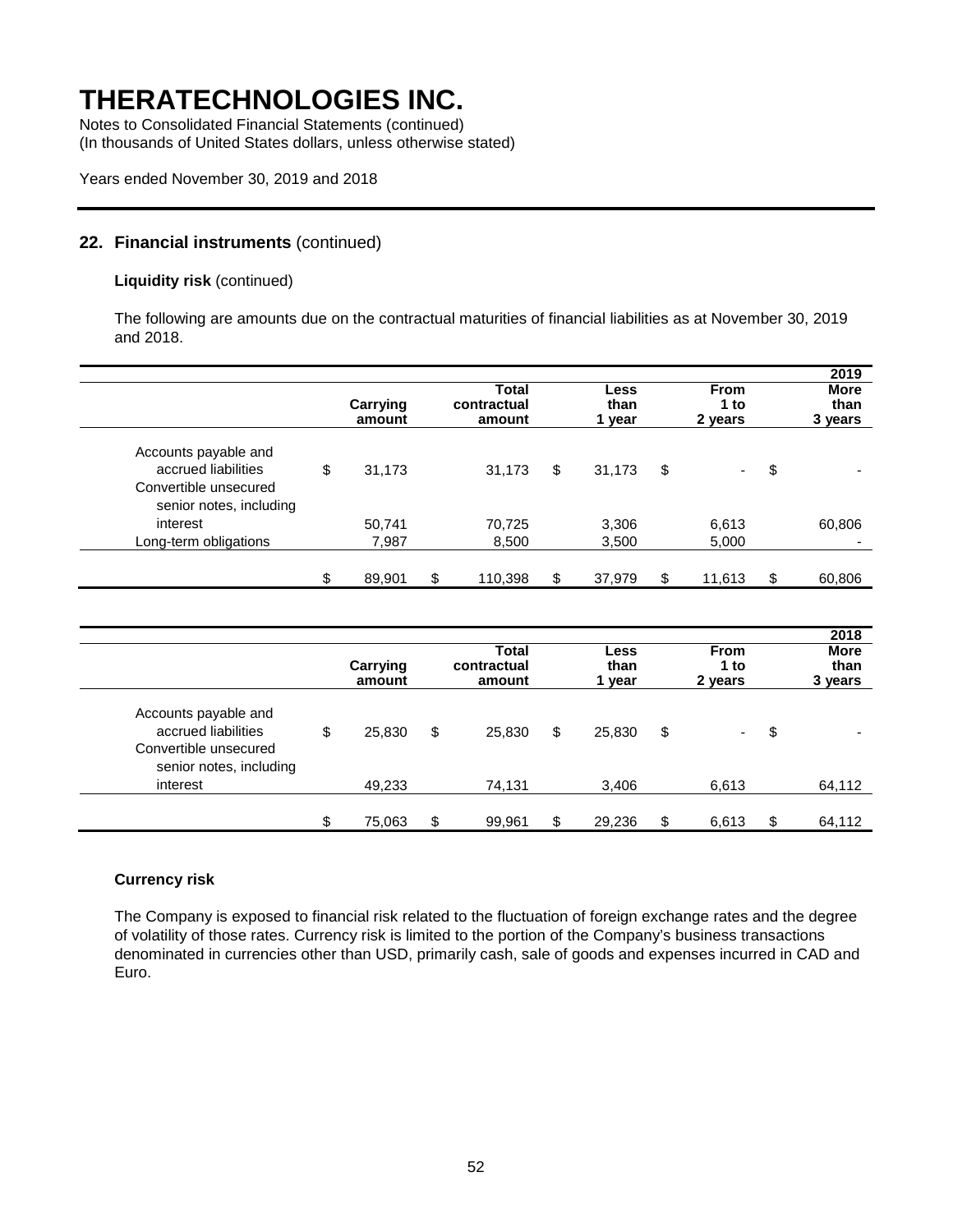Notes to Consolidated Financial Statements (continued) (In thousands of United States dollars, unless otherwise stated)

Years ended November 30, 2019 and 2018

### **22. Financial instruments** (continued)

#### **Currency risk** (continued)

Exchange rate fluctuations for foreign currency transactions can cause cash flows, as well as amounts recorded in the consolidated statements of net loss, to vary from period to period and not necessarily correspond to those forecasted in operating budgets and projections. Additional earnings variability arises from the translation of monetary assets and liabilities denominated in currencies other than the USD at the rates of exchange at each consolidated statement of financial position date, the impact of which is reported as foreign exchange gain or loss in the consolidated statements of net loss. The Company does not believe a sudden change in foreign exchange rates would impair or enhance its ability to pay its CAD or Euro denominated obligations.

The following table presents the significant items in the original currencies exposed to currency risk as at November 30, 2019 and 2018.

|                                           |            | 2019        | 2018       |
|-------------------------------------------|------------|-------------|------------|
|                                           | <b>CAD</b> | <b>EURO</b> | <b>CAD</b> |
| Cash                                      | 740        | 662         | 1,869      |
| Bonds and money market funds              | 6,982      |             | 9,754      |
| Trade and other receivables               | 328        | 447         | 470        |
| Accounts payables and accrued liabilities | (5, 101)   | (793)       | (6, 437)   |
| Total exposure                            | 2.949      | 316         | 5,656      |
|                                           |            |             |            |

The following exchange rates are those applicable as at November 30, 2019 and 2018.

|              | Average<br>rate | 2019<br>Reporting<br>date rate | Average<br>rate | 2018<br>Reporting<br>date rate |
|--------------|-----------------|--------------------------------|-----------------|--------------------------------|
| $CAD - USD$  | 0.7524          | 0.7530                         | 0.7752          | 0.7522                         |
| $Euro - USD$ | 1.1217          | 1.1018                         |                 |                                |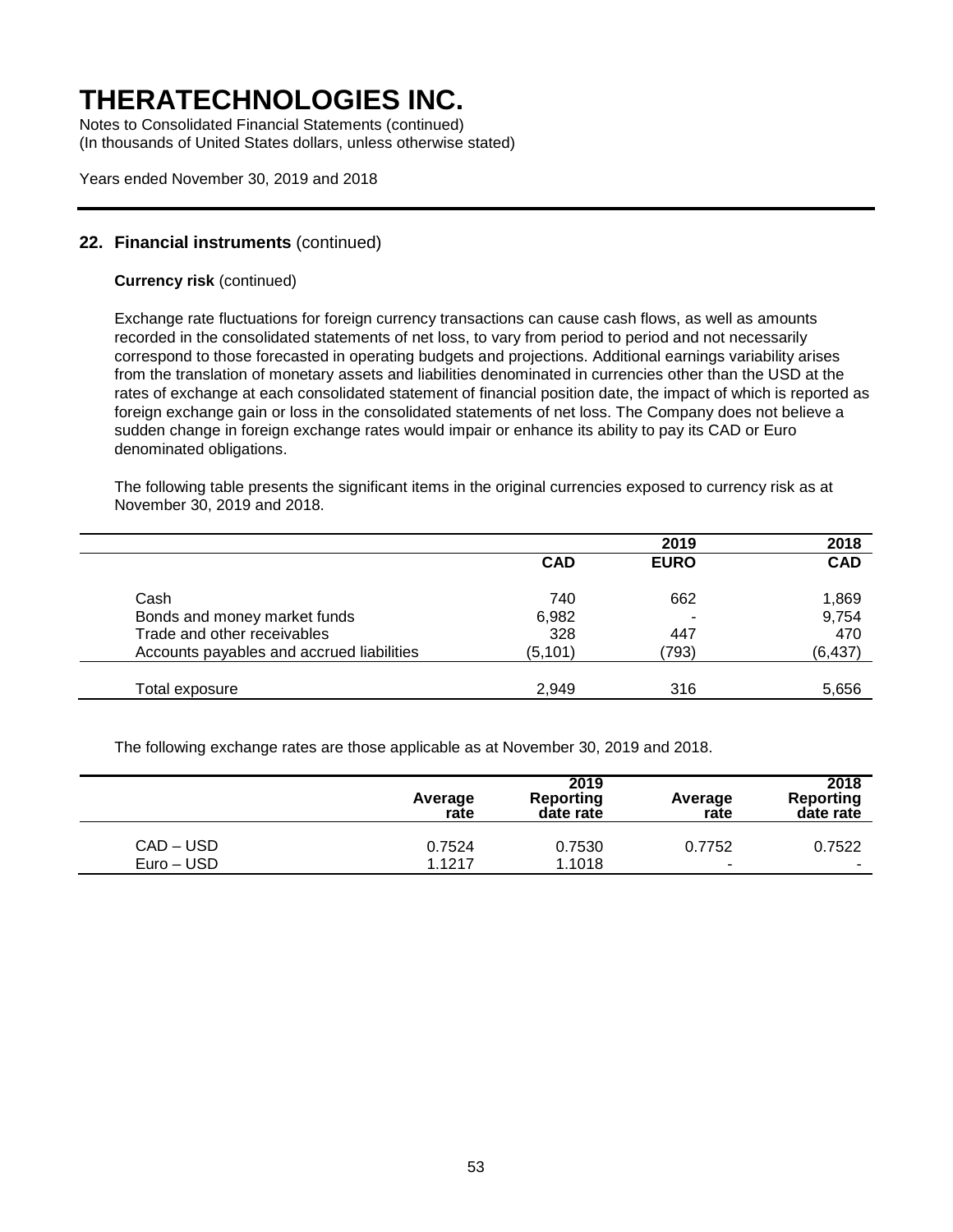Notes to Consolidated Financial Statements (continued) (In thousands of United States dollars, unless otherwise stated)

Years ended November 30, 2019 and 2018

### **22. Financial instruments** (continued)

**Currency risk** (continued)

Based on the Company's foreign currency exposures noted above, varying the above foreign exchange rates to reflect a 5% strengthening of the CAD or the Euro would have a positive impact on net earnings as follows, assuming that all other variables remained constant.

|                 |            | 2019        | 2018       |
|-----------------|------------|-------------|------------|
|                 | <b>CAD</b> | <b>EURO</b> | <b>CAD</b> |
| Positive impact | 147        | 16          | 283        |

An assumed 5% weakening of the CAD would have had an equal but opposite effect on the above currencies in the amounts shown above, assuming that all other variables remain constant.

### **Interest rate risk**

Interest rate risk is the risk that the fair value or future cash flows of a financial instrument will fluctuate because of changes in market interest rates.

Short-term bonds held by the Company are invested at fixed interest rates and/or mature in the short term. Long-term bonds are also instruments that bear interest at fixed rates. The risk that the Company will realize a loss as a result of a decline in the fair value of its bonds is limited because these investments, although they are classified as available for sale, are generally held until close to maturity. The unrealized gains or losses on bonds are recorded in accumulated other comprehensive income.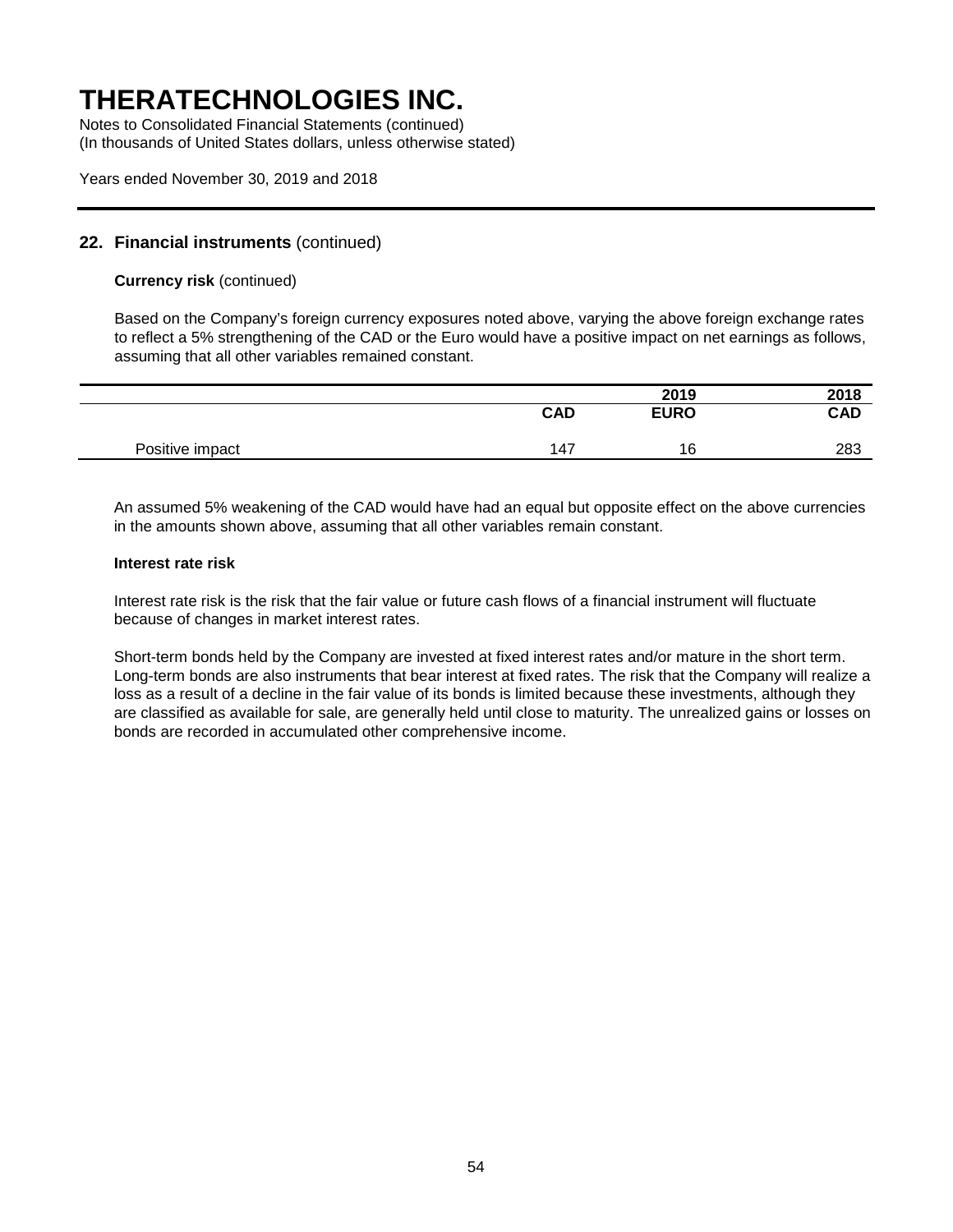Notes to Consolidated Financial Statements (continued) (In thousands of United States dollars, unless otherwise stated)

Years ended November 30, 2019 and 2018

#### **22. Financial instruments** (continued)

#### **Interest rate risk** (continued)

Based on the value of the Company's short- and long-term bonds as at November 30, 2019, an assumed 0.5% decrease in market interest rates would have increased the fair value of these bonds and the accumulated other comprehensive income by approximately \$14 (2018 – \$46); an assumed increase in market interest rates of 0.5% would have an equal but opposite effect, assuming that all other variables remained constant.

Cash and money market funds bear interest at a variable rate. Trade and other receivables, accounts payable and accrued liabilities and provisions bear no interest.

Based on the average value of variable interest-bearing cash and money market funds during the year ended November 30, 2019 of \$39,032 (2018 – \$24,810), an assumed 0.5% increase in interest rates during such year would have increased future cash flows and net profit by approximately \$195 (2018 – \$124); an assumed decrease of 0.5% would have had an equal but opposite effect.

As the Company's convertible unsecured senior notes bear interest at a fixed rate of 5.75%, the Company does not face cash flow interest rate risk, but is subject to market price interest rate risk. The Company's longterm obligations do not bear interest.

### **23. Capital management**

The Company's objective in managing its capital is to ensure a liquidity position sufficient to finance its business activities. The Company depends primarily on revenue generated by sales of *EGRIFTA*® and Trogarzo® in the United States and, from time to time, on public offerings of securities in North America to finance its activities.

The capital management objectives remain the same as for the previous year.

As at November 30, 2019, cash, bonds and money market funds amounted to \$41,244 (2018 – \$53,888). The Company believes that its cash position and future operating cash flows will be sufficient to finance its operations and capital needs for at least the next 12 months.

Currently, the Company's general policy on dividends is to retain cash to keep funds available to finance its growth.

The Company defines capital to include total shareholders' equity and convertible unsecured senior notes.

The Company is not subject to any externally imposed capital requirements.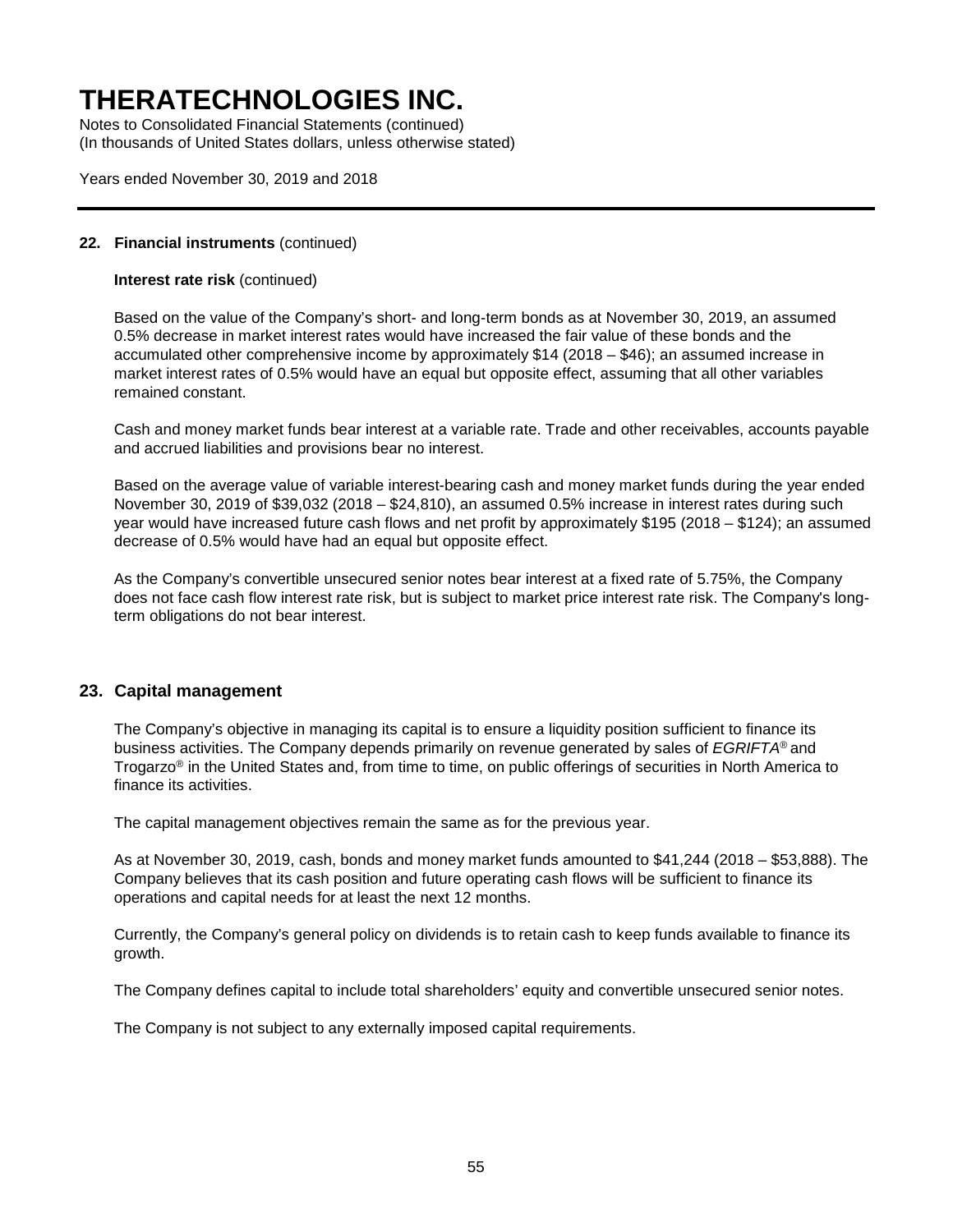Notes to Consolidated Financial Statements (continued) (In thousands of United States dollars, unless otherwise stated)

Years ended November 30, 2019 and 2018

### **24. Determination of fair values**

Certain of the Company's accounting policies and disclosures require the determination of fair value, for both financial and non-financial assets and liabilities. Fair values have been determined for measurement and/or disclosure purposes based on the following methods. When applicable, further information about the assumptions made in determining fair values is disclosed in the notes specific to that asset or liability.

### **Financial assets and liabilities measured at fair value**

In establishing fair value, the Company uses a fair value hierarchy based on levels as defined below:

- Level 1: Defined as observable inputs such as quoted prices in active markets.
- Level 2: Defined as inputs other than quoted prices in active markets that are either directly or indirectly observable.
- Level 3: Defined as inputs that are based on little or no observable market data, therefore requiring entities to develop their own assumptions.

### **Other financial assets and financial liabilities**

The Company has determined that the carrying values of its short-term financial assets and financial liabilities, including cash, trade and other receivables, derivative financial assets, accounts payable and accrued liabilities and long-term obligations approximate their fair value because of the relatively short period to maturity of the instruments.

Bonds and money market funds and derivative financial assets and liabilities are stated at fair value, determined by inputs that are primarily based on broker quotes at the reporting date (Level 2).

The fair value of the convertible unsecured senior notes, including the equity portion, as at November 30, 2019 was approximately \$44,275 (Level 1) based on market quotes.

#### **Share-based payment transactions**

The fair value of the employee stock options is measured based on the Black-Scholes valuation model. Measurement inputs include share price on measurement date, exercise price of the instrument, expected volatility (based on weighted average historical volatility adjusted for changes expected due to publicly available information), weighted average expected life of the instruments (based on historical experience and general option holder behaviour), expected dividends, and the risk-free interest rate (based on government bonds). Service and non-market performance conditions attached to the transactions, if any, are not taken into account in determining fair value.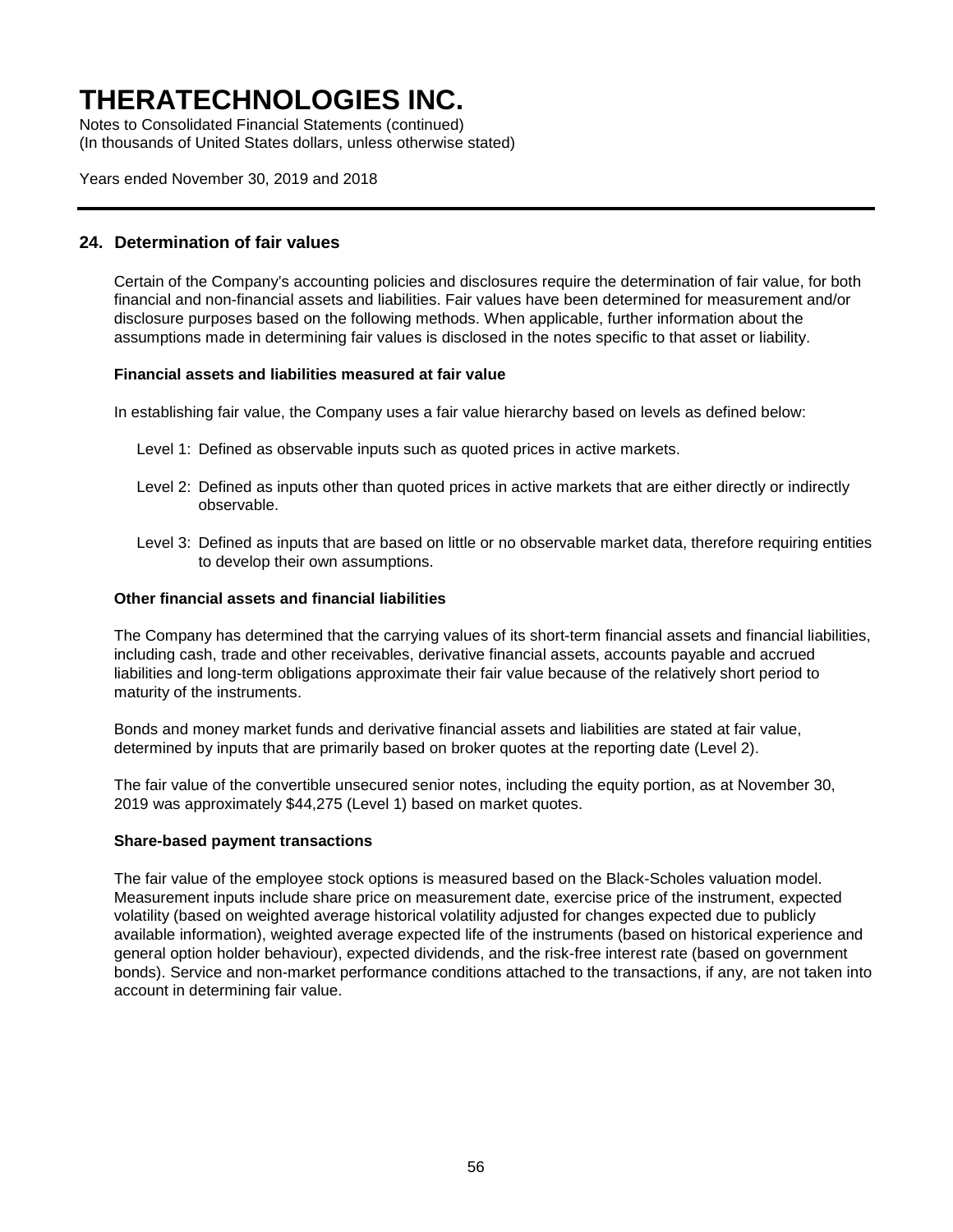Notes to Consolidated Financial Statements (continued) (In thousands of United States dollars, unless otherwise stated)

Years ended November 30, 2019 and 2018

### **24. Determination of fair values** (continued)

**Share-based payment transactions** (continued)

The DSU liability is recognized at fair value and considered Level 2 in the fair value hierarchy for financial instruments. The fair value is determined using the quoted price of the common shares of the Company.

### **25. Commitments**

#### (a) Leases

As at November 30, 2019, the minimum payments required under the terms of non-cancellable leases are as follows.

| Less than one year<br>One to five years<br>More than five years | ۰D | 680<br>2,944<br>1,153 |
|-----------------------------------------------------------------|----|-----------------------|
|                                                                 |    |                       |

(b) Long-term procurement agreements and research agreements

The Company has long-term procurement agreements with third party suppliers in connection with the commercialization of *EGRIFTA SVTM* and Trogarzo®. As at November 30, 2019, the Company had outstanding purchase orders and minimum payments required under these agreements amounting to \$20,311 (2018 – \$6,353) for the manufacture of Trogarzo®, *EGRIFTA SVTM* and for various services.

The Company also has research commitments and outstanding clinical material purchase orders amounting to \$1,045 in connection with the oncology platform.

(c) Credit facilities

The Company has a CAD1,500 revolving credit facility bearing interest at Canadian prime rate plus 1% and a \$1,000 revolving credit facility bearing interest at US prime rate plus 1%. The Company's assets have been given as collateral to secure these credit facilities. As at November 30, 2019, the Company did not have any borrowings outstanding under these facilities.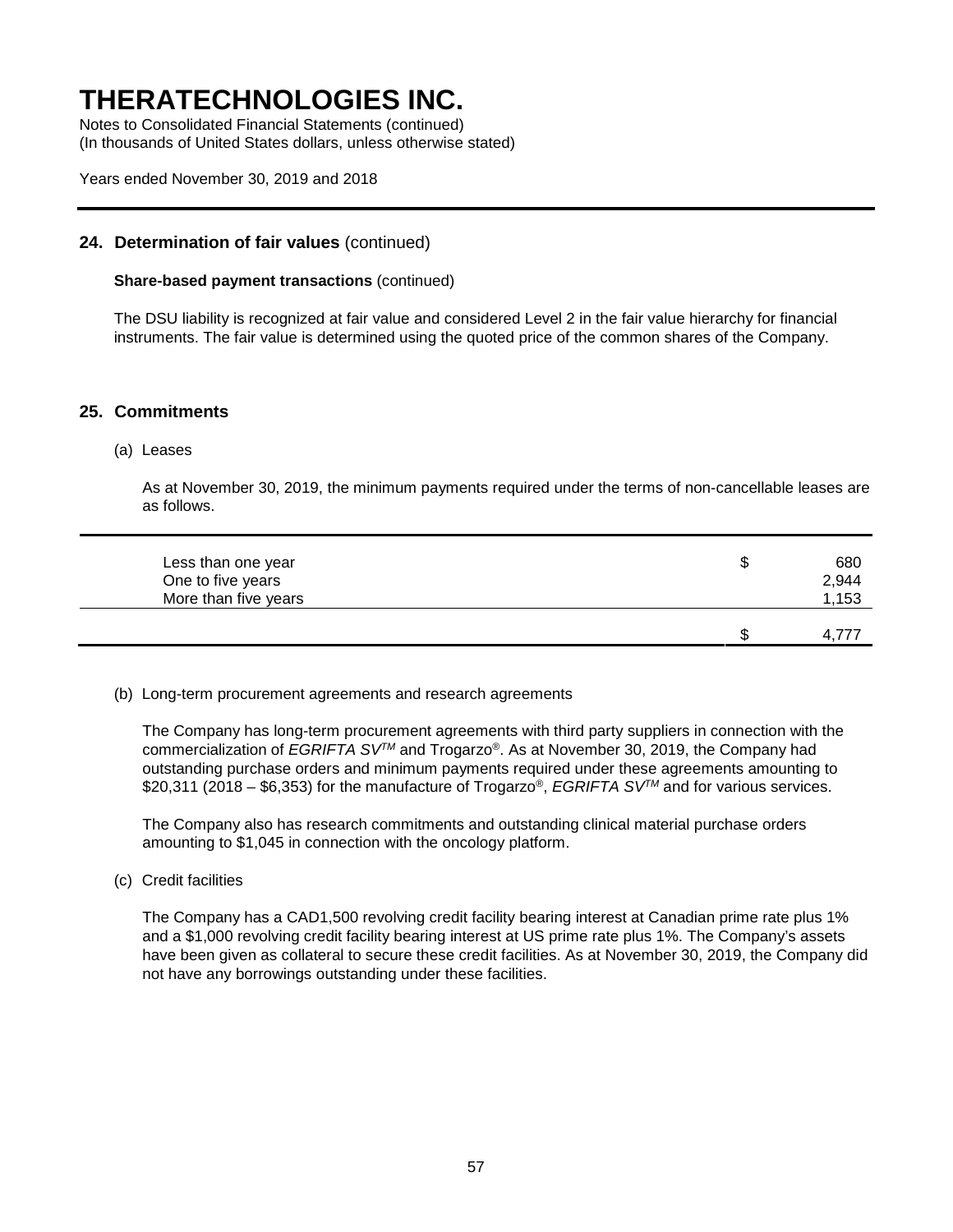Notes to Consolidated Financial Statements (continued) (In thousands of United States dollars, unless otherwise stated)

Years ended November 30, 2019 and 2018

### **26. Operating segments**

The Company has a single operating segment. As described in Note 4, almost all of the Company's revenues are generated from one customer, RxCrossroads, which is domiciled in the United States.

|              |    | 2019   | 2018         |
|--------------|----|--------|--------------|
| RxCrossroads | \$ | 60,853 | \$<br>44,548 |
| Others       |    | 2,363  | 669          |
|              | £. | 63,216 | \$<br>45,217 |

All of the Company's non-current assets are located in Canada, as is the Company's head office.

### **27. Related parties**

The key management personnel of the Company are the directors, the President and Chief Executive Officer and all of the Senior Vice Presidents.

Key management personnel compensation comprises:

|                                                                                      | 2019               | 2018               |
|--------------------------------------------------------------------------------------|--------------------|--------------------|
| Short-term employee benefits<br>Post-employment benefits<br>Share-based compensation | 2,016<br>67<br>847 | 2,047<br>77<br>746 |
|                                                                                      | 2,930              | 2,870              |

As at November 30, 2019, the key management personnel controlled 1.4% (2018 – 1.5%) of the voting shares of the Company and held 0.3% (2018 – 0.3%) of the convertible unsecured senior notes.